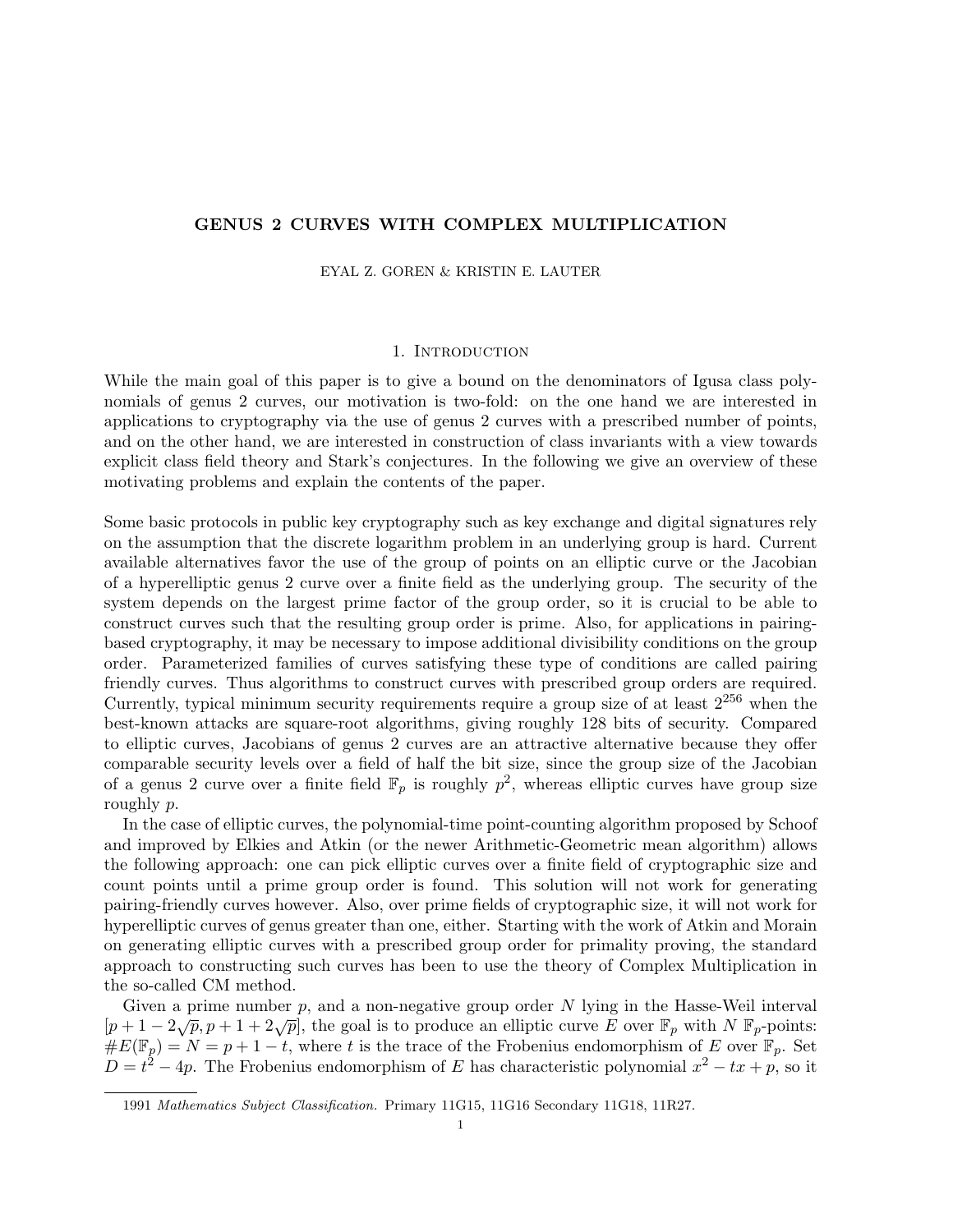follows from the quadratic formula that the roots of this polynomial lie in  $\mathbb{Q}(\sqrt{\mathbb{Q}})$ D). It is standard to associate the Frobenius endomorphism with a root of this polynomial. If E is not supersingular, then R, the endomorphism ring of E, is an order in the ring of integers of  $K = \mathbb{Q}(\sqrt{D})$ . Now the problem is transformed into one of generating elliptic curves with endomorphism ring equal to an order in K. The correspondance between isomorphism classes of elliptic curves over  $\overline{Q}$  with endomorphism ring equal to  $\mathcal{O}_K$  and primitive, reduced, positive definite binary quadratic forms of discriminant D gives an easy way to run through all such elliptic curves.

Define the Hilbert class polynomial  $H_D(X)$  associated to the field K as follows:

$$
H_D(X) = \prod \left( X - j \left( \frac{-b + \sqrt{D}}{2a} \right) \right),
$$

where the product ranges over the set of  $(a, b) \in \mathbb{Z}^2$  such that  $ax^2 + bxy + cy^2$  is a primitive, reduced, positive definite binary quadratic form of discriminant D for some  $c \in \mathbb{Z}$ , and j denotes the modular j-function. The degree of  $H_D(X)$  is equal to  $h_K$ , the class number of K, and it is known that  $H_D(X)$  has integer coefficients. To find an elliptic curve modulo p with N points over  $\mathbb{F}_p$ , it suffices to find a root j of  $H_D(X)$  modulo p. One can then reconstruct the elliptic curve from its j-invariant j. Assuming  $j \neq 0, 1728$  and  $p \neq 2, 3$ , the required elliptic curve is given by the Weierstrass equation  $y^2 = x^3 + 3kx + 2k$ , where  $k = \frac{j}{1728}$  $\frac{j}{1728-j}$ . The number of points on the elliptic curve is either  $p + 1 - t$  or  $p + 1 + t$ , and one can easily check which one it is by randomly picking points and checking whether they are killed by the group order.

There are at least three approaches to computing the Hilbert class polynomial. The complex analytic approach computes  $H_D(X)$  as an integral polynomial by listing all the relevant binary quadratic forms, evaluating the j-function as a floating point integer with sufficient precision, and then taking the product and rounding the coefficients to nearest integers. The Chinese remainder theorem (CRT) approach computes  $H_D(X)$  mod  $\ell$  for sufficiently many small primes  $\ell$  and then uses the Chinese remainder theorem (CRT) to compute  $H_D(X)$  as a polynomial with integer coefficients. The p-adic approach uses p-adic lifting to approximate the roots and recognize the polynomial. These algorithms are all satisfactory in practice for small D, and the current world record for the largest D for which  $H_D(X)$  has been computed is held by the Explicit CRT method for some  $|D| > 10^{13}$  [Sut].

The situation for generating genus 2 curves is more difficult. The moduli space of genus 2 curves is 3-dimensional and so at least 3 invariants are needed to specify a curve up to isomorphism, and, in fact, Igusa's results show that most genus curves are determined by 3 invariants. The CM algorithm for genus 2 is analogous to the Atkin-Morain CM algorithm for elliptic curves just described. But whereas the Atkin-Morain algorithm computes the Hilbert class polynomial of an imaginary quadratic field  $K$  by evaluating the modular j-invariants of all elliptic curves with CM by  $K$ , the genus 2 algorithm computes Igusa class polynomials of a quartic CM field  $K$  by evaluating the modular invariants of all the abelian varieties of dimension 2 with CM by  $K$ .

For a primitive quartic CM field  $K$  we can define Igusa class polynomials

$$
h_i(X) = \prod_{\tau} (X - j_i(\tau)), \quad i = 1, 2, 3,
$$

in analogy with the Hilbert class polynomial for a quadratic imaginary field; they depend on the quartic CM field  $K$ , but we suppress it in the notation. The roots are CM values of Siegel modular functions, and it is known that these roots generate abelian extensions of the reflex field of K. Again in analogy with the elliptic curve case, CM values of modular functions on the Siegel upper half space can be directly related to the invariants of a binary sextic defining the genus 2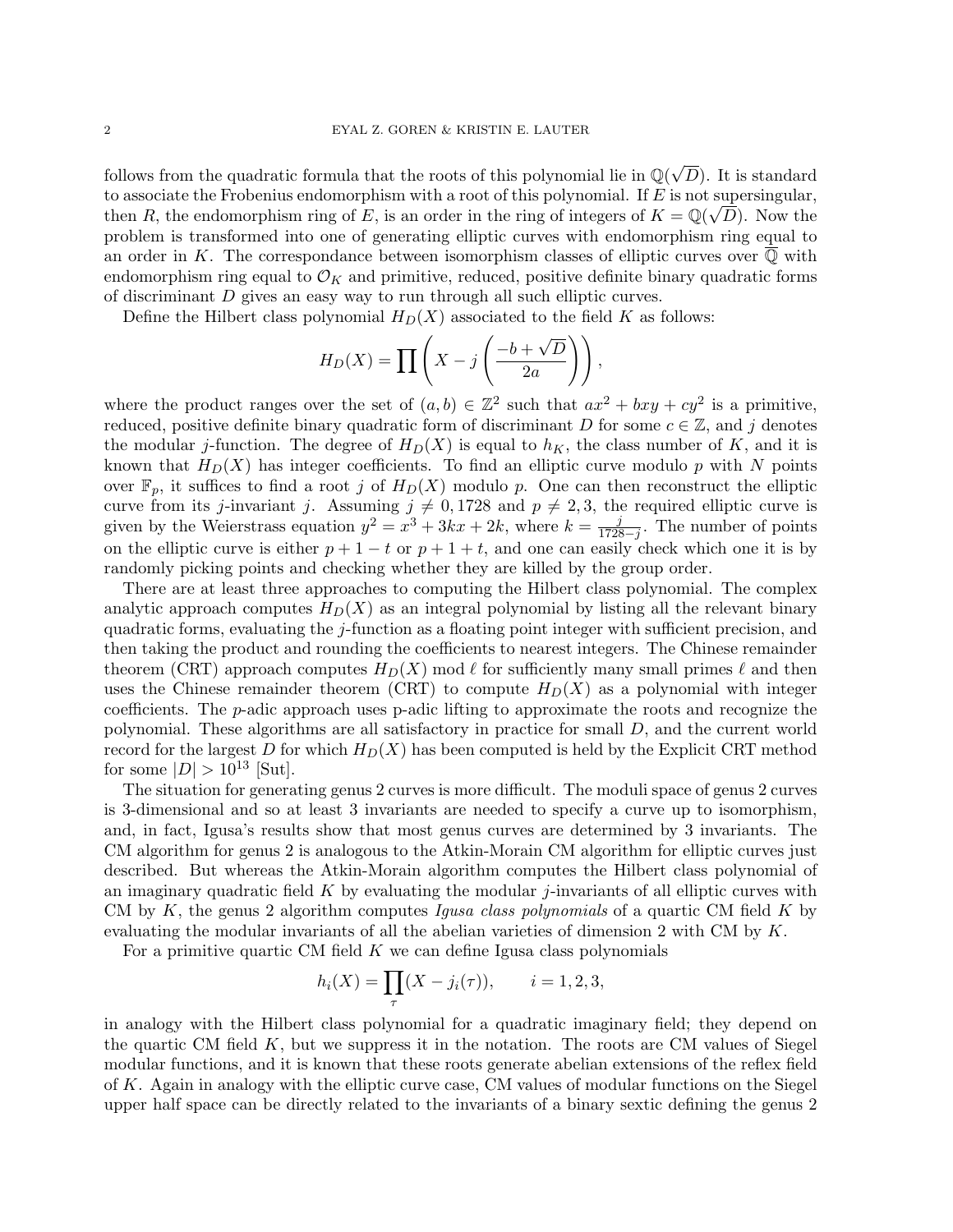curve associated to the CM point. Note that the *j*-invariant of an elliptic curve can be calculated in two ways, either as the value of a modular function on a lattice defining the elliptic curve as a complex torus over  $\mathbb{C}$ , or directly from the coefficients of the equation defining the elliptic curve. Similarly for genus 2 curves, the triple of Igusa invariants of a genus 2 curve can also be calculated in two different ways. Using classical invariant theory over a field of characteristic zero, Clebsch defined the triple of invariants of a binary sextic f defining a genus 2 curve  $y^2 = f(x)$ . Bolza showed how those invariants could also be expressed in terms of theta functions on the period matrix associated to the Jacobian variety and its canonical polarization over C. Igusa showed how these invariants could be extended to work in arbitrary characteristic, and so the invariants are often referred to as Igusa or Clebsch-Bolza-Igusa invariants. These invariants will be discussed in more detail in  $\S 2$  below. To recover the equation of a genus 2 curve given its invariants, Mestre gave an algorithm which works in most cases, and involves possibly passing to an extension of the field of definition of the invariants ([Mes]).

The CM algorithm for genus 2 curves takes as input a quartic CM field  $K$  and outputs the Igusa class polynomials with coefficients in  $\mathbb Q$  and if desired, a suitable prime p and a genus 2 curve over  $\mathbb{F}_p$  whose Jacobian has CM by K. The CM algorithm was first implemented by Spallek [Spa], van Wamelen [Wam], and Weng [Wen]. Alternative algorithms for computing Igusa class polynomials have also been proposed and studied, such as the genus 2 Explicit CRT algorithm [EL] and a p-adic approach [GHKRW].

To compute the Igusa polynomials, Spallek [Spa] determined a collection of period matrices which form a set of representatives for isomorphism classes of polarized abelian surfaces with CM by a given field. Determining this set was complicated, and a complete set of representatives in general was not determined until the recent work of Streng [Str]. In [Wen], Weng gave an algorithm for computing the minimal polynomials of Igusa invariants by evaluating Siegel modular forms to very high precision in order to recognize the coefficients of the minimal polynomials as rational numbers. Unfortunately, the polynomials  $h_i(X)$  have rational coefficients, not integral coefficients, which makes them harder to recognize from floating point approximations. The large number of floating point multiplications performed in the computation causes loss of precision and makes the algorithm hard to analyze. The running time of the CM algorithm had until recently not yet been analyzed due to the fact that no bound on the denominators of the coefficients of the Igusa class polynomials was known.

Since the polynomials  $h_i(X)$  have rational coefficients, we can ask about the prime factorization of the coefficients. In particular, the primes appearing in the denominators are of special interest. In [Lau], it was conjectured that primes in the denominator are bounded by the discriminant of the CM field and satisfy some additional arithmetic conditions. In fact, the primes in the denominator are primes of bad reduction for the associated curve. It was shown in [GL1] that bad reduction of a CM curve at a prime is equivalent to existence of a solution to a certain embedding problem: embedding the ring of integers of the primitive quartic CM field into the endomorphism ring of a product of supersingular elliptic curves in a way which is compatible with the Rosati involution induced by the product polarization. In [GL1], we provided bounds on the primes which can appear in the prime factorization of the denominators. In the present paper, we extend that work to provide bounds on the powers to which those primes appear, thereby proving an absolute upper bound on the size of the denominators. Our bounds have already been used in [Str] to provide a complete running time analysis of the complex analytic CM method for genus 2. The additional arithmetic conditions turn out to be equivalent to superspecial reduction of the abelian surfaces in question and so are essentially covered by [Gor], and in more generality in §3 of this paper. In related work [BY], the factorization of the denominators, when averaged over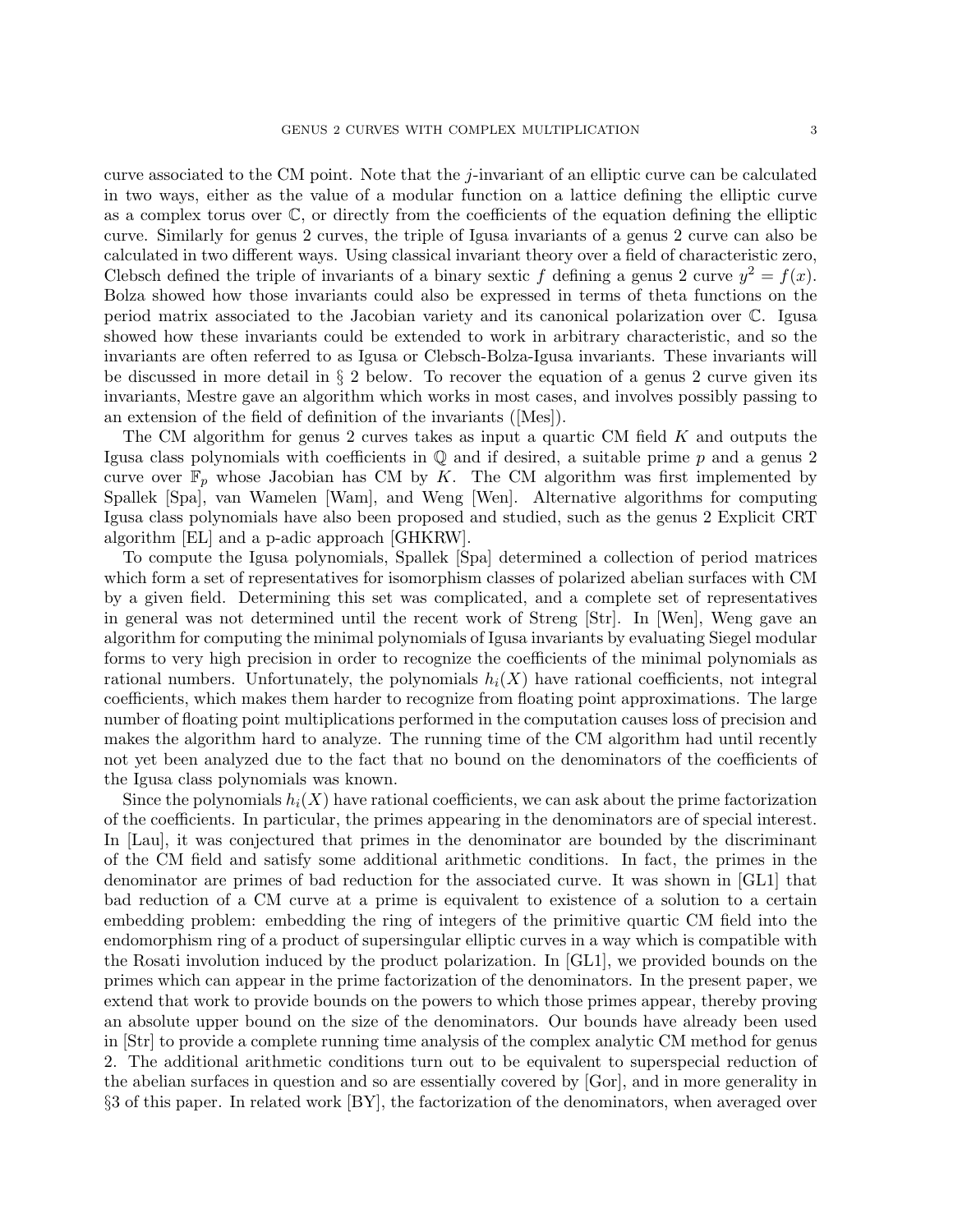the corresponding CM cycle, was studied and a precise conjecture was formulated. In subsequent work of Yang, the conjecture was proved for certain classes of quartic CM fields, thereby giving tight bounds on the size of the denominators in those cases. But a general bound needed for the complexity analysis has not been known until the work of the present paper.

The investigations carried out in this paper also have a completely different motivation, which comes from class field theory and Stark's conjecture. Consider the modular form that we call Θ in this paper  $(\S2.4)$ ; it is the unique Siegel cusp form of weight 10 and full level, up to a scalar, and is equal, up to a scalar, to the product of the squares of the 10 even Riemann theta functions of integer characteristics. In many ways  $\Theta$  is the analogue the elliptic cusp form  $\Delta$  of weight 12. Because of this analogy, Goren and Deshalit have studied in [DSG] certain algebraic numbers constructed from values of  $\Theta$  at CM points associated to a primitive quartic CM field K, whose definition parallels the definition of the Siegel units. Certain expressions in such values gave quantities  $u(\mathfrak{a}, \mathfrak{b})$  associated to certain ideals in K, that depend also on the choice of CM type. These quantities lie in the Hilbert class field of the reflex field of  $K$  and have many appealing properties, such as a nice transformation law under Galois automorphism, and their dependence only on the ideal classes of  $\mathfrak a$  and  $\mathfrak b$ . Thus, one is justified in calling them class invariants.

A natural question that arose is whether these invariants are actually units, or close to being units, in the sense that one knows their exact prime factorization, and these primes are small relative to, say, the discriminant of the field  $K$ . While we do not have complete solutions, several results concerning these have been obtained by the authors in recent years [GL1, GL2]. See also [Val] for numerical data. One of the main reasons to study such quantities is Stark's conjecture.

Recall that for a number field  $K$  and  $\mathfrak{m}$ , a modulus in K divisible by all the infinite primes, Stark's conjecture asserts that if  $\zeta(K; \mathcal{A}, 0) = 0$  then there exists a unit  $u(\mathcal{A})$  of  $K[\mathfrak{m}]$  (the associated ring class field) such that

$$
\zeta'(K, \mathcal{A}, 0) = \log |u(A)|,
$$

where  $\zeta(K; \mathcal{A}, s)$  is the partial zeta function associated to an ideal class A modulo m. In spite of much work in this area, it is fair to say that Stark's conjecture is essentially completely open. It is believed that the main obstacle is finding a "good" construction of units, and that was precisely the motivation of [DSG], although the problem of relating the class invariants  $u(\mathfrak{a}, \mathfrak{b})$ to L-functions is still outstanding.

Now, as it turns out, the denominators occurring in the coefficients of the Igusa class polynomials  $h_i$  have to do with the modular form  $\Theta$  as well, and essentially both questions - the nature of the denominators and the factorization of the invariants  $u(\mathfrak{a}, \mathfrak{b})$  - have the same underlying geometric question, which is whether an abelian surface with CM by  $K$ , over some artinian local ring, can be isomorphic to a product of elliptic curves (with additional conditions on polarizations). The main theorem of the paper is the following.

**Theorem 7.0.4.** Let  $f = g/\Delta^k$  be a modular function of level one on  $\mathfrak{H}_2$  where:

- (1)  $\Delta$  is Igusa's  $\chi_{10}$ , the product of the squares of the ten Riemann theta functions with even integral chracteristics, normalized to have Fourier coefficients that are integers and of g.c.d. 1.
- (2)  $g$  is a level one modular form of weight 10k with integral Fourier coefficients whose q.c.d. is 1.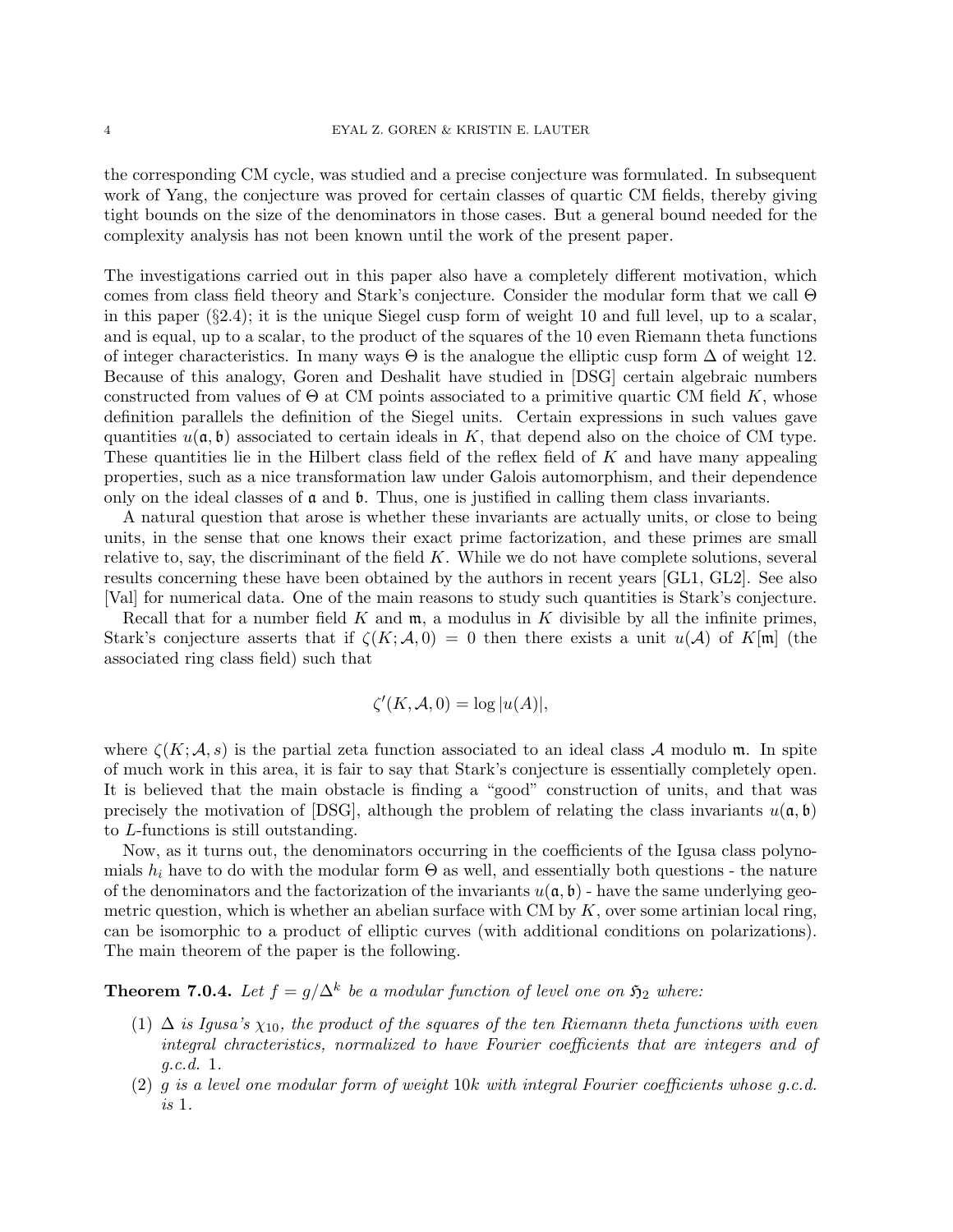Then  $f(\tau) \in L = NH_{K^*}$  and

(1.0.1) 
$$
\operatorname{val}_{\mathfrak{p}_L}(f(\tau)) \ge \begin{cases} -4ke \left( \log_p \left( \frac{d \operatorname{Tr}(r)^2}{2} \right) + 1 \right) & e \le p - 1 \\ -4ke \left( 8 \log_p \left( \frac{d \operatorname{Tr}(r)^2}{2} \right) + 2 \right) & any \ other \ case. \end{cases}
$$

Furthermore, unless we are in the situation of superspecial reduction, namely, we have a check mark in the last column of the tables in § 3,  $\text{val}_{\mathfrak{p}_L}(f(\tau)) \geq 0$ . The valuation is normalized so that a uniformizer at  $\mathfrak{p}_L$  has valuation 1.

Corollaries 7.1.1, 7.1.3, of this theorem give the applications to denominators of Igusa class polynomials and class invariants described above.

In order to prove this theorem, we develop several tools that are of independent interest. The first one is an explicit determination of the reduction of abelian surfaces with complex multiplication. The main invariants of an abelian surface A over a field of characteristic  $p > 0$ are its f-number, that determines the size of the étale quotient of  $A[p]$ , and the a-number that determines the size of the local-local part of that group scheme. These numbers determine, for example, in which Ekedahl-Oort strata the moduli point corresponding to A lies. It turns out, and that was essentially known by [Gor] and [Yu], that these numbers can be read from the prime factorization of p in the normal closure N of K over  $\mathbb Q$  and the CM type. However, to our knowledge, a complete analysis had not appeared in the literature, and we make this analysis explicit here, dealing also with ramified primes, in a self-contained manner.

For a prime p to appear in the denominators of the  $h_i$ , or for  $\mathfrak{p}|p$  to appear in the factorization of a  $u(\mathfrak{a}, \mathfrak{b})$ , some abelian surface with CM by K must be isomorphic over  $\mathbb{F}_p$  to the product of two supersingular elliptic curves  $E \times E'$ . This gives  $f = 0, a = 2$ , and so sieves out the "evil primes" according to their factorization in  $N$ . A further, and most important condition, is imposed by the fact that the Rosati involution of  $E \times E'$  must induce complex conjugation on K. We are able to translate the fact that a prime appears to a certain power in the denominators of the  $h_i$ (similarly for the  $u(\mathfrak{a}, \mathfrak{b})$ ) to the fact that a similar situation must hold over a certain artinian ring  $(R, \mathfrak{m})$  and the index of nilpotency of  $\mathfrak{m}$  is proportional to the power of the prime. This requires some results in intersection theory  $(\S 5)$  and the introduction of an auxiliary moduli space  $(\S 4)$ .

A certain maneuver, already used in [GL1], allows us to reduce the problem to a question about endomorphisms of elliptic curves over R whose reduction modulo  $\mathfrak{m}$  is supersingular. Some special instance of this problem was studied by Gross in [Grs], but his results do not suffice for our purposes. We approach this problem using crystalline deformation theory in  $\S6$ ; in the course of developing the results we need, we provide some more general results that are natural in that context and will, so we believe, be useful for others. Since crystalline deformation theory is only valid under certain restrictions on ramification, we provide an alternative approach that works without any restriction  $(\S 6.6)$  and gives results that are not too much worse than crystalline deformation theory gives.

#### 2. Moduli of curves of genus 2

2.1. Curves of genus two - Igusa's results. Let  $y_1, y_2, y_3$  be independent variables and let  $y_4 = \frac{1}{4}$  $\frac{1}{4}(y_1y_3-y_2^2)$ . The group of fifth roots of unity  $\mu_5$  acts on the ring  $\mathbb{Z}[\zeta_5][y_1, y_2, y_3, y_4]$  by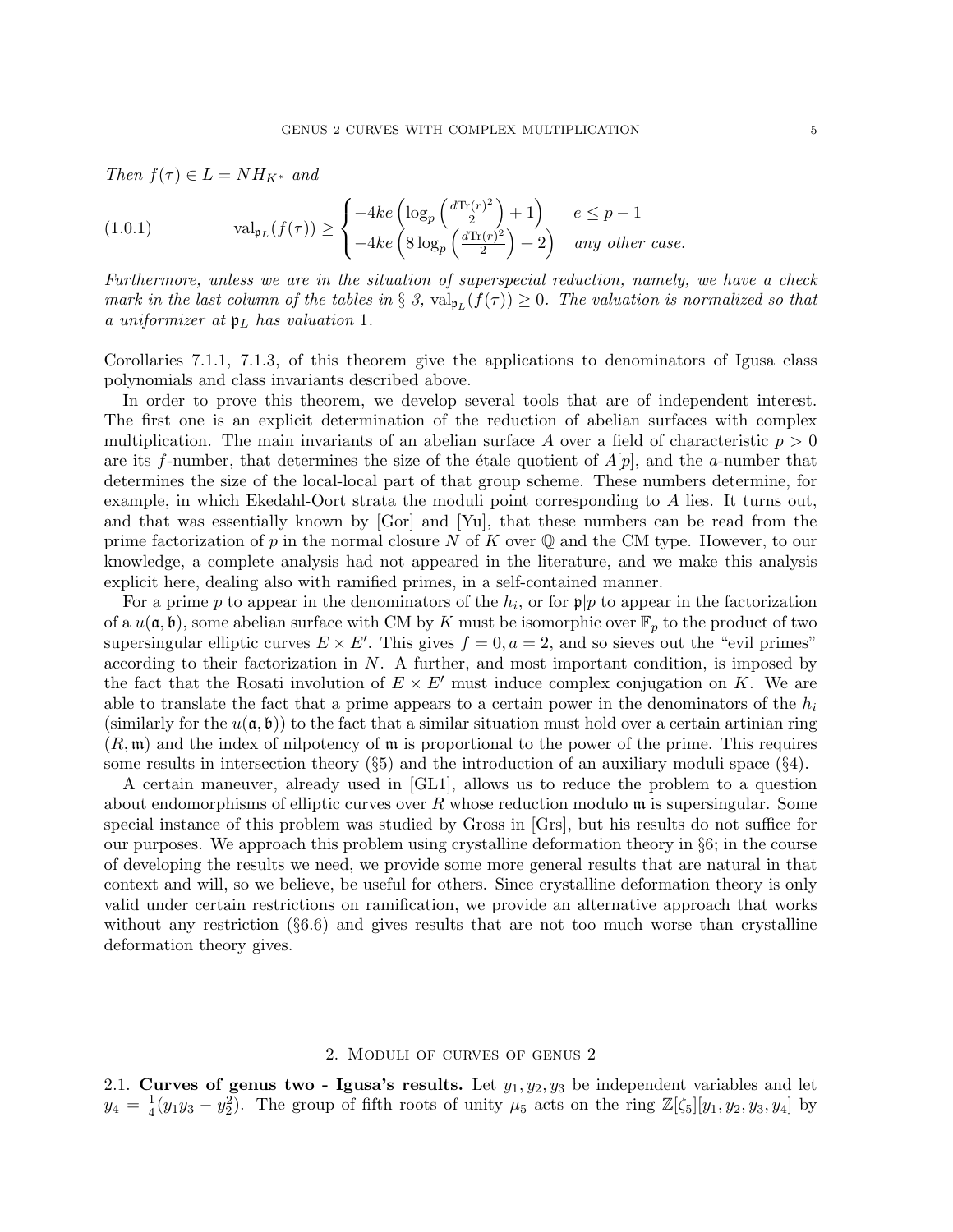$[\zeta](y_i) := \zeta^i y_i$  (and trivially on the coefficients). The ring of invariants is defined over Z and we denote it, by abuse of notation,

$$
\mathbb{Z}[y_1,y_2,y_3,y_4]^{\mu_5}.
$$

One of Igusa's main results [Igu1, p. 613] is that  $\mathcal{M}_2$ , the coarse moduli space of curves of genus 2, satisfies

(2.1.1) 
$$
\mathscr{M}_2 \cong \text{Spec}(\mathbb{Z}[y_1, y_2, y_3, y_4]^{\mu_5}).
$$

This ring of invariant elements is generated over  $\mathbb Z$  by 10 elements. We remark that outside the prime 2, namely if we work over  $\mathbb{Z}[1/2]$ , we can dispense with  $y_4$  and conclude that

$$
\mathscr{M}_2 \otimes \mathbb{Z}[1/2] \cong \mathrm{Spec}(\mathbb{Z}[1/2][y_1, y_2, y_3]^{\mu_5}).
$$

(Same abuse of notation.) Note that to find generators over  $\mathbb{Z}[1/2]$  for  $\mathbb{Z}[1/2][y_1, y_2, y_3]^{\mu_5}$  amounts to finding vectors  $(a, b, c) \in \mathbb{Z}_{\geq 0}^3$  such that  $a + 2b + 3c \equiv 0 \pmod{5}$  that generate the semigroup  $\{(a, b, c) \in \mathbb{Z}_{\geq 0}^3 : a + 2b + 3c \equiv 0 \pmod{5}\}$  – one associate to the vector  $(a, b, c)$  the monomial  $y_1^a y_2^b y_3^c$ . Such generators are given by the following 8 triples:

$$
(2.1.2) \qquad \{ (0,0,5), (0,5,0), (5,0,0), (0,1,1), (1,2,0), (3,1,0), (1,0,3), (2,0,1) \}.
$$

On the other hand, given a field  $k$  of odd characteristic, to find generators for the fraction field Frac $(k[y_1, y_2, y_3]^{\mu_5})$ , one needs generators for the group  $\{(a, b, c) \in \mathbb{Z}^3 : a + 2b + 3c \equiv 0\}$  $(\text{mod } 5)$ , which one can choose to be the vectors  $(2, -1, 0), (3, 0, -1), (5, 0, 0)$  (corresponding to the monomials  $y_1^2/y_2, y_1^3/y_3, y_1^5$ , for example.

Igusa's construction is based on much earlier work by Clebsch and others on invariants of sextics. A genus 2 curve is hyperelliptic, where a hyperelliptic curve is defined to be a curve which is a double cover of the projective plane. In characteristic different from 2 the situation is very much like over the complex numbers, and one can conclude that such a curve can be written as  $y^2 = f(x)$ , where  $f(x)$  is a separable monic polynomial of degree 6, uniquely determined up to projective substitutions, thus reducing the problems of classifying genus 2 curves to studying when two sextics are equivalent under a projective transformation, or, equivalently, studying the space parameterizing unordered 6-tuples of points in  $\mathbb{P}^1$ .

### 2.2. Igusa's coordinates. To describe the invariants of sextics we use Igusa's notation. Let

$$
y^2 = f(x) = u_0 x^6 + u_1 x^5 + \dots + u_6,
$$

be a hyperelliptic curve and let  $x_1, \ldots, x_6$  be the roots of the polynomial  $f(x)$ . The noation  $(ij)$ is a shorthand for the expression  $(x_i - x_j)$ . Consider then

(2.2.1) 
$$
A(u) = u_0^2 \sum_{\text{fifteen}} (12)^2 (34)^2 (56)^2
$$

(2.2.2) 
$$
B(u) = u_0^4 \sum_{\text{ten}} (12)^2 (23)^2 (31)^2 (45)^2 (56)^2 (64)^2
$$

(2.2.3) 
$$
C(u) = u_0^6 \sum_{\text{sixty}} (12)^2 (23)^2 (31)^2 (45)^2 (56)^2 (64)^2 (14)^2 (25)^2 (36)^2
$$

(2.2.4) 
$$
D(u) = u_0^{10} \prod_{i < j} (ij)^2
$$

The subscript "fifteen" in A refers to the fact that there are 15 ways to partition 6 objects into 3 groups of 2 elements, the subscript "ten" in  $B$  refers to the fact that there are 10 ways to partition 6 objects into 2 groups of 3 elements. The subscript "sixty" refers to partitioning 6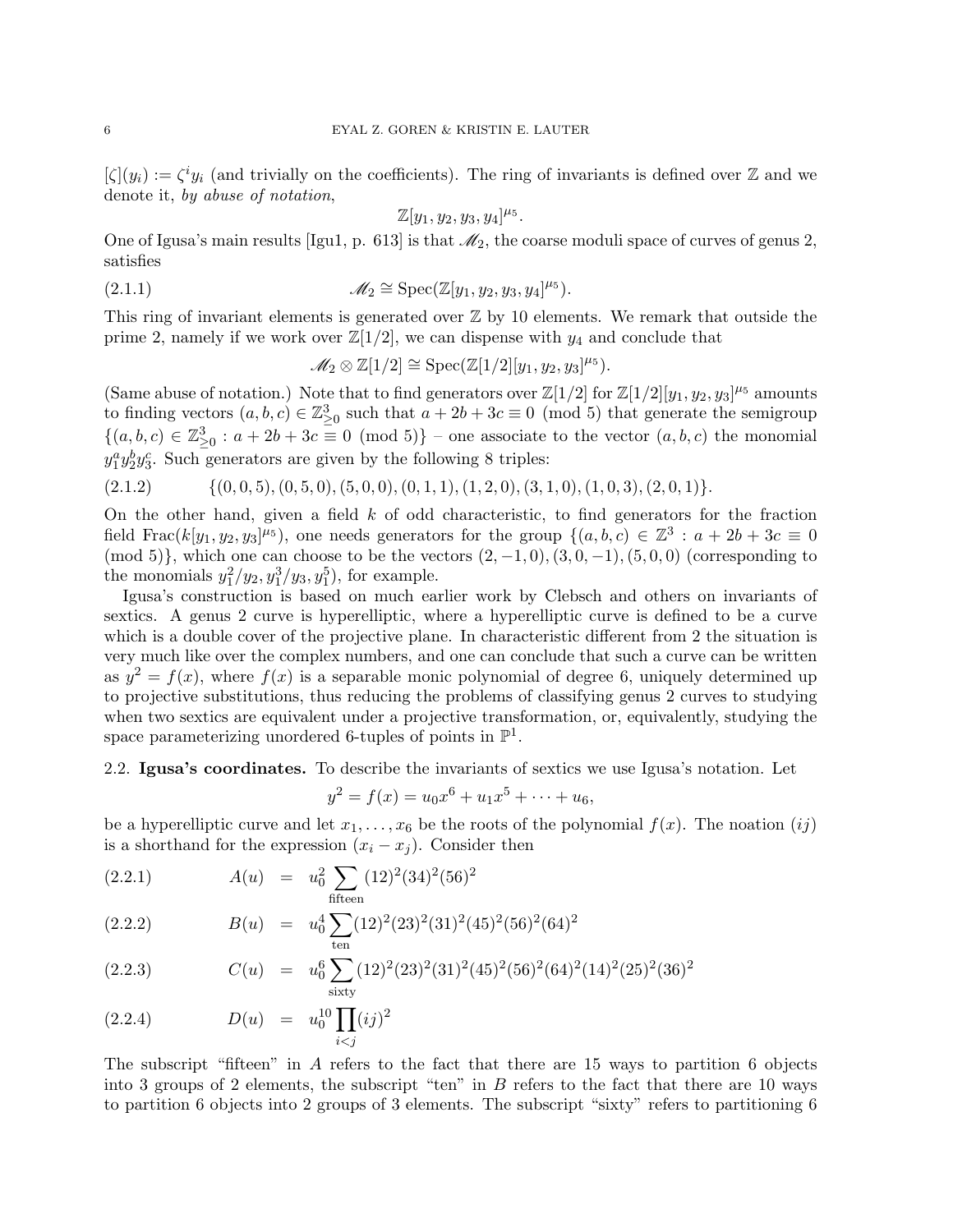objects into two groups and then finding a matching between these two groups: there are 10 ways to partition into 2 groups and six matching between the two chosen groups. The invariants  $A, B, C, D$  are denoted  $A', B', C', D'$  in [Mes, p. 319], but we follow Igusa's notation; these invariants are often called now the Igusa-Clebsch invariants. Another common notation one finds in the literature is  $I_2 = A, I_4 = B, I_6 = C, I_{10} = D$ , for example in the Magma help pages on February 2010, but we shall avoid using it, especially since it conflicts with Igusa notation as in [Igu4, p. 848].

The invariants  $A, B, C, D$  are homogenous polynomials of weights 2, 4, 6 and 10, respectively, in  $u_0, \ldots, u_6$ , thought of as variables. In addition they are invariants of index 6, 12, 18 and 30, respectively. This means the following: Let  $f(x, z)$  be the homogenized form of f, that is,

$$
f(x, z) = u_0 x^6 + u_1 x^5 z + \dots + u_6 z^6.
$$

Let  $M = \begin{pmatrix} \alpha & \beta \\ \gamma & \delta \end{pmatrix} \in GL_2$  and let

$$
x = \alpha x' + \beta z', \qquad z = \gamma x' + \delta z'.
$$

Write, by substituting these expressions for  $x, z$ , and expanding,

$$
f(x,z) = u'_0 x'^6 + u'_1 x'^5 z' + \dots + u'_6 z'^6.
$$

Then, a polynomial  $J = J(u_0, \ldots, u_6)$  in the variables  $u_0, \ldots, u_6$  is called an *invariant of index k* if

$$
J(u'_0,\ldots,u'_6) = \det(M)^k J(u_0,\ldots,u_6).
$$

The terminology here is classical and follows, e.g., [Mes]. (An invariant, in the terminology of loc. cit, is a covariant of order  $0$ , which means it is an expression in the coefficients of  $f$  alone, as is the case here.) An invariant of degree r of a sextic has index  $3r$ ; cf. loc. cit. p. 314.

Note that if we let f' be the polynomial  $f'(t) = u'_0 t^6 + \cdots + u'_6$  then the two hyperelliptic curves

$$
C: y^2 = f(x),
$$
  $C': y'^2 = f'(x),$ 

are isomorphic. Indeed, the map

$$
(x',y')\mapsto (x,y):=\left(\frac{ax'+b}{cx'+d},\frac{y'}{(cx'+d)^3}\right)
$$

gives an isomorphism  $C' \to C$  as  $\left(\frac{y'}{\sqrt{C}}\right)$  $\frac{y'}{(cx'+d)^3}$ )<sup>2</sup> =  $f(\frac{ax'+b}{cx'+d})$  $\frac{ax'+b}{cx'+d}$ .

In characteristic 0, every sextic gives a vector  $(A, B, C, D)$  with  $D \neq 0$  and, vice-versa, every such vector comes from a sextic. Two curves over an algebraically closed field are isomorphic if and only if one curve has invariants  $(A, B, C, D)$  and the invariants of the other curve are  $(r^2A : r^4B : r^6C : r^{10}D)$  for some  $r \neq 0$  in the field [Igu1, Corollary, p. 632] (it would have been more natural to write the powers of  $r$  in multiple of 6, but we follow convention here). Thus, it is natural to associate to a sextic a vector  $(A : B : C : D)$  in the weighted projective space  $\mathbb{P}^3_{2,4,6,10}$ . Similar to the case of the usual projective space  $\mathbb{P}^3_{1,1,1,1}$ , the complement of the hypersurface defined by  $D = 0$  is affine. But, where for a usual projective space with coordinates  $(x_0, x_1, x_2, x_3)$  the affine variety is  $Spec(\mathbb{Q}[x_0/x_3, x_1/x_3, x_2/x_3])$ , for a weighted projective space we need more functions; at the case at hand one needs 10 functions, and these will be given below in terms of the  $J_{2i}$ ; every regular function on the affine variety  $\mathbb{P}^3_{2,4,6,10} \setminus \{D=0\}$  is a polynomial in these functions.

Define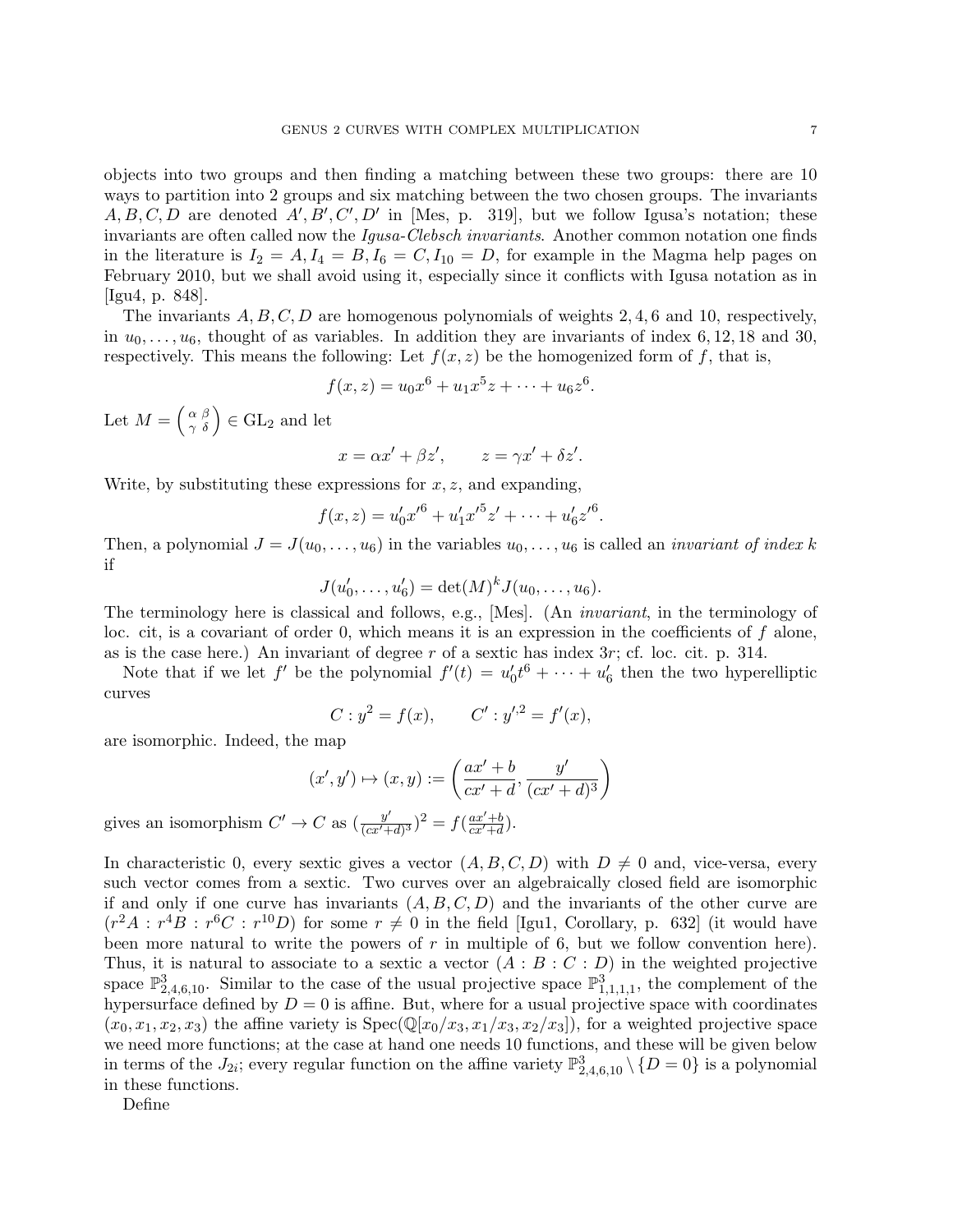$$
J_2 = 2^{-3}A
$$
  
\n
$$
J_3 = 2^{-2}(J_2J_6 - J_4^2)
$$
  
\n
$$
J_4 = 2^{-5}3^{-1}(4J_2^2 - B)
$$
  
\n
$$
J_5 = 2^{-6}3^{-2}(8J_2^3 - 160J_2J_4 - C)
$$
  
\n
$$
J_{10} = 2^{-12}D
$$

A calculation shows that these invariants still make sense in characteristic 2.

Let  $\mathfrak{R}$  be the ring of homogenous elements of degree zero in the graded ring generated over  $\mathbb Z$ by  $J_2, J_4, \ldots, J_{10}$  and localized at  $J_{10}$ . In fact, any absolute invariant, namely any invariant which is the quotient of two invariants of the same index, belongs to  $\Re$  ([Igu1, Proposition 3, p. 633]). One can show that there is an isomorphism

$$
\mathfrak{R} \stackrel{\sim}{\longrightarrow} \mathbb{Z}[y_1, y_2, y_3, y_4]^{\mu_5},
$$

uniquely determined by

$$
J_2^{e_1}J_4^{e_2}J_6^{e_3}J_8^{e_4}J_{10}^{-e_5}\mapsto y_1^{e_1}y_2^{e_2}y_3^{e_4}y_4^{e_4},
$$

where the  $e_i$  are non-negative integers satisfying the relation  $e_1 + 2e_2 + 3e_3 + 4e_4 = 5e_5$  and as before  $y_4 = \frac{1}{4}$  $\frac{1}{4}(y_1y_3-y_2^2)$ . Igusa proceeds to show that the ring  $\Re$  is generated by 10 elements over  $\mathbb{Z}$ , and by 8 elements over  $\mathbb{Z}[1/2]$ , and that is best possible.

Over  $\mathbb Z$  the generators of  $\mathfrak R$  can be taken to be the following.

$$
\gamma_1 = J_2^5 / J_{10} \qquad \gamma_2 = J_2^3 J_4 / J_{10} \qquad \gamma_3 = J_2^2 J_6 / J_{10} \qquad \gamma_4 = J_2 J_8 / J_{10} \qquad \gamma_5 = J_4 J_6 / J_{10}
$$
  

$$
\gamma_6 = J_4 J_8^2 / J_{10}^2 \qquad \gamma_7 = J_6^2 J_8 / J_{10}^2 \qquad \gamma_8 = J_6^5 / J_{10}^3 \qquad \gamma_9 = J_6 J_8^3 / J_{10}^3 \qquad \gamma_{10} = J_8^5 / J_{10}^4
$$

(Over  $\mathbb{Z}[1/2]$  a set of generators is

$$
g_1 = J_2^5/J_{10}
$$
  $g_2 = J_2^3 J_4/J_{10}$   $g_3 = J_2 J_4^2/J_{10}$   $g_4 = J_2^2 J_6/J_{10}$   
 $g_5 = J_4 J_6/J_{10}$   $g_6 = J_2 J_6^3/J_{10}^2$   $g_7 = J_4^5/J_{10}^2$   $g_8 = J_6^5/J_{10}^3$ 

(and the reader will recognize the exponents from  $(2.1.2)$ .) We call them the Igusa coordinates of  $\mathcal{M}_2$ . Here are some consequences of these results.

(1) Let  $C_1, C_2$ , be curves over an algebraically closed field k, and write  $C_i : y^2 = f_i(x)$ , where  $f_i(x) \in k[x]$  is a sextic. Then,

$$
C_1 \cong C_2 \iff (\gamma_1(f_1), \ldots, \gamma_{10}(f_1)) = (\gamma_1(f_2), \ldots, \gamma_{10}(f_2)).
$$

(2) Let C now be defined over a number field  $L_0$ ,  $C: y^2 = f(x)$ ,  $f(x) \in L_0[x]$ , then C has potentially good reduction at a prime  $\mathfrak p$  of  $L_0$ , namely, there exists a finite extension field  $L/L_0$  and an ideal  $\mathfrak{P}|\mathfrak{p}$  of L such that C has good reduction modulo  $\mathfrak{P}$ , if and only if

$$
\operatorname{val}_{\mathfrak{p}}(\gamma_i(f)) \ge 0, \qquad i = 1, \ldots, 10.
$$

(3) Let  $C_1, C_2$ , be curves over a number field L,  $C_i : y^2 = f_i(x)$  as above, having good reduction at p. Then,

$$
C_1 \pmod{\mathfrak{p}} \cong_{/\overline{\mathbb{F}}_p} C_2 \pmod{\mathfrak{p}} \iff
$$

$$
(\gamma_1(f_1), \dots, \gamma_{10}(f_1)) \equiv (\gamma_1(f_2), \dots, \gamma_{10}(f_2)) \pmod{\mathfrak{p}}.
$$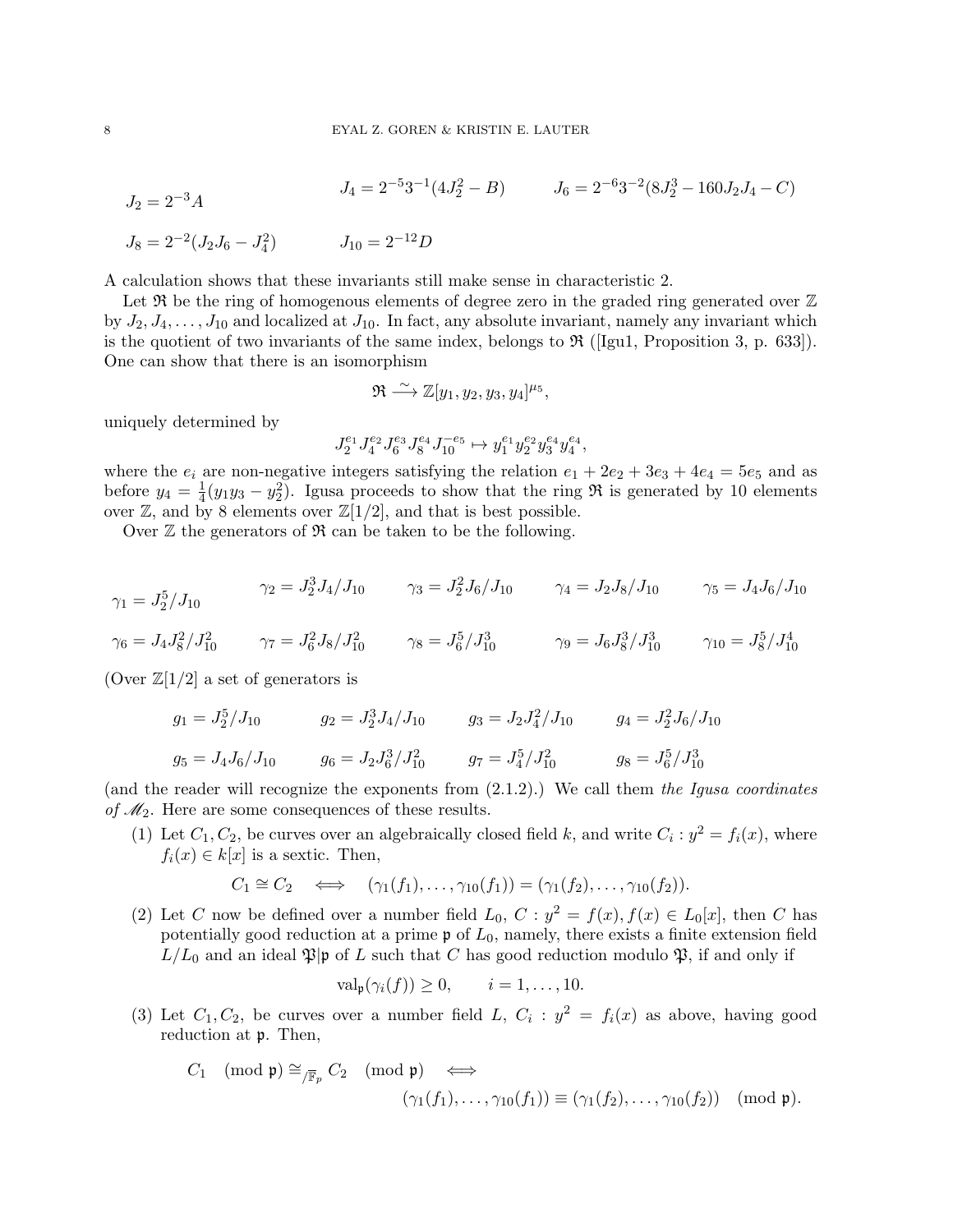2.3. Efficacy of the absolute Igusa invariants. The so-called *absolute Igusa invariants* are the functions

$$
i_1 = A^5/D
$$
,  $i_2 = A^3 B/D$ ,  $i_3 = A^2 C/D$ .

The choice of terminology is somewhat unfortunate, as it leads one to think that these invariants determine the isomorphism class of the curve; we'll discuss it further below.

Since  $D = 2^{12}J_{10}$ , the functions  $i_1, i_2, i_3$ , belong to  $\Re \otimes \mathbb{Z}[1/2]$ . It is a consequence of the results mentioned so far that the functions  $\gamma_j$  are rational functions of the functions  $i_j$  and vice-versa. This calculation is presented in the following two tables.

TABLE 2.3.1. The absolute Igusa invariants  $i_1, i_2, i_3$  in terms of the generators  $\gamma_j$ 

| $i_1$ | $8 \cdot \gamma_1$                                                           |
|-------|------------------------------------------------------------------------------|
|       | $i_2   \frac{1}{2} \cdot (\gamma_1 - 24 \cdot \gamma_2)$                     |
|       | $i_3   \frac{1}{8} \cdot (\gamma_1 - 20 \cdot \gamma_2 - 72 \cdot \gamma_3)$ |

An interesting consequence of this calculation is that the natural map

$$
\mathscr{M}_2 \otimes \mathbb{Z}[1/6] = \mathrm{Spec}(\mathfrak{R} \otimes [1/6]) \longrightarrow \mathrm{Spec}(\mathbb{Z}[1/6][i_1, i_2, i_3]) = \mathbb{A}^3_{\mathbb{Z}[1/6]},
$$

can be inverted whenever  $i_1 \neq 0$ . However, given a triple  $(i_1, i_2, i_3)$ , which is in the image of the map, and such that  $i_1 = 0$ , we find that  $A = 0$  and hence also that  $i_2 = i_3 = 0$ . Thus, there is a unique point of  $\mathbb{A}^3$ , which is in the image, for which we cannot invert the map and it corresponds to all the genus 2 curves for which  $A = 0$ . Thus, the absolute Igusa invariants fail to completely determine the isomorphism class of the curve, but only if  $i_1 = 0$ .

The vanishing locus of A is a surface in  $\mathcal{M}_2$ . There is a natural immersion,

$$
\rho: \mathscr{M}_2 \longrightarrow \mathscr{A}_{2,1},
$$

of the moduli space of curves  $\mathcal{M}_2$  to the moduli space of principally polarized abelian surfaces with no level structure  $\mathscr{A}_{2,1}$ , sending a curve to its canonically polarized Jacobian. The image is the complement of the Humbert surface  $H_1$ , which is the divisor of the modular form  $\Theta$  defined below. Via this map, each of the Igusa invariants is, in a suitable sense, a pull-back via  $\rho$  of a meromorphic Siegel modular form whose polls are supported on  $H_1$ . These modular forms were calculated by Igusa [Igu3, p. 177-8] and the reader is referred to this reference for details. The invariant D is the pullback of a scalar multiple of  $\Theta$ , defined in page 12. There is a modular form of weight 12, which Igusa denotes  $\chi_{12}$ , such that, in a suitable sense, A is a scalar multiple of the weight 2 meromorphic form  $\chi_{12}/\Theta$ . We have thus, as sets,

$$
\{A=0\} = \rho^{-1}\{\chi_{12} = 0\}.
$$

The modular form  $\chi_{12}$  is a cusp form (see [Igu2, p. 195]). However, there does not seem to be any simple interpretation to its vanishing loci. Indeed, the results of [vdG] (see, in particular, §8 there) imply that the divisor of  $\chi_{12}$  is not supported on a union of Humbert surfaces.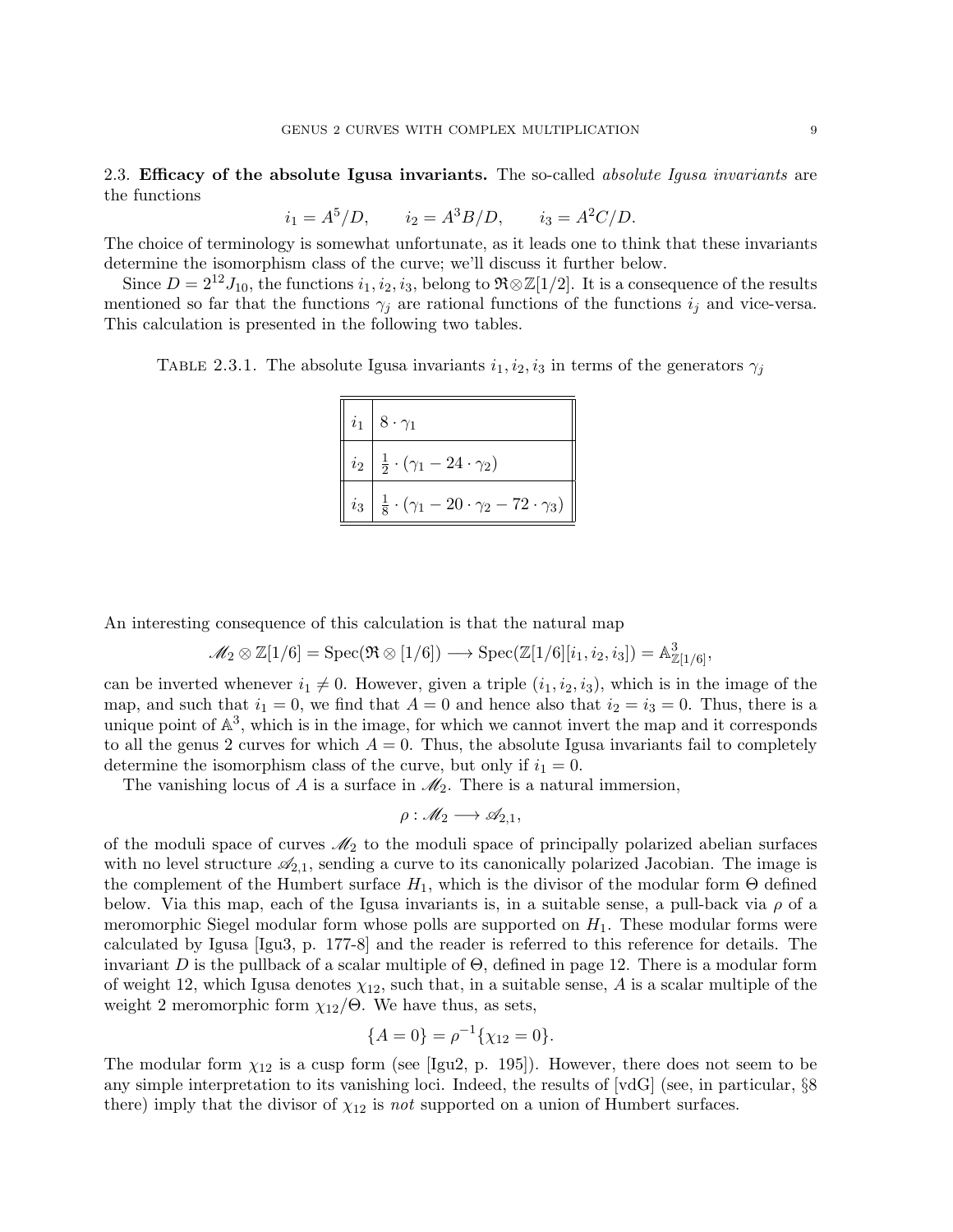| $\gamma_1$    | $2^{-3} \cdot i_1$                                                                                                                                   |
|---------------|------------------------------------------------------------------------------------------------------------------------------------------------------|
| $\gamma_2$    | $2^{-6}3^{-1} \cdot (i_1 - 16 \cdot i_2)$                                                                                                            |
| $\gamma_3$    | $\frac{1}{3456} \cdot (i_1 + 80 \cdot i_2 - 384 \cdot i_3)$                                                                                          |
| $\gamma_4$    | $2^{-11}3^{-3} \cdot \frac{i_1^2 + 416 \cdot i_1 i_2 - 1536 \cdot i_1 i_3 - 768 \cdot i_2^2}{i_1}$                                                   |
| $\gamma_5$    | $2^{-10} \cdot 3^{-4} \cdot \frac{(i_1 - 16 \cdot i_2)(i_1 + 80 \cdot i_2 - 384 \cdot i_3)}{i_1}$                                                    |
| $\gamma_6$    | $2^{-25} \cdot 3^{-7} \cdot \frac{(i_1 - 16 \cdot i_2)(i_1^2 + 416 \cdot i_1 i_2 - 1536 \cdot i_1 i_3 - 768 \cdot i_2^2)^2}{i_1^3}$                  |
| $\gamma_7$    | $2^{-22} \cdot 3^{-9} \cdot \frac{(i_1 + 80 \cdot i_2 - 384 \cdot i_3)^2 (i_1^2 + 416 \cdot i_1 i_2 - 1536 \cdot i_1 i_3 - 768 \cdot i_2^2)}{i_1^2}$ |
| $\gamma_8$    | $2^{-29} \cdot 3^{-15} \cdot \frac{(i_1 + 80 \cdot i_2 - 384 \cdot i_3)^5}{i_1^2}$                                                                   |
| $\gamma_9$    | $2^{-37} \cdot 3^{-12} \cdot \frac{(i_1 + 80 \cdot i_2 - 384 \cdot i_3)(i_1^2 + 416 \cdot i_1 i_2 - 1536 \cdot i_1 i_3 - 768 \cdot i_2^2)^3}{i_1^4}$ |
| $\gamma_{10}$ | $2^{-52} \cdot 3^{-15} \cdot \frac{(i_1^2 + 416 \cdot i_1 i_2 - 1536 \cdot i_1 i_3 - 768 \cdot i_2^2)^5}$                                            |

TABLE 2.3.2. The generators  $\gamma_j$  in terms of the absolute Igusa invariants  $i_1, i_2, i_3$ (the last column gives the denominator)

**Proposition 2.3.1.** Let  $V \subseteq \mathcal{A}_{2,1}(\mathbb{C})$  be the support of the divisor of  $\chi_{12}$ . There are finitely many primitive  $CM$  points on  $V$ , that is,  $CM$  points associated to primitive  $CM$  fields of degree four.

*Proof.* Let S be the collection of all primitive CM points on V. We note that the description of  $\mathcal{M}_2$  implies that V is irreducible. Let C be the Zariski closure of S. If S is infinite then C is either a curve, or  $V$  itself. In either case, it follows from the André-Oort conjecture, known to be true under GRH by the work of Klinger-Yafaev [Yaf], that C is either a Shimura curve, or a Shimura surface. It remains to review the possibilities: (i) if  $C$  is a Shimura curve then every CM point on C is coming from a bi-quadratic (equivalently, non-primitive) CM field of degree 4; (ii) if  $C = V$  then V is a priori in the Hecke orbit of some Humbert surfaces, but that Hecke orbit is a union of Humbert surfaces (this follows easily from the moduli interpretation). Since the Humbert surfaces in  $\mathcal{A}_{2,1}$  are irreducible, V is a Humbert surface itself, which is not the case.  $\Box$ 

2.4. Igusa class polynomials. In [GL1, §5.2] it was explained how the absolute Igusa invariants can also be expressed in terms of Siegel modular functions. We summarize this here for the reader's convenience.

The Igusa functions  $i_1, i_2, i_3$  can be defined as rational functions in Siegel Eisenstein series,  $\psi_w$ , of weights  $w = 4, 6, 10, 12$ . To begin with, the cusp forms  $\Theta$  and  $\chi_{12}$ , of weights 10 and 12, introduced above can be expressed in terms of these Eisenstein series as follows ([Igu2, p.195]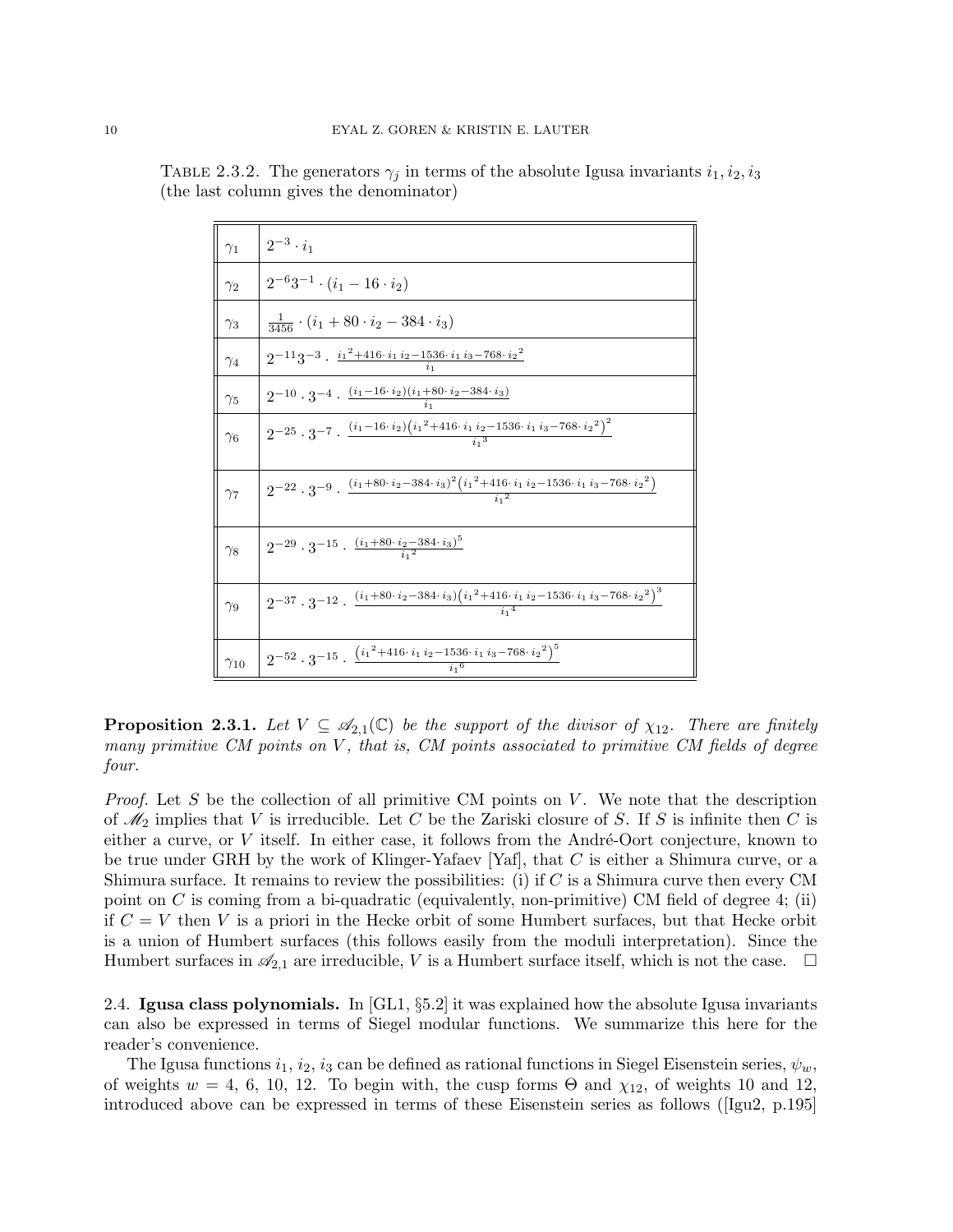and [Igu4, p. 848]):

$$
-2^{-2}\Theta = \chi_{10} = \frac{-43867}{2^{12} \cdot 3^5 \cdot 5^2 \cdot 7 \cdot 53} (\psi_4 \psi_6 - \psi_{10})
$$

and

$$
\chi_{12} = \frac{131 \cdot 593}{2^{13} \cdot 3^7 \cdot 5^3 \cdot 7^2 \cdot 337} (3^2 \cdot 7^2 \psi_4^3 + 2 \cdot 5^3 \psi_6^2 - 691 \psi_{12}).
$$

Then the Igusa functions  $i_1, i_2, i_3$  can be expressed as

$$
i_1 = 2 \cdot 3^5 \frac{\chi_{12}^5}{\chi_{10}^6}, \quad i_2 = 2^{-3} \cdot 3^3 \frac{\psi_4 \chi_{12}^3}{\chi_{10}^4}, \quad i_3 = 2^{-5} \cdot 3 \frac{\psi_6 \chi_{12}^2 \chi_{10} + 2^2 \cdot 3 \psi_4 \chi_{12}^3}{\chi_{10}^4}.
$$

(These are often called  $j_1$ ,  $j_2$ ,  $j_3$  in the literature, but we stick with Igusa's notation.)

Let  $K$  be a primitive, i.e. not biquadratic, CM field of degree 4 over  $\mathbb Q$ . We define the *Igusa* class polynomials to be:

(2.4.1) 
$$
h_1(x) = \prod_{\tau} (x - i_1(\tau)), \quad h_2(x) = \prod_{\tau} (x - i_2(\tau)), \quad h_3(x) = \prod_{\tau} (x - i_3(\tau)),
$$

where the product is taken over all  $\tau \in Sp(4,\mathbb{Z})\backslash \mathfrak{H}_2$ , such that the associated principally polarized abelian variety has CM by  $\mathcal{O}_K$ . One can define other absolute invariants, called j<sub>1</sub>, j<sub>2</sub>, j<sub>3</sub>, as in [GL1, p. 473], where it is also remarked that  $i_1 = 2^{-12}j_1$  and  $i_2 = 2^{-12}j_2$ , and then we define the corresponding class polynomials as follows:

(2.4.2) 
$$
\mathfrak{h}_i(x) = \prod_{\tau} (x - \mathfrak{j}_i(\tau)), \qquad i = 1, 2, 3.
$$

The advantage of using these is that it is clear from their definition that they satisfy the hypotheses of our Main Theorem.

2.5. Rosenhain normal form. While Igusa's approach to the moduli of genus 2 curves is through the study of invariants of sextics, we remark that after a finite extension of the base we may always arrange the six ramification points to contain  $\{0, 1, \infty\}$  and arrive at an equation of the form

(2.5.1) 
$$
C: y^2 = x(x-1)(x-\lambda_1)(x-\lambda_2)(x-\lambda_3),
$$

called the Rosenhain normal form of the curve C. The  $\lambda_i$ 's are in a finite field extension of the field of definition of the curve and are determined up to the action of the stabilizer of the triple  $\{0, 1, \infty\}$  in PGL<sub>2</sub> a group isomorphic to the symmetric group  $S_3$  on 3 letters. If  $\tau \in \mathfrak{H}_2$  is the period matrix of the polarized abelian surface  $Jac(C)$ , then, up to projective equivalence we may take the  $\lambda_i$  to be

$$
\lambda_1 = \frac{\Theta \begin{bmatrix} 1 \\ 0 \\ 0 \end{bmatrix} (\tau)^2 \Theta \begin{bmatrix} 1 \\ 0 \\ 0 \end{bmatrix} (\tau)^2}{\Theta \begin{bmatrix} 0 \\ 0 \\ 0 \end{bmatrix} (\tau)^2}, \quad \lambda_2 = \frac{\Theta \begin{bmatrix} 1 \\ 0 \\ 1 \end{bmatrix} (\tau)^2 \Theta \begin{bmatrix} 1 \\ 0 \\ 0 \end{bmatrix} (\tau)^2}{\Theta \begin{bmatrix} 0 \\ 0 \\ 0 \end{bmatrix} (\tau)^2} \begin{bmatrix} 0 \\ 0 \\ 0 \end{bmatrix} (\tau)^2, \quad \lambda_3 = \frac{\Theta \begin{bmatrix} 1 \\ 0 \\ 0 \end{bmatrix} (\tau)^2 \Theta \begin{bmatrix} 0 \\ 0 \\ 0 \end{bmatrix} (\tau)^2}{\Theta \begin{bmatrix} 0 \\ 0 \\ 0 \end{bmatrix} (\tau)^2}.
$$

(See [Igu2, p. 179].) Note that if C is defined over some number field and the equation  $(2.5.1)$ is over that field then the  $\lambda_i$  appearing there are algebraic numbers. When obtaining a triple of  $\lambda_i$  from the period matrix the  $\lambda_i$  are in fact algebraic. This is a consequence of the fact that the ratios of the theta functions appearing above are modular functions defined over  $\mathbb{Q}(i)$  (say) and full level 2.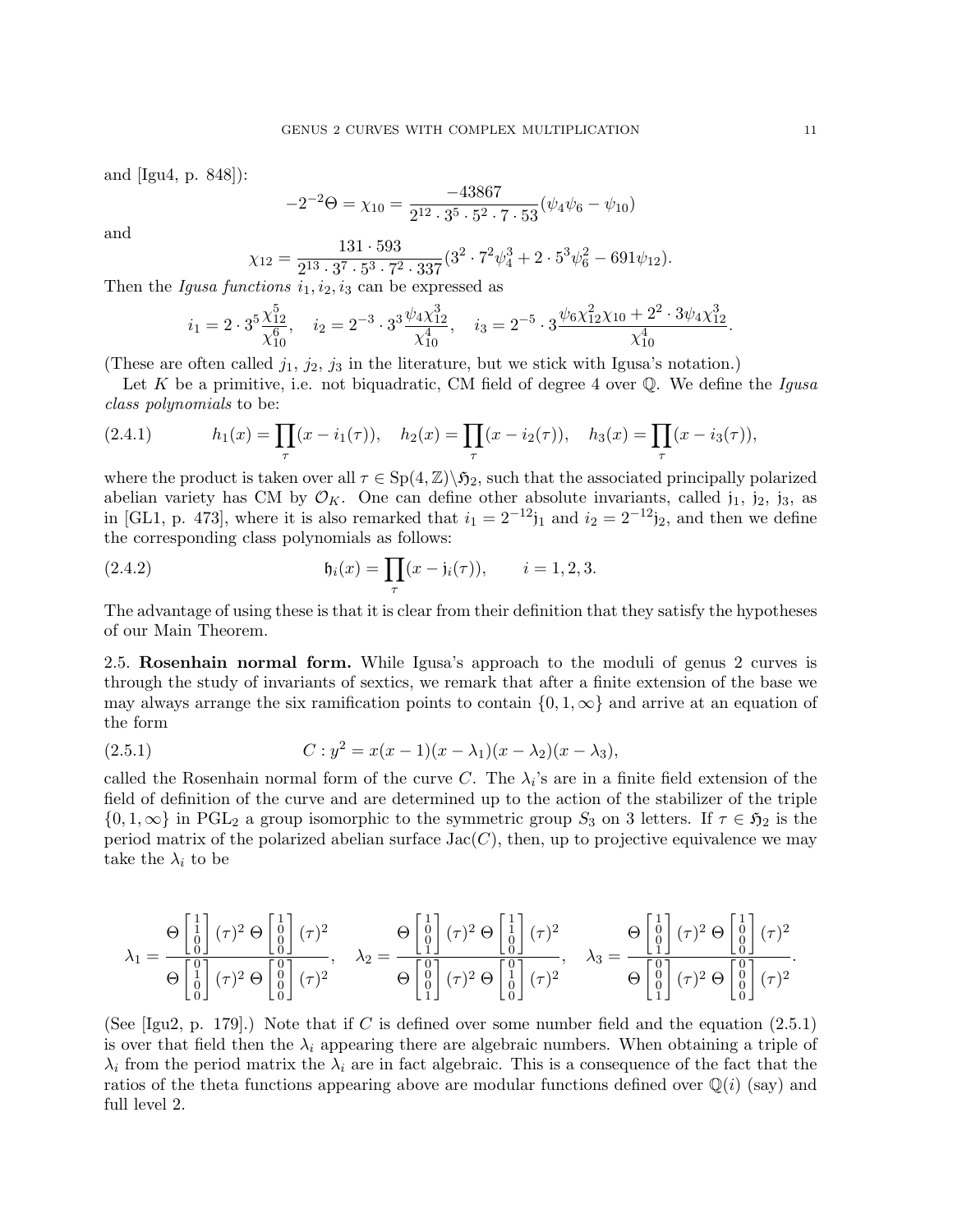The theta functions used here are Riemann's theta functions: Let  $\epsilon, \epsilon' \in \mathbb{Q}^g$ ,  $\tau \in \mathfrak{H}_g$ , and define the Riemann theta function with characteristic  $\begin{bmatrix} \epsilon \\ \epsilon' \end{bmatrix}$  to be the power series

$$
\Theta\left[\begin{smallmatrix} \epsilon \\ \epsilon' \end{smallmatrix}\right](\tau) = \sum_{N \in \mathbb{Z}^g} e\left(\frac{1}{2}t\left(N + \frac{\epsilon}{2}\right)\tau\left(N + \frac{\epsilon}{2}\right) + t\left(N + \frac{\epsilon}{2}\right)\frac{\epsilon'}{2}\right),\,
$$

where  $e(x) = e^{2\pi ix}$ . It can be shown that this series defines a holomorphic function  $\mathfrak{H}_g \to \mathbb{C}$ . If  $\epsilon, \epsilon' \in \mathbb{Z}^g$  they are called an *integral characteristic*. If  ${}^t\epsilon\epsilon' \equiv 0 \pmod{2}$  they are called *even*, and else odd. It turns out that for an odd characteristic the theta function vanishes identically, and for even characteristic  $\Theta\left[\frac{\epsilon}{\epsilon'}\right](\tau)^2$  depends only on  $(\epsilon, \epsilon')$  modulo  $\mathbb{Z}^{2g}$ . For  $g = 1$  this gives us 3 (squares of) theta functions and for  $g = 2$  this gives us ten (squares of) even theta functions.

One can show that each  $\Theta\left[\frac{\epsilon}{\epsilon'}\right](\tau)$  to a large enough even power 2r is a Siegel modular form of weight r of some level. For  $g = 1$ , it goes probably to Jacobi that

$$
\Delta = c \prod_{\left[\begin{smallmatrix} \epsilon \\ \epsilon' \end{smallmatrix}\right] \text{ even}} \Theta \left[\begin{smallmatrix} \epsilon \\ \epsilon' \end{smallmatrix}\right] (\tau)^4,
$$

where c is a constant and  $\Delta = E_4^3 - E_6^2$  is the classical modular form of weight 12. Recall that the divisor of  $\Delta$  is the cusp of  $SL_2(\mathbb{Z})\backslash\mathfrak{H}$ . Igusa proved for  $g=2$  that

$$
\Theta:=2^{-12}\prod_{\left[\begin{smallmatrix} \epsilon \\ \epsilon'\end{smallmatrix}\right] \text{ even }}\Theta\left[\begin{smallmatrix} \epsilon \\ \epsilon'\end{smallmatrix}\right]\left(\tau\right)^2
$$

is a Siegel modular form of level  $Sp(4, \mathbb{Z})$  and weight 10. The factor of 2 is introduced to ensure integral Fourier coefficients with gcd 1. The divisor of  $\Theta$  is precisely the Humbert divisor  $H_1$ (with multiplicity 2). See §4.

Finally, we make some remarks as the utility of the Rosenhain normal form for generating curves of genus 2 with CM. Given a primitive CM field  $K$ , it is an easy matter to enumerate representatives for the ideal classes of  $K$  and so to get, by varying over all CM types, the period matrices whose classes modulo  $\Gamma(2)$  give all the CM points of level 2 associated to this field. The modular forms used above are of level 2 and so, by evaluating them on these period matrices, we get a collection of equations  $C: y^2 = x(x-1)(x-\lambda_1)(x-\lambda_2)(x-\lambda_3)$  defining, in particular, the isomorphism classes of all the curves of genus 2 whose Jacobians have CM by  $\mathcal{O}_K$ . For a *generic* period matrix  $\tau \in \mathfrak{H}_2$  the  $\lambda_i(\tau)$  live in a very large extension L of the field of definition, say  $L_0$ , of the curve. Let  $L' = L(\sqrt{\lambda_1}, \sqrt{\lambda_2}, \sqrt{\lambda_3})$ ; note that  $[L':L] \leq 8$ . Implicit in the fact that  $\lambda_i \in L$  is that all the 2-torsion of Jac(C) are defined over L', because under the embedding  $C \to \text{Jac}(C)$  (taking the point at infinity as the base point) the images of the Weierstrass points generate the 2 torsion subgroup of Jac(C). For a generic curve, the extension  $L'/L_0$  has degree  $\sharp$  Sp(4, Z)/Γ(2) = 720. However, in the case of complex multiplication, the field of definition of C can be taken  $H_{K^*}$ , the Hilbert class field of the reflex field, and so the  $\lambda_i$  generates the ray class field of conductor 2 of K<sup>\*</sup>. In fact, since  $Sp(4,\mathbb{Z})/\Gamma(2) \cong Sp(4,\mathbb{F}_2) \cong S_6$ , the symmetric group on 6 letters, and since the maximal abelian subgroups of  $S_6$  have degrees 5, 6, 8, 9, it follows that  $[L': L_0]|a$  for some  $a \in \{5,6,8,9\}$ . This can be utilized to construct curves over a number fields whose Jacobians have CM.

2.6. Ramification locus of  $\mathscr{A}_{2,N}(\mathbb{C}) \to \mathscr{A}_{2,1}(\mathbb{C})$ . Let N be a positive integer. We denote by  $\mathscr{A}_{2,N}$  the moduli scheme of principally polarized abelian surfaces with symplectic level N structure over  $Spec(\mathbb{Z}[\zeta_N, 1/N])$ .  $\mathscr{A}_{2,1} \otimes \mathbb{Z}[\zeta_N, 1/N]$  is the quotient of  $\mathscr{A}_{2,N}$  by the finite group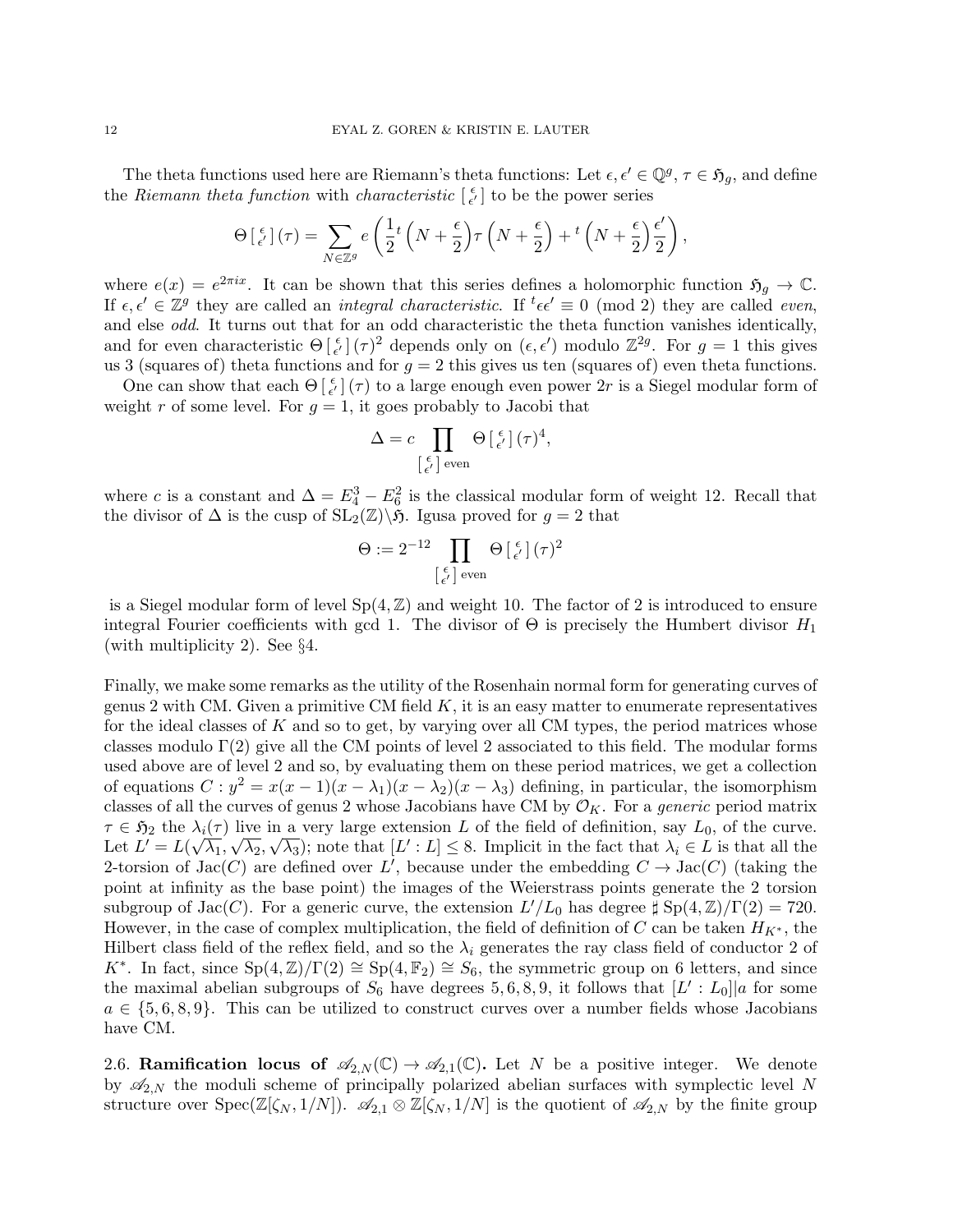$Sp(4,\mathbb{Z}/N\mathbb{Z})/\{\pm I_4\}$ . We denote the by  $H_{\Delta,N}$  the Humbert surface of invariant  $\Delta$  (a discriminant of real quadratic order) in  $\mathscr{A}_{2,N}(\mathbb{C})$ . It is irreducible for  $N=1$ , but reducible for  $N>1$ .

Let  $N \geq 3$ , so the representation  $\text{Aut}(A, \lambda) \to \text{Aut}(A[3])$  is faithful. The ramification locus of  $\pi_N : \mathscr{A}_{2,N} \to \mathscr{A}_{2,1}$  is clearly the locus of points x on  $\mathscr{A}_{2,1}$  with non-trivial stabilizers, which, by the moduli interpretation, correspond to principally polarized abelian surfaces  $(A, \lambda)$  such that  $rAut(A, \lambda) \neq \{1\}$ , where rAut is the reduced automorphism group (namely the automorphisms  $\varphi: A \to A$  such that  $\varphi^* \lambda = \lambda$ , taken modulo  $\{\pm 1\}$ ). Furthermore, in that case, any point in the fibre over x has the same ramification index, equal to the cardinality of  $\text{Aut}(A, \lambda)$ .

We say that a component of the Humbert divisor  $H_{\Delta,N}$  in  $\mathscr{A}_{2,N}(\mathbb{C})$  is ramified if it is contained in the ramification locus and otherwise we say it is unramified. If every component of  $H_{\Delta,N}$  is unramified then

$$
\pi_N^*(H_{\Delta,1})=H_{\Delta,N}.
$$

**Lemma 2.6.1.** If  $\Delta \neq 1, 4$  every component of  $H_{\Delta,N}$  is unramified. If  $\Delta \in \{1, 4\}$  the ramification index along each component of  $H_{\Delta,N}$  is 2.

*Proof.* Suppose first that  $\Delta$  is not a square. In this case, every abelian variety  $(A, \lambda)$  parameterized by  $H_{\Delta,N}$  has real multiplication by a real quadratic order of discriminant  $\Delta$  and, generically, only by that order. Thus, generically,  $Aut(A, \lambda) = \{\pm 1\}$  (as the Rosati involution is the identity). That resolves this case.

Suppose now that  $\Delta$  is a square, but  $\Delta \neq 1$ . Then. except of codimension one subset, the points of  $H_{\Delta,N}$  correspond to curves C of genus 2 affording a map of degree  $\Delta, C \to E$ , to an elliptic curve  $E$ , that does not factor non-trivially thorough another elliptic curve  $[FK]$ .

From Igusa's classification of  $Aut(C)$  we deduce that there is only one 2-dimensional family of curves of genus 2 with a non-trivial reduced automorphism group. This family, as one observes, is exactly the curves C of genus 2 allowing a map of degree 2,  $C \rightarrow E$ , to an elliptic curve, ramified at exactly two points of E. This family is the Humbert divisor  $H_{4,1}$ , and in particular, we have proven the lemma for all cases but  $\Delta = 1$ .

It is easy to see that for a generic pair of elliptic curves  $E_1, E_2$  we have  $Aut(E_1 \times E_2, \lambda_1 \times \lambda_2) =$  $\{(\pm 1, \pm 1)\}\.$  Thus, our proof is complete.

# 2.7. Existence of good models for abelian varieties with complex multiplication. Our purpose is to prove the following lemma.

**Lemma 2.7.1.** Let  $(A, \lambda)$  be a g-dimensional principally polarized complex abelian variety with complex multiplication by the ring of integers  $\mathcal{O}_K$  of a CM field K of degree  $2g, \iota : \mathcal{O}_K \to \text{End}(A)$ . Let  $\Phi$  be the associated CM type and  $K^*$  the reflex field associated to K and  $\Phi$ . Assume that  $\Phi$ is a simple CM type. Let p be a prime of  $K^*$  and R the completion of the ring of integers of  $K^*$ by p. Then  $(A, \lambda, \iota)$  has a model with good reduction over an unramified extension  $\mathcal O$  of R.

*Proof.* As is well known ([Lang1, Ch. 3, Thm. 1.1]),  $(A, \iota, \lambda)$  has a model over  $H_{K^*}$ , the Hilbert class field of  $K^*$ , corresponding to an  $H_{K^*}$ -rational point  $a \in \mathscr{A}_{g,1}$ . In fact, a is defined over the field of moduli M of  $(A, \iota, \lambda)$  which is contained in  $H_{K^*}$ . Let  $N \geq 3$  be an integer prime to p. Let  $\tilde{a}$  be a point of  $\mathscr{A}_{g,N}$  lying above a. The field of definition of the point  $\tilde{a}$  is contained in  $H_{K^*}(A[N])$  and is equal to the field of moduli  $M[N]$  of  $(A, \iota, \lambda, A[N])$ , which, since the moduli scheme is a fine moduli scheme, is also the field of definition of  $(A, \iota, \lambda, A[N])$ .

Let  $\mathscr{A}_{g,N}^{\dagger}$  be a smooth toroidal compactification of  $\mathscr{A}_{g,N}$  over  $Spec(\mathbb{Z}[\zeta_N,1/N])$ . It carries a semi-abelian variety X over it. Choose a prime  $\mathfrak P$  of  $M[N]$  over  $\mathfrak p$ . Since the morphism  $\mathscr{A}_{g,N}^{\dagger} \to \text{Spec}(\mathbb{Z}[\zeta_N,1/N])$  is proper, the morphism  $\text{Spec}(M[N]_{\mathfrak{P}}) \to \mathscr{A}_{g,N} \hookrightarrow \mathscr{A}_{g,N}^{\dagger}$  induces by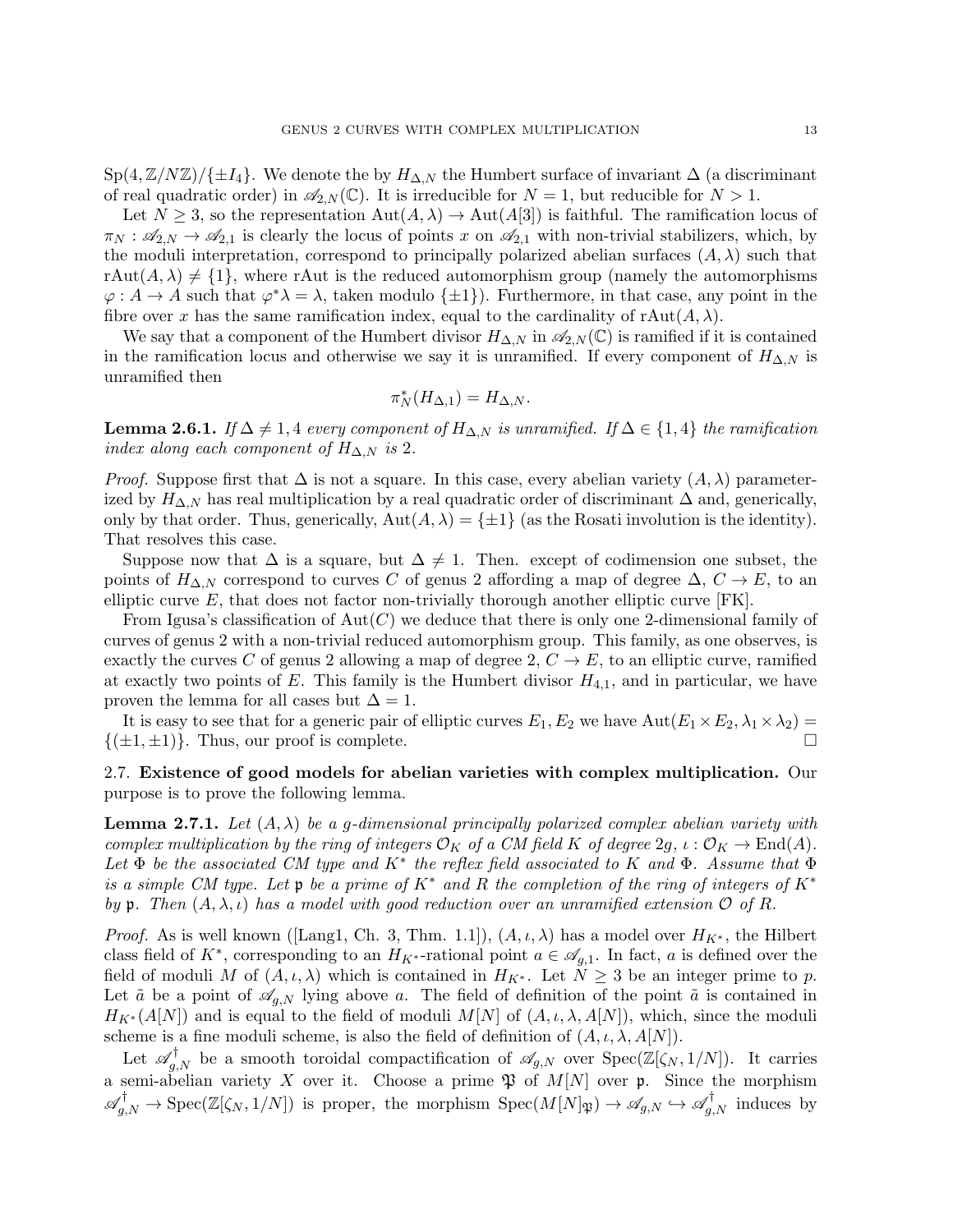the valuative criterion a morphism  $\beta : \text{Spec}(\mathcal{O}) \to \mathscr{A}_{g,N}^{\dagger}$ , where  $\mathcal O$  is the valuation ring of  $M[N]_{\mathfrak{P}}$ . Then  $\beta^* X$  is a principally polarized semi-abelian variety over O whose generic fiber is  $(A, \lambda)$  $M[N]_{\mathfrak{B}}$  (*i* extends automatically). As is well known, since  $[K:\mathbb{Q}]=2g>g$ , the toric part of the mod  $\mathfrak{P}$  reduction of  $\beta^* X$  must be trivial and so  $A \otimes M[N]$  has good reduction modulo  $\mathfrak{P}$ .

We claim that the extension  $M[N]/K^*$  is unramified at p and so  $\mathcal O$  is an unramified extension of R. This follows from the main theorems of complex multiplication. In fact  $M[N]$  is an abelian extension of K<sup>\*</sup> corresponding to a precisely described group of ideals and has conductor dividing N. See [Lang1], Chapter 5, Theorem 4.3 (use also Theorem 3.3). Thus, the extension  $M[N]/K^*$ is unramified at  $\mathfrak{p}$ .

Remark 2.7.2. In fact, using more subtle results in complex multiplication due to Shimura, one can conclude the existence of a model over  $H_{K^*}$  with good reduction at p. See [Gor, Proposition 2.1].

Remark 2.7.3. The abelian variety  $(A, \iota, \lambda)$  has a model over  $H_{K^*}$ , but this model is not unique. In fact, the forms of  $(A, \iota, \lambda)$  over  $H_{K^*}$  are classified, up to  $H_{K^*}$  isomorphism, by the Galois cohomology group  $H^1(G_{H_{K^*}}, \text{Aut}(A, \iota, \lambda)),$  where  $G_{H_{K^*}}$  is the absolute Galois group of  $H_{K^*}$ and  $\text{Aut}(A, \iota, \lambda)$  are the automorphisms commuting with the action of K and preserving the polarization. It is easy to see that  $Aut(A, \iota, \lambda)$  is equal to  $\mu_K$ , the group of roots of unity lying in K. Typically this group is  $\{\pm 1\}$  and the forms correspond to quadratic twists, but it may be larger. It can be  $\mu_t$  for any t such that  $\varphi(t)|2g$ . On the other hand, with accordance with the fine moduli space property  $(A, \iota, \lambda, A[N])$  has no forms as  $Aut((A, \iota, \lambda, A[N])) = \{1\}$  for  $N \geq 3$ .

#### 3. Reduction type of abelian surfaces with complex multiplication

Our goal in this section is to study the reduction type of an abelian surface with complex multiplication by a field K modulo a prime ideal of the field of definition, lying above  $p$ , as a function of the decomposition of the prime  $p$  in  $K$ 

3.1. Combinatorics of embeddings and primes. Let K be a number field and N its normal closure over Q. Let G be the Galois group Gal( $N/\mathbb{Q}$ ), acting on K by  $k \mapsto g(k), g \in G$ , and let  $H = \text{Gal}(N/K) < G$ . Fix inclusions

$$
\varphi_{\mathbb{C}}\colon N\to \mathbb{C}, \qquad \varphi_p\colon N\to \overline{\mathbb{Q}}_p.
$$

This allows us to make the following identifications:

$$
\operatorname{Hom}(K,\mathbb{C})=\varphi_{\mathbb{C}}\circ G/H,\qquad \operatorname{Hom}(K,\overline{\mathbb{Q}}_p)=\varphi_p\circ G/H,
$$

where a left coset gH gives the embeddings  $\varphi_{\mathbb{C}} \circ g$  and  $\varphi_p \circ g$ . We then have an identification

$$
\operatorname{Hom}(K,\mathbb{C})=\operatorname{Hom}(K,\overline{\mathbb{Q}}_p).
$$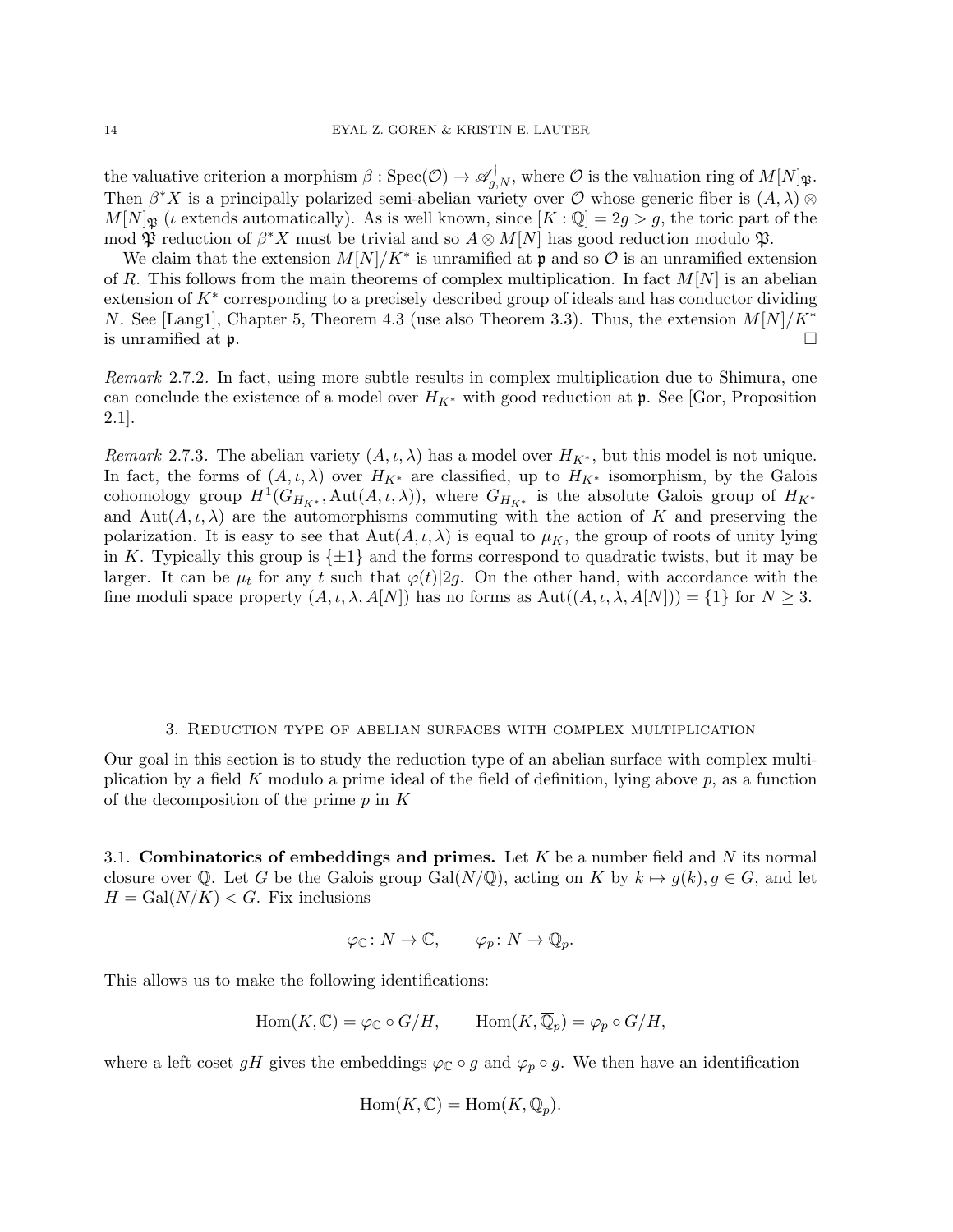Let  $L \supseteq N$  be a finite extension and choose an extension of  $\varphi_{\mathbb{C}}, \varphi_p$  to L. We have the following diagram:



Let  $\mathfrak P$  be the maximal ideal of  $\overline{\mathbb Q}_p$ . The choice of  $\varphi_p$  provides us with a prime ideal  $\mathfrak p_{L,1}:=\varphi_p^{-1}(\mathfrak P)$ of L, and so with prime ideals  $\mathfrak{p}_{N,1} = \mathfrak{p}_{L,1} \cap N$  of N and  $\mathfrak{p}_{K,1} = \mathfrak{p}_{L,1} \cap K$  of K. Let D be the decomposition group of  $\mathfrak{p}_{N,1}$  in N and I its inertia group. Let  $e = \sharp I$ . The primes ideals above p in N are in bijection with the cosets  $G/D$ :

$$
p\mathcal{O}_N = \prod_{\alpha \in G/D} \mathfrak{p}_{N,\alpha}^e, \qquad \mathfrak{p}_{N,\alpha} = \alpha(\mathfrak{p}_{N,1}).
$$

The decomposition (respectively, inertia) group of  $\mathfrak{p}_{N,\alpha}$  is  $D^{\alpha} := \alpha D\alpha^{-1}$  (respectively,  $I^{\alpha} :=$  $\alpha I \alpha^{-1}$ ). The primes dividing p in K correspond to the double cosets  $H \backslash G/D$ . More precisely,

$$
p\mathcal{O}_K = \prod_{H\alpha D \in H\backslash G/D} \mathfrak{p}_{K,\alpha}^{e(\alpha)}, \qquad \mathfrak{p}_{K,\alpha} = \alpha(\mathfrak{p}_{N,1}) \cap K,
$$

where, by Lemma 3.2.1 below,  $e(\alpha) = [I^{\alpha} : I^{\alpha} \cap H].$ 

Let  $\alpha \in G$ ; it induces a homomorphism  $\varphi_p \circ \alpha: K \to \overline{\mathbb{Q}}_p$  that depends only on  $\alpha H$ . It therefore defines a prime  $(\varphi_p \circ \alpha)^{-1}(\mathfrak{P})$  of K, or more precisely  $(\varphi_p|_K \circ \alpha)^{-1}(\mathfrak{P})$ . We have

(3.1.1) 
$$
(\varphi_p|_K \circ \alpha)^{-1}(\mathfrak{P}) = (\alpha^{-1} \varphi_p|_N^{-1}(\mathfrak{P})) \cap K = \alpha^{-1}(\mathfrak{p}_{N,1}) \cap K = \mathfrak{p}_{K,\alpha^{-1}}.
$$

That is, the coset  $\alpha H$  corresponding to an embedding  $K \to \overline{\mathbb{Q}}_p$  induces the prime corresponding to the double coset  $H\alpha^{-1}D$ . (This "inversion" is a result of our definition of  $\mathfrak{p}_{N,\alpha}$  as  $\alpha(\mathfrak{p}_{N,1}),$  as opposed to  $\alpha^{-1}(\mathfrak{p}_{N,1}),$  made in order to conform with [Gor].)

Suppose that we are given a finitely generated torsion free  $\mathcal{O}_L$ -module M on which  $\mathcal{O}_K$  acts as endomorphisms. Then  $M_{\mathbb{C}} = M \otimes_{\mathcal{O}_L, \varphi_{\mathbb{C}}} \mathbb{C}$  is a finite dimensional vector space over  $\mathbb{C}$ , which is an  $\mathcal{O}_K \otimes_{\mathbb{Z}} \mathbb{C} = K \otimes_{\mathbb{Q}} \mathbb{C}$  module. We have then a decomposition

(3.1.2) 
$$
M_{\mathbb{C}} = \bigoplus_{\varphi \in \text{Hom}(K, \mathbb{C})} M_{\mathbb{C}}(\varphi) = \text{Hom}_{\alpha \in G/H} M_{\mathbb{C}}(\alpha),
$$

where  $M_{\mathbb{C}}(\varphi)$  is the eigenspace for the character  $\varphi: K \to \mathbb{C}$ , where, using the identifications  $\text{Hom}(K,\mathbb{C}) = \text{Hom}(K,N) = G/H$ , we have let  $M_{\mathbb{C}}(\alpha) := M_{\mathbb{C}}(\varphi_{\mathbb{C}} \circ \alpha)$ . We assume that each eigenspace is either zero or one dimensional and so we get a subset

$$
\Phi \subset \text{Hom}(K, N),
$$

corresponding to the non-trivial eigenspaces. We call  $\Phi$  a "CM type", although none of the fields appearing in our discussion so far needs to be CM.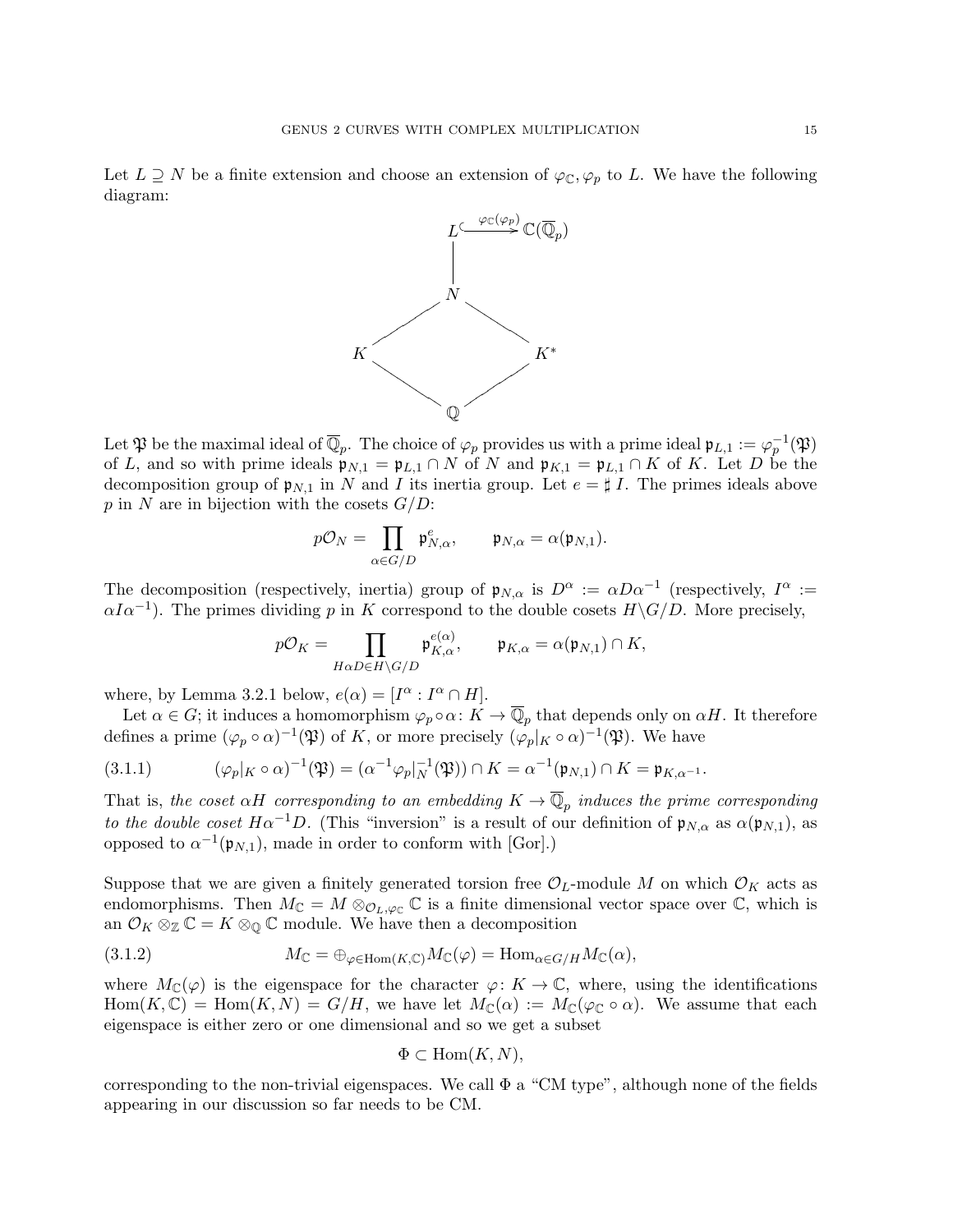On the other hand, we also have the finite dimensional  $\overline{\mathbb{Q}}_p$ -vector space  $M_p := M \otimes_{\mathcal{O}_L, \varphi_p} \overline{\mathbb{Q}}_p$ , grace of the homomorphism  $\varphi_p: L \to \overline{\mathbb{Q}}_p$ , which is an  $\mathcal{O}_K \otimes_{\mathbb{Z}} \overline{\mathbb{Q}}_p = K \otimes_{\mathbb{Q}} \overline{\mathbb{Q}}_p$ -module. Since all the homomorphisms  $K \to \overline{\mathbb{Q}}_p$  factor as  $K \to N \xrightarrow{\varphi_p} \overline{\mathbb{Q}}_p$ , we have a decomposition, similar to the one in (3.1.2),

(3.1.3) 
$$
M_p = \bigoplus_{\varphi \in \text{Hom}(K,\overline{\mathbb{Q}}_p)} M_p(\varphi) = \bigoplus_{\alpha \in G/H} M_p(\alpha).
$$

Moreover, for each  $\alpha \in G/H$  there is a one dimensional L-subspace  $M_L(\alpha)$  of  $M_L := M \otimes_{\mathcal{O}_L} L$ such that

$$
M_{\mathbb{C}}(\alpha) = M_{L}(\alpha) \otimes_{L, \varphi_{\mathbb{C}}} \mathbb{C}, \qquad M_{p}(\alpha) = M_{L}(\alpha) \otimes_{L, \varphi_{p}} \overline{\mathbb{Q}}_{p}.
$$

And so, in the obvious sense,  $\Phi$  becomes a "*p*-adic CM type" as well.

Now, the decomposition in (3.1.3) can be packaged as follows: We have  $\mathcal{O}_K \otimes_{\mathbb{Z}} \mathbb{Z}_p = \bigoplus_{\mathfrak{p} \mid p} \mathcal{O}_{K_{\mathfrak{p}}}$ and thus  $K \otimes_{\mathbb{Q}} \overline{\mathbb{Q}}_p = \bigoplus_{\mathfrak{p} \mid p} (K_{\mathfrak{p}} \otimes_{\mathbb{Q}_p} \overline{\mathbb{Q}}_p)$ , or

$$
K\otimes_{\mathbb{Q}}\overline{\mathbb{Q}}_p=\oplus_{\alpha\in H\backslash G/D}(K_{\mathfrak{p}_{K,\alpha}}\otimes_{\mathbb{Q}_p}\overline{\mathbb{Q}}_p).
$$

This decomposition induces a decomposition

$$
(3.1.4) \t\t M_p = \bigoplus_{\alpha \in H \backslash G/D} M_{p,\alpha}.
$$

Note that, due to  $(3.1.1)$ , the relation between  $(3.1.3)$  and  $(3.1.4)$  is (sic!)

$$
(3.1.5) \t\t\t M_p(\alpha) \subseteq M_{p,\alpha^{-1}}.
$$

3.2. The case of quartic fields and Dieudonné modules. Let K be a CM field of degree four over the rational numbers and let A be a principally polarized abelian surface with complex multiplication by  $\mathcal{O}_K$ , CM type  $\Phi$ , defined over a field L and having everywhere good reduction. Let  $K^*$  be the reflex field. We assume that L contains a normal closure N of K and let  $G =$  $Gal(N/\mathbb{Q})$ . Thus, our notation conforms with the one in the previous section.

Let  $K^+$  be the totally real subfield of K. Let p be a prime number. Our purpose is to determine the reduction  $\bar{A}$  of A modulo a prime ideal  $\mathfrak{p}_L$  of L. It follows from results of C.-F. Yu [Yu] that the Dieudonné module of A is determined uniquely by  $\Phi$  and the prime decomposition of p in K (and not just in the case of surfaces). A fortiori, the Ekedahl-Oort strata in which it falls is determined. In the case of surfaces, the complete information is contained in two numbers

$$
a(\overline{A}) = \dim \text{Hom}_{\overline{\mathbb{F}}_p}(\alpha_p, \overline{A} \otimes \overline{\mathbb{F}}_p), \qquad f(\overline{A}) = \log_p \sharp A[p](\overline{\mathbb{F}}_p),
$$

the a-number and f-number.

We the situation more explicit that in loc. cit., and provide a self-contained proof in our case. We will have several fields to consider N, K,  $K^*$  (the reflex field determined by K and  $\Phi$ ), and their totally real subfields  $K^+$  and  $K^{*+}$ , respecively. The basic information is the factorization of p in N. As above, we fix a prime ideal  $\mathfrak{p} = \mathfrak{p}_{N,1} = \mathfrak{p}_L \cap N$  of N. The decomposition of p in each field is determined by the pair of subgroups  $(I, D)$ , where I is the inertia group of  $\mathfrak p$  in N and D is its decomposition group. The pair of subgroups  $(I, D)$  of  $Gal(N/\mathbb{Q})$  must satisfy the two restrictions:

- $I \triangleleft D$ ;
- $D/I$  is a cyclic group.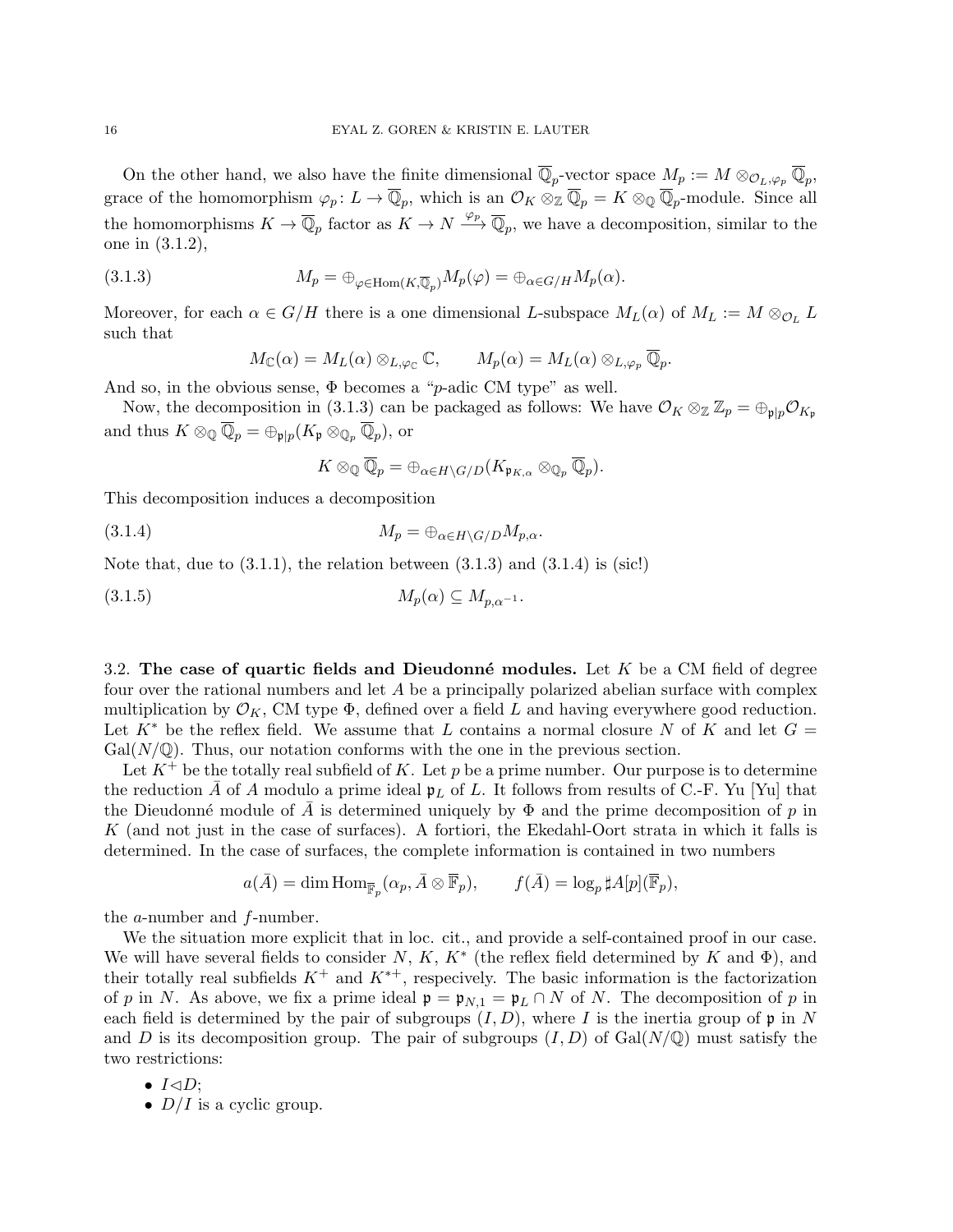As explained above, having chosen  $\mathfrak{p}$ , we may index the primes dividing p in N by coset representatives for D in G. If these coset representatives are  $a, b, c, \ldots$  (so  $G = aD \sqcup bD \sqcup cD \sqcup \ldots$ ) then we write  $p\mathcal{O}_N = \mathfrak{p}_{N,a}^e \mathfrak{p}_{N,b}^e \mathfrak{p}_{N,c}^e \cdots$ , where  $e = \sharp I$  and  $\mathfrak{p}_{N,a} := a(\mathfrak{p}_N)$  (and in particular,  $\mathfrak{p}_{N,1} = \mathfrak{p}$ ). If the primes appearing in the decomposition of  $p$  in  $N$  are determined by  $G/D$  then the primes appearing in the decomposition of p in a subfield  $N^H$  of N, corresponding to a subgroup H of G, are determined by  $H\backslash G/D$ . As above, we shall denote such primes by  $\mathfrak{p}_{NH,x}$  where x is a representative for a double coset HxD. (This is consistent with the previous notation for  $H = \{1\}$ .) The following lemma is used to determine ramification in subfields.

**Lemma 3.2.1.** Let  $Q \subset B \subset N$  be three number fields where  $N/Q$  is Galois with Galois group G. Let B correspond to a subgroup H of G. Let  $\mathfrak{p}_N$  be a prime ideal of N,  $\mathfrak{p}_B = \mathfrak{p}_N \cap B$  and  $\mathfrak{p}_Q = \mathfrak{p}_N \cap Q$ . Let  $I(\mathfrak{p}_N)$  be the inertia group in G. Then,

$$
e(\mathfrak{p}_B/\mathfrak{p}_Q) = [I(\mathfrak{p}_N) : I(\mathfrak{p}_N) \cap H]
$$

and

$$
e(\mathfrak{p}_N/\mathfrak{p}_B)=\sharp I(\mathfrak{p}_N)\cap H.
$$

*Proof.* This is Lemma 3.3.29 in [Coh].

The main tool for studying the reduction  $\overline{A} = A \pmod{\mathfrak{p}_L}$  of the abelian surface A is the following. Let  $\mathbb D$  be the Dieudonné module of  $\bar{A}[p]$  over  $\bar{\mathbb F}_p$ . The formalism of the previous section will be applied to the algebraic first de Rham cohomology of  $A/L$ , serving as M in the previous section, which by base change gives us the complex de Rham cohomology of A as well as the crystalline cohomology of  $\overline{A}$ , of which  $\mathbb D$  is the reduction modulo p.

The a-number and f-number of A can of course be read from  $\mathbb D$ . The Dieudonné module has a decomposition relative to the  $\mathcal{O}_{K^+}$  action and a refined decomposition relative to the  $\mathcal{O}_K$  action. Using  $\mathfrak{p}_{K^+}$  to denote a prime ideal of  $\mathcal{O}_{K^+}$  above p and similarly for  $\mathfrak{p}_K$ , we have, by virtue of the decompositions  $\mathcal{O}_{K^+}\otimes \mathbb{Z}_p = \bigoplus_{\mathfrak{p}_{K^+}} \mathcal{O}_{K^+,\mathfrak{p}_{K^+}}, \mathcal{O}_K\otimes \mathbb{Z}_p = \bigoplus_{\mathfrak{p}_{K^+}} \mathcal{O}_{K,\mathfrak{p}_{K^+}},$  induced decompositions

$$
\mathbb{D}=\oplus_{\mathfrak{p}_{K^+}}\mathbb{D}(\mathfrak{p}_{K^+}),\qquad \mathbb{D}(\mathfrak{p}_{K^+})=\oplus_{\mathfrak{p}_{K}\mid \mathfrak{p}_{K^+}}\mathbb{D}(\mathfrak{p}_{K}).
$$

Here each  $\mathbb{D}(\mathfrak{p}_{K^+})$  is a self-dual Dieudonné module of dimension  $2e(\mathfrak{p}_{K^+}/p)f(\mathfrak{p}_{K^+}/p)$ , which is then decomposed in Dieudonné modules  $\mathbb{D}(\mathfrak{p}_K)$  of dimension  $e(\mathfrak{p}_K/p)f(\mathfrak{p}_K/p)$ . On  $\mathbb{D}(\mathfrak{p}_{K+})$  there is an action of  $\mathcal{O}_{K^+,\mathfrak{p}_{K^+}} \otimes \overline{\mathbb{F}}_p \cong \bigoplus_{\alpha} \overline{\mathbb{F}}_p[t]/(t^e)$ , where the summation is over embeddings  $\alpha$  of the maximal unramified subring  $\mathcal{O}_{K^+,\mathfrak{p}_{K^+}}^{\text{ur}}$  of  $\mathcal{O}_{K^+,\mathfrak{p}_{K^+}}$  into  $W(\overline{\mathbb{F}}_p)$  and  $e = e(\mathfrak{p}_{K^+}/p)$ . There is a similar and compatible decomposition of  $\mathcal{O}_{K,p_K} \otimes \overline{\mathbb{F}}_p$ . These decompositions induce decompositions of the Dieudonné modules  $\mathbb{D}(\mathfrak{p}_{K+}), \mathbb{D}(\mathfrak{p}_K)$ , such that  $\mathbb{D}(\mathfrak{p}_{K+}) = \bigoplus_{\alpha} \mathbb{D}(\mathfrak{p}_{K+}, \alpha), \mathbb{D}(\mathfrak{p}_K) = \bigoplus_{\alpha} \mathbb{D}(\mathfrak{p}_K, \alpha)$ .  $\mathbb{D}(\mathfrak{p}_{K^{+}}, \alpha)$  is a vector space of dimension  $2e(\mathfrak{p}_{K^{+}}/p)$ , which is a free rank 2 module over  $\overline{\mathbb{F}}_p[t]/(t^e)$ on which  $\mathcal{O}_{K^+,\mathfrak{p}_{K^+}} = \mathcal{O}_{K^+,\mathfrak{p}_{K^+}}^{\text{ur}}[\pi]$  acts via the map  $\bar{\alpha}: \mathcal{O}_{K^+,\mathfrak{p}_{K^+}}^{\text{ur}} \to \overline{\mathbb{F}}_p$  and  $\pi$ , which is an Eisenstein element, acts via t. A similar and compatible description is obtained for  $\mathbb{D}(\mathfrak{p}_K, \alpha)$ . Frobenius induces maps  $\mathbb{D}(\mathfrak{p}_{K^+}, \alpha) \to \mathbb{D}(\mathfrak{p}_{K^+}, \sigma \circ \alpha).$ 

Implicit in our considerations is the identification of  $\mathrm{Hom}(K,N)$  with  $\mathrm{Hom}(K,\overline{\mathbb{Q}}_p)$ , where N is a normal closure of  $K$ . This identification is done as discussed in detail above. In particular, we note that the subspace  $\mathbb{D}(\mathfrak{p}_K, \alpha)$  is associated with the prime ideal  $\mathfrak{p}_{K,\alpha^{-1}}$ . Since  $H^0(\bar{A}, \Omega^1_{\bar{A}, \overline{\mathbb{F}}_p}) \subset \mathbb{D}$ , any  $\alpha \in \Phi$  contributes 1 to the dimension of the kernel of Frobenius on  $\mathbb{D}(\mathfrak{p}_{K,\alpha^{-1}})$ . This often allows us to conclude that  $Fr^2 = 0$  on  $\mathbb{D}$ , which implies  $a = 2, f = 0$  and, so, superspecial reduction.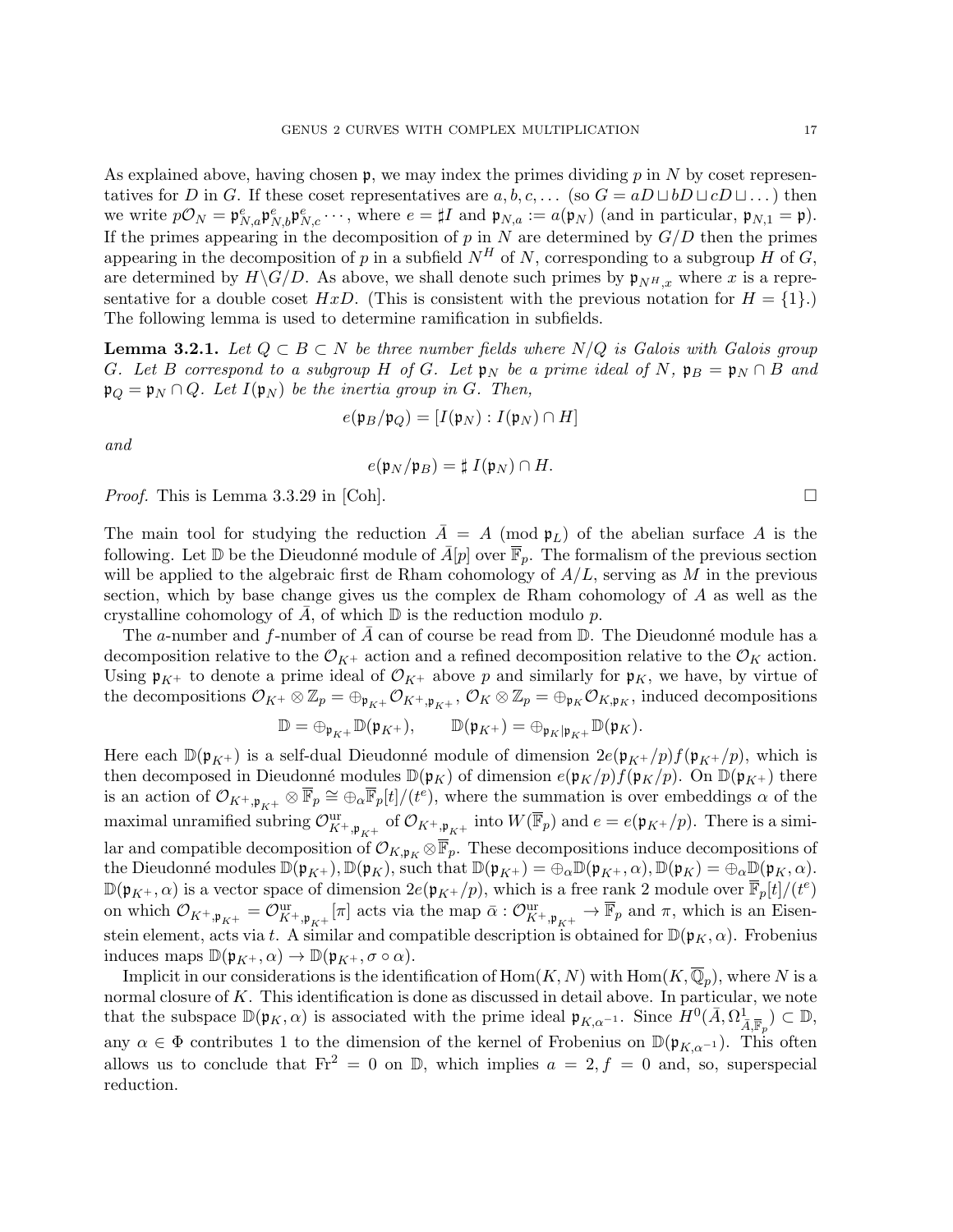|     |            |          | decomposition of $p$ in                                                                                       | decomposition of $p$ in                    | $\boldsymbol{a}$ | super-   |
|-----|------------|----------|---------------------------------------------------------------------------------------------------------------|--------------------------------------------|------------------|----------|
|     |            |          | $K = K^*$                                                                                                     |                                            |                  | special? |
|     |            |          | $\mathfrak{p}_{K,1}\mathfrak{p}_{K,g}\mathfrak{p}_{K,g}^{\phantom{*}}$ 2 $\mathfrak{p}_{K,g}^{\phantom{*}}$ 3 | $\mathfrak{p}_{K^+,1}\mathfrak{p}_{K^+,q}$ |                  |          |
| ii  |            | $1, g^2$ | $\mathfrak{p}_{K,1}\mathfrak{p}_{K,g}$                                                                        | $\mathfrak{p}_{K^+,1}\mathfrak{p}_{K^+,q}$ |                  |          |
| iii |            | ί÷       | $\mathfrak{p}_{K,1}$                                                                                          | $P_{K^+,1}$                                |                  |          |
| iv  | $(1, g^2)$ | $1, q^2$ | $\mathfrak{p}_{K,1}^2 \mathfrak{p}_{K,g}^2$                                                                   | $\mathfrak{p}_{K^+,1}\mathfrak{p}_{K^+,q}$ |                  |          |
|     | $(1, g^2)$ | G        | $\mathfrak{p}_{K,1}^*$                                                                                        | $\mathfrak{p}_{K^+,1}$                     |                  |          |
| vi  | G          | G        | $\mathfrak{p}_{K,1}^*$                                                                                        | $\mathfrak{p}_{K^+,1}$                     |                  |          |

Table 3.3.1. Reduction in the cyclic case.

Another useful tool to quickly decide some properties of the reduction is the following relation. Let  $K^*$  be the reflex field defined by the CM type of the abelian variety under consideration and let  $\Phi^*$  be the reflex type. Let  $\mathfrak{p}_{K^*,1} = \mathfrak{p}_{N,1} \cap K^*$ . Then some power of Norm<sub> $\Phi^*(\mathfrak{p}_{K^*,1})$ </sub> is equal to a power of Fr, viewed as endomorphisms of the reduction. One can be more precise (see [Lang1]), but we note that this suffices to calculate the f-number of the reduction.

3.3. K cyclic Galois. In this case  $K = N = K^*$ . The Galois group is cyclic of order 4, generated by g, say, where  $g^2$  is complex conjugation. The CM types are either  $\{1,g\}$ ,  $\{g,g^2\}$ ,  $\{g^2,g^3\}$  or  ${g^3, 1}$ . Since the reduction type does not depend on the way K is embedded in A, namely we can compose with an automorphism  $K \to K$ , we may assume that the CM type is  $\{1, g\}$ . The reflex CM field  $K^*$  is K and  $\Phi^* = \{1, g^{-1}\}\.$  We have the following possibilities.

The unramified case appears in [Gor], but we shall do one case to illustrate our method. Consider the case ii. We have a decomposition

$$
\mathbb{D} = \mathbb{D}(\mathfrak{p}_{K^+,1}) \oplus \mathbb{D}(\mathfrak{p}_{K^+,g}),
$$

and  $\mathbb{D}(\mathfrak{p}_{K^+},i)$ ,  $i=1,g$ , is a two dimensional  $\overline{\mathbb{F}}_p$ -vector space that does not decompose further relative to the  $\mathcal{O}_{K^+}$  action. However,  $\mathbb{D}(\mathfrak{p}_{K^+,i}) = \mathbb{D}(\mathfrak{p}_{K,i})$ , because  $\mathfrak{p}_{K^+,i}$  is inert in K, and

$$
\mathbb{D}(\mathfrak{p}_{K,i}) = \mathbb{D}(\mathfrak{p}_{K,i}, \alpha) \oplus \mathbb{D}(\mathfrak{p}_{K,i}, \sigma \circ \alpha).
$$

Frobenius takes  $\mathbb{D}(\mathfrak{p}_{K,i}, \alpha)$  to  $\mathbb{D}(\mathfrak{p}_{K,i}, \sigma \circ \alpha)$ , and vice-versa. The CM type is  $\{1, g\}$  and we note that g switches  $\mathfrak{p}_{K,1}$  and  $\mathfrak{p}_{K,g}$ . This means that the cotangent space, or rather  $H^0(A, \Omega^1_{A/\overline{\mathbb{F}}_p}) \otimes_{\overline{\mathbb{F}}_p, \sigma}$  $\overline{\mathbb{F}}_p = \mathbb{D}(\text{Ker Fr})$ , which is an  $\mathcal{O}_K$ -module, is not contained completely in any of  $\mathbb{D}(\mathfrak{p}_{K,i})$ . Thus, Frobenius has a kernel on each of  $\mathbb{D}(\mathfrak{p}_{K,i})$ . It follows that  $Fr^2$  is zero on each  $\mathbb{D}(\mathfrak{p}_{K,i})$  and hence on  $\mathbb D$  and that implies that  $a(\bar{A})=2$ , by a well known and elementary argument and  $f(\bar{A})=0$ .

In case iv we again have

$$
\mathbb{D}=\mathbb{D}(\mathfrak{p}_{K^+,1})\oplus\mathbb{D}(\mathfrak{p}_{K^+,g}),
$$

and  $\mathbb{D}(\mathfrak{p}_{K^+,i})$  is a two dimensional  $\overline{\mathbb{F}}_p$ -vector space that does not decompose further relative to the  $\mathcal{O}_{K^+}$  action. However,  $\mathbb{D}(\mathfrak{p}_{K^+i}) = \mathbb{D}(\mathfrak{p}_{K,i})$  and  $\mathbb{D}(\mathfrak{p}_{K,i})$  becomes a rank 1 module over  $\overline{\mathbb{F}}_p[t]/(t^2)$  by using the  $\mathcal{O}_K$  action and Frobenius is a module homomorphism. Once more, since g permutes  $\mathfrak{p}_{K^+,1}$  and  $\mathfrak{p}_{K^+,g}$ , it follows that Frobenius has a kernel on each of  $\mathbb{D}(\mathfrak{p}_{K^+,i})$  and since the dimension of the kernel of Frobenius is two, it follows that the kernel Frobenius must be  $(t) \oplus (t) \subset D(\mathfrak{p}_{K,1}) \oplus D(\mathfrak{p}_{K,g})$  and  $\text{Fr}^2 = 0$ .

In case v, after a similar analysis we reach the conclusion that  $\mathbb{D} = \overline{\mathbb{F}}_p[t]/(t^2) \oplus \overline{\mathbb{F}}_p[t]/(t^2)$ and that Frobenius, which commutes with the  $\bar{F}_p[t]/(t^2)$  structure, permutes the components. Whether the kernel of Frobenius is one of the components, or the submodule  $(t) \oplus (t)$ , we have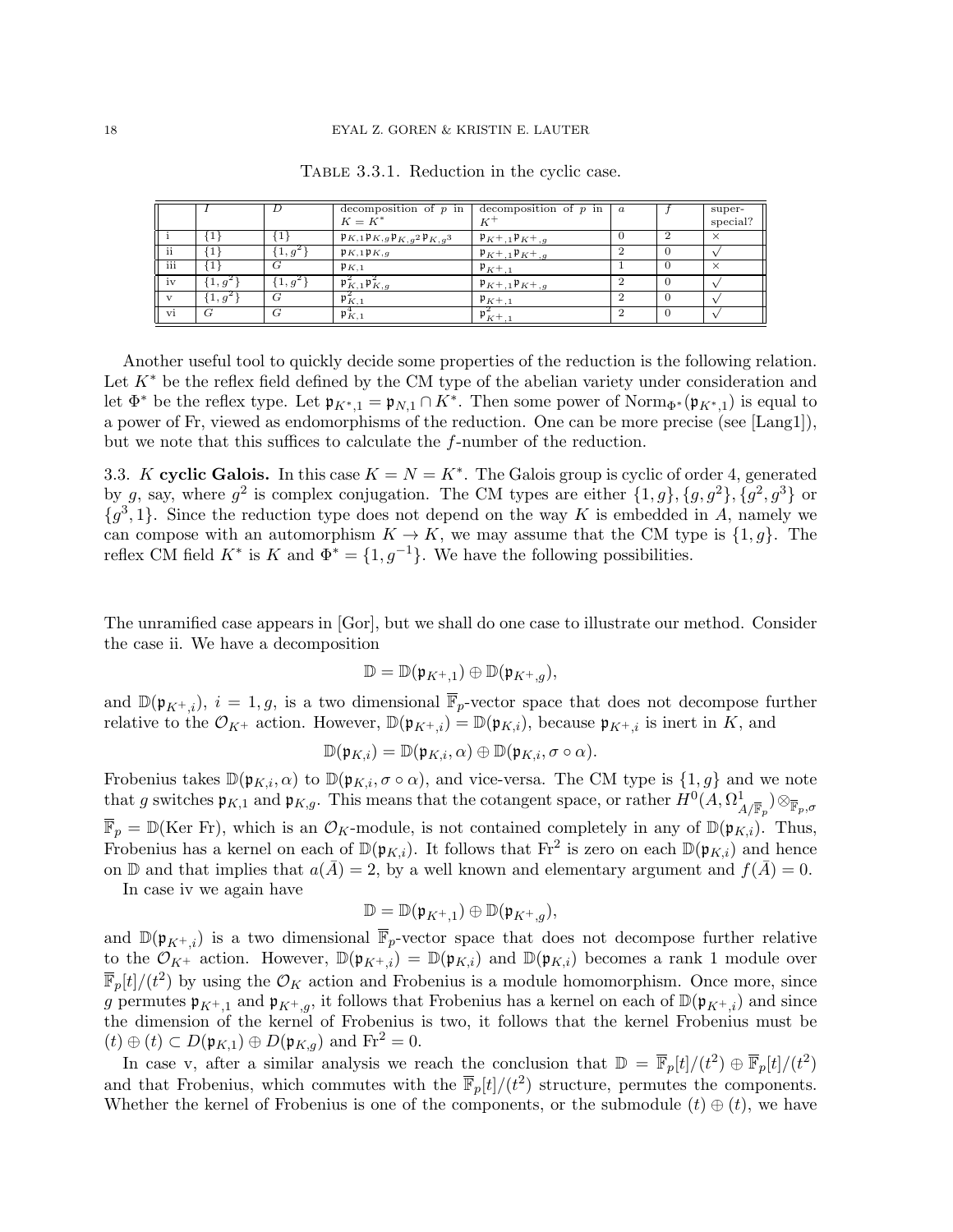|                        |                  | D                | decomposition of $p$ in<br>$K = K^*$                                                         | decomposition of $p$ in<br>$K^+$                  | $\boldsymbol{a}$ |                | super-<br>special? |
|------------------------|------------------|------------------|----------------------------------------------------------------------------------------------|---------------------------------------------------|------------------|----------------|--------------------|
|                        | ${1}$            | {1`              | $\mathfrak{p}_{K,1}\mathfrak{p}_{K,\alpha_1}\mathfrak{p}_{K,\beta}\mathfrak{p}_{K,\alpha_2}$ | $\mathfrak{p}_{K^+,1}\mathfrak{p}_{K^+,\alpha_1}$ | $\Omega$         | $\overline{2}$ | $\times$           |
| $\overline{\text{ii}}$ | {1}              | $\{1,\alpha_1\}$ | $\mathfrak{p}_{K,1}\mathfrak{p}_{K,\beta}$                                                   | $\mathfrak{p}_{K^+,1}$                            | $\Omega$         | $\overline{2}$ | $\times$           |
| iii                    | ${1}$            | $\{1,\beta\}$    | $\mathfrak{p}_{K,1}\mathfrak{p}_{K,\alpha_1}$                                                | $\mathfrak{p}_{K^+,1}\mathfrak{p}_{K^+,\alpha_1}$ | $\overline{2}$   | $\overline{0}$ |                    |
| iv                     | {1}              | $\{1,\alpha_2\}$ | $\mathfrak{p}_{K,1}\mathfrak{p}_{K,\beta}$                                                   | $\mathfrak{p}_{K^+,1}$                            | $\overline{2}$   | $\overline{0}$ |                    |
| $\mathbf{v}$           | $\{1,\alpha_1\}$ | $\{1,\alpha_1\}$ | $\mathfrak{p}_{K,1}^2 \mathfrak{p}_{K,\beta}^2$                                              | $\mathfrak{p}_{K^+,1}^2$                          | $\Omega$         | $\overline{2}$ | $\times$           |
| vi                     | $\{1,\alpha_1\}$ | G                | $\mathfrak{p}_{K,1}^2$                                                                       | $\mathfrak{p}_{K^+,1}^2$                          | $\overline{2}$   | $\Omega$       |                    |
| vii                    | $\{1,\beta\}$    | $\{1,\beta\}$    | $\mathfrak{p}_{K,1}^2 \mathfrak{p}_{K,\alpha_1}^2$                                           | $\mathfrak{p}_{K^+,1}\mathfrak{p}_{K^+,\alpha_1}$ | $\overline{2}$   | $\Omega$       |                    |
| viii                   | $\{1,\beta\}$    | G                | $\mathfrak{p}_{K,1}^2$                                                                       | $\mathfrak{p}_{K^+,1}$                            | $\overline{2}$   | $\Omega$       |                    |
| ix                     | $\{1,\alpha_2\}$ | $\{1,\alpha_2\}$ | $\mathfrak{p}_{K,1}^2 \mathfrak{p}_{K,\beta}^2$                                              | $+\frac{p_{K^{+},1}^2}{\cdots}$                   | $\overline{2}$   | $\Omega$       |                    |
| $\mathbf x$            | $\{1,\alpha_2\}$ | G                | $\mathfrak{p}_{K,1}^2$                                                                       | $\mathfrak{p}_{K^+,1}^2$                          | $\overline{2}$   | $\Omega$       |                    |
| xi                     | G                | G                | $\mathfrak{p}_{K,1}^4$                                                                       | $\mathfrak{p}_{K^+,1}^2$                          | $\overline{2}$   | $\overline{0}$ |                    |

TABLE 3.4.1. Reduction in the bi-quadratic case.

 $Fr^2 = 0$  (in fact, taking into consideration the CM type we must have the kernel is  $(t) \oplus (t)$ , but this is not important at present).

In case vi we conclude that  $\mathbb{D} = \overline{\mathbb{F}}_p[t]/(t^4)$  and that Frobenius acts as a  $\overline{\mathbb{F}}_p[t]/(t^4)$ -module homomorphism. It follows that the kernel of Frobenius, being an  $\bar{\mathbb{F}}_p[t]/(t^4)$ -module is  $(t^2)$  and so is the image. Hence  $Fr^2 = 0$  again.

3.4. K biquadratic. In this case  $K = N$  is the compositum  $K_1K_2$  where  $K_i$  are quadratic imaginary fields. Let  $K^+$  be the totally real subfield of K. Write the Galois group is  $\{1, \alpha_1, \alpha_2, \beta\}$ where  $K_i$  is fixed by  $\alpha_i$  and  $\beta$  is complex conjugation. We have the following diagram:



The possible CM types are  $\{1,\alpha_i\}$ ,  $\{\beta,\alpha_i\}$  and twisting the action of  $\mathcal{O}_K$  by an automorphism we may assume the CM type is  $\{1,\alpha_1\}$  or  $\{1,\alpha_2\}$ . The situation being symmetric we assume w.l.o.g that the CM type is  $\{1,\alpha_1\}$ . The reflex CM field is  $K_1$  and the reflex CM type is  $\{1\}$ . In this case A is isogenous to  $E \otimes_{\mathbb{Z}} \mathcal{O}_L$ , or equivalently to  $E \otimes_{K_1} K$ , where E is an elliptic curve with CM by  $\mathcal{O}_{K_1}$ . Thus,  $\bar{A}$  is ordinary if p is split in  $K_1$  and supersingular otherwise (and in that case one still needs to figure out its a number). Now, p is split in  $K_1$  if and only if  $\langle D, \alpha_1 \rangle \neq G$ .

Consider for example case vi. After the usual analysis we find that  $\mathbb{D} \cong \overline{\mathbb{F}}_p[t]/(t^2) \oplus \overline{\mathbb{F}}_p[t]/(t^2)$ , where Fr is  $\bar{\mathbb{F}}_p[t]/(t^2)$   $\sigma$ -linear and switches the components. Its kernel is then either one of the components, or the submodule  $(t) \oplus (t)$ . In any case,  $Fr^2 = 0$  and so  $a = 2$ . Cases vii, viii and x lead exactly to the same setting.

In case ix, once again  $\mathbb{D} \cong \overline{\mathbb{F}}_p[t]/(t^2) \oplus \overline{\mathbb{F}}_p[t]/(t^2)$  but now Fr acts on each component separately.  $\overline{A}$  is ordinary if the kernel of Fr is one of the components and is superspecial if the kernel is  $(t)\oplus(t)$ . Since ordinary is not possible, because  $p$  is inert in  $K_1$  (or, we can argue by using the CM type that Frobenius has a kernel on each component), we are in the superspecial case.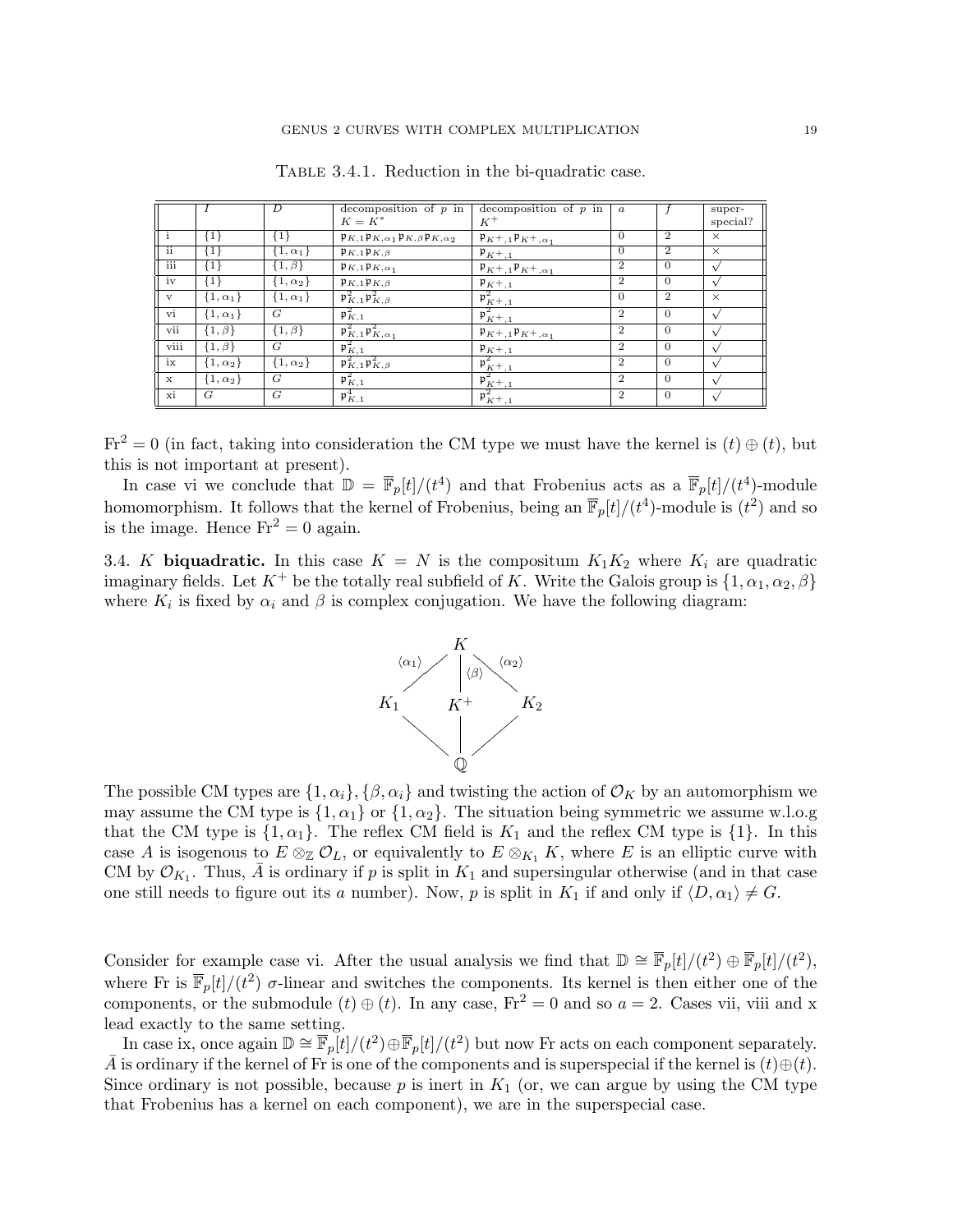In case xi we find that  $\mathbb{D} \cong \overline{\mathbb{F}}_p[t]/(t^4)$  and we must have that the kernel of Frobenius is the submodule  $(t^2)$ . It follows that  $Fr^2 = 0$ .

3.5. K non-Galois. In this case the normal closure of K is a Galois extension  $N/\mathbb{Q}$  of degree 8 and Galois group  $D_4$ . As above, we view N as embedded in  $\mathbb{C}$ . K is the fixed field of a non-central involution we call x. Let y be an element of order 4, then  $y^2$  is complex conjugation and  $xyx =$  $y^{-1} = y^3$ . We identify  $\text{Hom}(K, \mathbb{C})$  with  $\{1, y, y^2, y^3\}$  and the CM types are  $\{1, y\}, \{y^2, y^3\}, \{1, y^3\}$ and  $\{y^2, y^3\}$ . We may twist the action of K by complex conjugation and so assume that the CM type is  $\{1, y\}$  or  $\{1, y^3\}$ . If it is  $\{1, y^{-1}\}$  we can change the presentation of our group by using the generator  $y^{-1}$  instead of y. We can therefore assume that K is fixed by x, the Galois group is  $\langle x, y | x^2, y^4, xyxy \rangle$  and the CM type is  $\{1, y\}$ . The reflex CM field  $K^*$  is then fixed by  $\{1, xy^3\}$ (follow the recipe in [Lang1, Ch. 1, Theorem 5.1]) and the reflex CM type is  $\{1, y^{-1}\}.$ 

We have the following diagrams of fields and subgroups:



The analysis of the reduction of A proceeds along the same lines as above. Namely, one considers the decomposition of the Dieudonné module as a module over  $\mathcal{O}_K \otimes \overline{\mathbb{F}}_p$  and the induced action of Frobenius, which is  $1 \otimes \sigma$ -linear, so to say. In most cases, this suffices to determine the a and f numbers, but in certain cases one needs to decide between two possibilities, and there the CM type matters. The interpretation of the CM type mod  $p$  is done through the formalism of  $\S 3.1$ .

For example, referring to the table, in case viii we find that  $\mathbb{D} \cong \overline{\mathbb{F}}_p[t]/(t^2) \oplus \overline{\mathbb{F}}_p[t]/(t^2)$  and Frobenius acts  $\sigma\text{-}\overline{\mathbb{F}}_p[t]/(t^2)$  linearly (meaning, it acts  $\sigma\text{-linearly}$  on  $\overline{\mathbb{F}}_p$  and commutes with t) on each component. The kernel, a-priori could be one of the components or the submodule  $(t) \oplus (t)$ . Taking the CM type into consideration, we see that Frobenius has a kernel in each component and so its kernel is  $(t) \oplus (t)$ . It follows that  $Fr^2 = 0$ . Case x is the same.

Case ix is easier as in this case  $\mathbb{D} \cong \overline{\mathbb{F}}_p[t]/(t^2) \oplus \overline{\mathbb{F}}_p[t]/(t^2)$ , where Fr is acting  $\sigma$ - $\overline{\mathbb{F}}_p$ -linearly, but permutes the components. The kernel is either one of the components or the submodule  $(t) \oplus (t)$ and, regardless,  $Fr^2 = 0$ . Case xi is the same.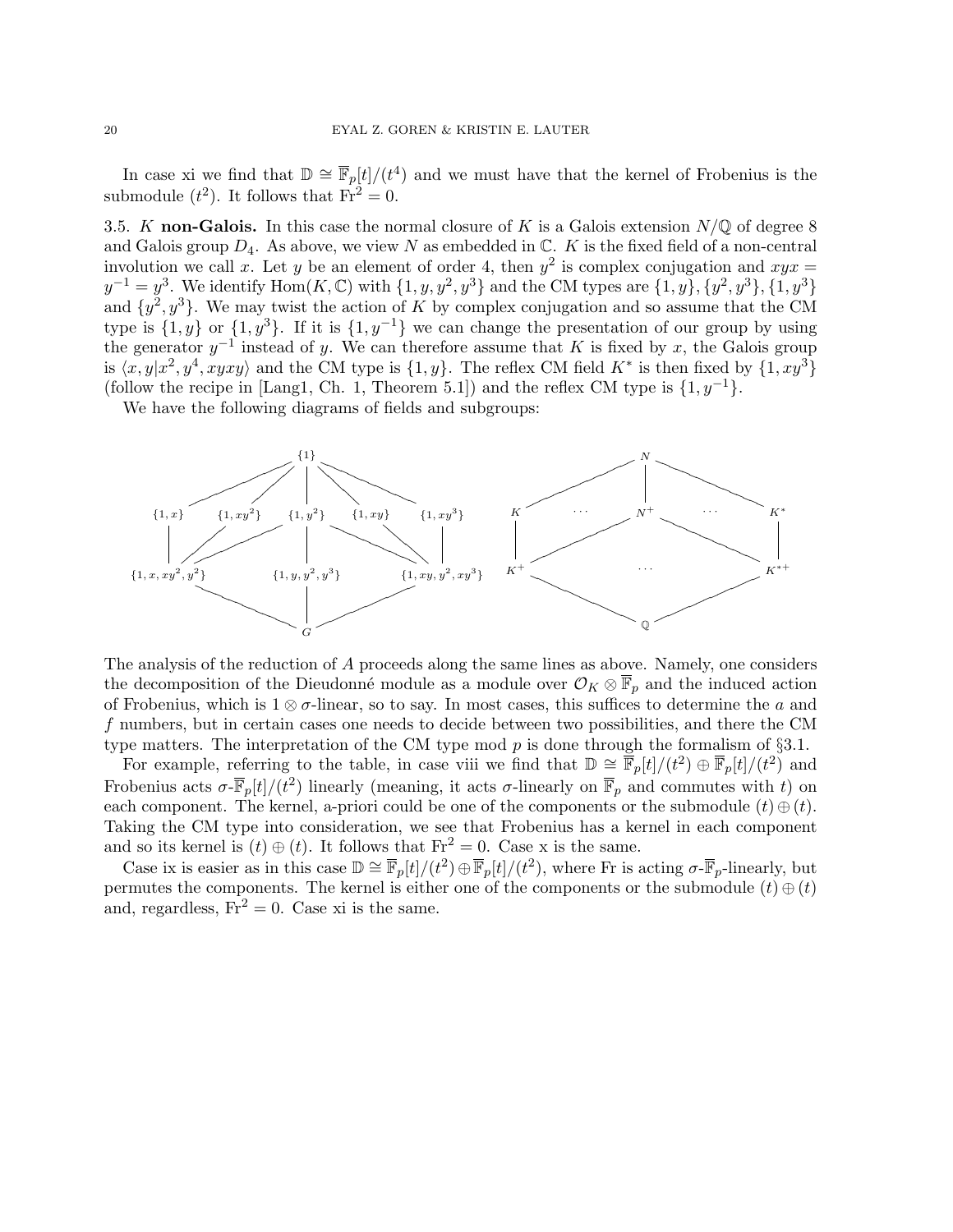| C<br>C             |
|--------------------|
| l                  |
| ;<br>;             |
|                    |
| $\frac{1}{2}$      |
| ı<br>$\frac{1}{2}$ |
| 1<br>۲<br>ا        |
| t,                 |
|                    |

|                            |                         | $\mathcal{L}$           | ion of $p$<br>decompositi<br>in $\cal N$                                                             | decomposition of $\boldsymbol{p}$<br>in ${\cal K}$                             | decomposition<br>of $p$ in $K^+$                              | $\Xi$<br>$\overline{a}$<br>decomposition of $K^\ast$                                               | $\begin{array}{c} \mbox{decomposition}\\ \mbox{of $p$ in $K^{*+}$} \end{array}$ | $N_{\Phi^*}(\mathfrak{p}_{K^*,1})$                   | $\boldsymbol{a}$         | $\overline{f}$           | ss?      |
|----------------------------|-------------------------|-------------------------|------------------------------------------------------------------------------------------------------|--------------------------------------------------------------------------------|---------------------------------------------------------------|----------------------------------------------------------------------------------------------------|---------------------------------------------------------------------------------|------------------------------------------------------|--------------------------|--------------------------|----------|
|                            | $\{1\}$                 | $\{1\}$                 | $\Pi_{\alpha \in G} \mathfrak{p}_{N, \alpha}$                                                        | $\mathfrak{p}_{K,1}\mathfrak{p}_{K,y}\mathfrak{p}_{K,y^2}\mathfrak{p}_{K,y^3}$ | $P_{K+1}P_{K+1}$                                              | $\mathfrak{p}_{K^{*},1}\mathfrak{p}_{K^{*},y}\mathfrak{p}_{K^{*},y^{2}}\mathfrak{p}_{K^{*},y^{3}}$ | $P_{K^*+1}P_{K^*+y}$                                                            | $\mathfrak{p}_{K,1}\mathfrak{p}_{K,y^3}$             | $\circ$                  | Z                        | $\times$ |
| ≔                          | Ë                       | $\langle x \rangle$     | $\mathfrak{p}_{N,1}\mathfrak{p}_{N,y}\mathfrak{p}_{N,y}$ 2 $\mathfrak{p}_{N,y}$ 3 $\big $            | $\mathfrak{p}_{K,1}\mathfrak{p}_{K,y}\mathfrak{p}_{K,y^2}$                     | $P_{K^+1}P_{K^+,y}$                                           | $\mathfrak{p}_{K^*,1}\mathfrak{p}_{K^*,y^2}$                                                       | $\mathfrak{p}_{K^*\!\!\!+\!\!\!-\!\!\!1}$                                       | $\mathfrak{p}_{K,1}^2 \mathfrak{p}_{K,y}$            | $\overline{ }$           | $\overline{\phantom{0}}$ | $\times$ |
| 這                          | {L}                     | $\langle xy\rangle$     | $\left. \mathfrak{p}_{N,1} \mathfrak{p}_{N,y} \mathfrak{p}_{N,y}$ 2 $\mathfrak{p}_{N,y}$ 3 $\right $ | $\mathfrak{p}_{K,1}\mathfrak{p}_{K,y^2}$                                       | $\mathfrak{p}_{K^+,\,1}$                                      | $\mathfrak{p}_{K^*,1}\mathfrak{p}_{K^*,y}\mathfrak{p}_{K^*,y^3}$                                   | $\mathfrak{p}_{K*+,\,1}\mathfrak{p}_{K*+,\,y}$                                  | d                                                    | $\mathbf{\Omega}$        | $\circ$                  | >        |
| $\ddot{\simeq}$            | $\Xi$                   | $\langle xy^2\rangle$   | $\mathfrak{p}_{N,1}\mathfrak{p}_{N,y}\mathfrak{p}_{N,y^2}\mathfrak{p}_{N,y^3}$                       | $\mathfrak{p}_{K,1}\mathfrak{p}_{K,y}\mathfrak{p}_{K,y}$ 3                     | $P_K + 1 P_{K} + 1$                                           | $\mathfrak{p}_{K^*,1}\mathfrak{p}_{K^*,y}$                                                         | $\mathfrak{p}_{K^*\!+\!1}$                                                      | $\mathfrak{p}_{K,1} \mathfrak{p}_{K,y^3}^2$          | $\overline{\phantom{0}}$ |                          | $\times$ |
| >                          | E}                      | $\langle xy^3\rangle$   | $\mathfrak{p}_{N,1}\mathfrak{p}_{N,y}\mathfrak{p}_{N,y^2}\mathfrak{p}_{N,y^3}$                       | $\mathfrak{p}_{K,1}\mathfrak{p}_{K,y^2}$                                       | $\mathfrak{p}_{K^+ ,1}$                                       | $\mathfrak{p}_{K^*,1}\mathfrak{p}_{K^*,y}\mathfrak{p}_{K^*,y^2}$                                   | $\mathfrak{p}_{K*+1}$ , $\mathfrak{p}_{K*+1}$                                   | $\mathfrak{p}_{K,1}^2$                               | $\circ$                  | $\mathbf{\Omega}$        | $\times$ |
| Έ                          | $\{1\}$                 | $\langle y^2 \rangle$   | $\mathfrak{p}_{N,1}\mathfrak{p}_{N,\alpha}\mathfrak{p}_{N,y}\mathfrak{p}_{N,\alpha y}$               | $\mathfrak{p}_{K,1}\mathfrak{p}_{K,y}$                                         | $P_{K} + 1 P_{K} + 1$                                         | $\mathfrak{p}_{K^*,1}\mathfrak{p}_{K^*,y}$                                                         | $\mathfrak{p}_{K^*+,\,1}\mathfrak{p}_{K^*+,\,y}$                                | p                                                    | Z                        | $\circ$                  | >        |
| ÿi                         | $\{1\}$                 | $\langle y \rangle$     | $\mathfrak{p}_{N,1}\mathfrak{p}_{N,x}$                                                               | $\mathfrak{p}_{K,1}$                                                           | $\mathfrak{p}_{K+,\mathbf{1}}$                                | $\mathfrak{p}_{K^*,1}$                                                                             | $\mathfrak{p}_{K\ast +,1}$                                                      | $p^2$                                                | $\overline{ }$           | $\circ$                  | $\times$ |
| viii                       | $\langle y^2 \rangle$   | $\langle y^2 \rangle$   | $\mathfrak{p}_{N,1}^2\mathfrak{p}_{N,\alpha}^2\mathfrak{p}_{N,y}^2\mathfrak{p}_{N,\alpha y}^2$       | $\mathfrak{p}_{K,1}^2 \mathfrak{p}_{K,y}^2$                                    | $\mathfrak{p}_{K^+,\mathbf{1}} \mathfrak{p}_{K^+,\mathbf{y}}$ | $p_{K^*,1}^2 p_{K^*,y}^2$                                                                          | $\mathfrak{p}_{K*+,\,1}\mathfrak{p}_{K*+,\,y}$                                  | $\mathfrak{p}_{K,1}\mathfrak{p}_{K,y}$               | Z                        | $\circ$                  | >        |
| ×.                         | $\langle y^2 \rangle$   | $\langle i \rangle$     | $\mathfrak{p}_{N,1}^2 \mathfrak{p}_{N,x}^2$                                                          | $\mathfrak{p}_{K,1}^2$                                                         | $\mathfrak{p}_{K\pm,1}$                                       | $\mathfrak{p}_{K^*,1}^2$                                                                           | $\mathfrak{p}_{K^{\ast}+,1}$                                                    | d                                                    | $\mathbf{\Omega}$        | $\circ$                  | >        |
| ×                          | $(y^2)$                 | $\langle x,y^2\rangle$  | $\mathfrak{p}_{N,1}^2 \mathfrak{p}_{N,y}^2$                                                          | $\mathfrak{p}_{K,1}^2 \mathfrak{p}_{K,y}^2$                                    | $P_{K}$ +,1 $P_{K}$ +,y                                       | $\mathfrak{p}_{K^\ast,1}^2$                                                                        | $P_{K^*+1}$                                                                     | $\boldsymbol{p}$                                     | $\mathbf{\Omega}$        | $\circ$                  | >        |
| ¥.                         | $\langle y^2 \rangle$   | $\langle xy,y^2\rangle$ | $\mathfrak{p}_{N,1}^2 \mathfrak{p}_{N,y}^2$                                                          | $\mathfrak{p}_{K,1}^2$                                                         | $\mathfrak{p}_{K+,\underline{1}}$                             | $\mathfrak{p}_{K^{*},1}^2 \mathfrak{p}_{K^{*},y}^2$                                                | $\mathfrak{p}_{K^*\!\!\!-\!\!\!-1} \mathfrak{p}_{K^*\!\!\!+\!\!\!-1}$           | p                                                    | $\mathbf{\Omega}$        | $\circ$                  | >        |
| $\ddot{x}$                 | $\langle x \rangle$     | $\langle x \rangle$     | 2<br>N, $y^2$ $\frac{p_{N,y^3}}{N}$<br>$\mathfrak{p}_{N,1}^2 \mathfrak{p}_{N,y}^2 \mathfrak{p}_N^2$  | $\mathfrak{p}_{K,1}\mathfrak{p}_{K,y}^2\mathfrak{p}_{K,y^2}$                   | $P_{K^+,1}P_{K^+, y}$                                         | $\mathfrak{p}_{K^{*},1}^2\mathfrak{p}_{K^{*},y^2}^2$                                               | $\mathfrak{p}_{K^{*+},1}^2$                                                     | $\mathfrak{p}_{K,1}\mathfrak{p}_{K,y}$               | $\overline{ }$           | $\overline{\phantom{0}}$ | $\times$ |
| xiii                       | $\langle x \rangle$     | $\langle x,y^2\rangle$  | $\mathfrak{p}_{N,1}^2 \mathfrak{p}_{N,y}^2$                                                          | $\mathfrak{p}_{K,1}\mathfrak{p}_{K,y}^2$                                       | $\mathfrak{p}_{K^+,1}\mathfrak{p}_{K^+,y}$                    | $\mathfrak{p}_{K^*1}^2$                                                                            | $\mathfrak{p}_{K^*+\underline{1}}^2$                                            | $\overline{p}$                                       | $\mathbf{C}$             | $\circ$                  | >        |
| $\overline{\mathbf{x}}$ iv | $\langle xy^2\rangle$   | $\langle xy^2\rangle$   | $\mathfrak{p}_{N,1}^2 \mathfrak{p}_{N,y}^2 \mathfrak{p}_{N,y^2}^2 \mathfrak{p}_{N,y^3}^2\Big $       | $\mathfrak{p}_{K,1}^2 \mathfrak{p}_{K,y} \mathfrak{p}_{K,y^3}$                 | $\mathfrak{p}_{K^+,1}\mathfrak{p}_{K^+,y}$                    | $\mathfrak{p}_{K^{*},1}^2 \mathfrak{p}_{K^{*},y}^2$                                                | $p_{K^*+,1}^2$                                                                  | $\mathfrak{p}_{K,1}\mathfrak{p}_{K,y}$ 3 $\triangle$ | $\overline{ }$           | I                        | $\times$ |
| XV                         | $\langle xy^2\rangle$   | $\langle x,y^2\rangle$  | $\mathfrak{p}_{N,1}^2 \mathfrak{p}_{N,y}^2$                                                          | $\mathfrak{p}_{K,1}^2 \mathfrak{p}_{K,y}$                                      | $P_{K^+1}P_{K^+,y}$                                           | $p_{K^*,1}^2$                                                                                      | $p_{K^*+1}^2$                                                                   | $\sigma$                                             | $\mathbf{\Omega}$        | $\circ$                  | $\!>$    |
| $\ddot{x}$                 | $\langle xy \rangle$    | $\langle xy \rangle$    | $\mathfrak{p}_{N,1}^2 \mathfrak{p}_{N,y}^2 \mathfrak{p}_{N,y^2}^2 \mathfrak{p}_{N,y^3}^2$            | $\mathfrak{p}_{K,1}^2 \mathfrak{p}_{K,y^3}^2$                                  | $p_{K^+,1}^2$                                                 | $\mathfrak{p}_{K^{*},1}^{2}\mathfrak{p}_{K^{*},y}\mathfrak{p}_{K^{*},y^{3}}$                       | $\mathfrak{p}_{K*+,\,1}\mathfrak{p}_{K*+,\,y}$                                  | $\mathfrak{p}_{K,1}\mathfrak{p}_{K,y}$ 3 $\triangle$ | $\mathbf{\Omega}$        | $\circ$                  | >        |
| xvii                       | $\langle xy\rangle$     | $\langle xy,y^2\rangle$ | $\mathfrak{p}_{N,1}^2 \mathfrak{p}_{N,y}^2$                                                          | $p_{K,1}^2$                                                                    | $p_{K^+,1}^2$                                                 | $p_{K^*,1}^2 p_{K*,y}$                                                                             | $\mathfrak{p}_{K^{*+},1}\mathfrak{p}_{K^{*+},y}$                                | $\overline{a}$                                       | $\mathbf{\Omega}$        | $\circ$                  | ⋗        |
| xviii                      | $\langle xy^3\rangle$   | $\langle xy^3\rangle$   | $\mathfrak{p}_{N,1}^2 \mathfrak{p}_{N,y}^2 \mathfrak{p}_{N,y^2}^2 \mathfrak{p}_{N,y^3}^2$            | $\mathfrak{p}_{K,1}^2 \mathfrak{p}_{K,y}^2$                                    | $p_{K+1}^2$                                                   | $\mathfrak{p}_{K^*,1}\mathfrak{p}_{K^*,y}^2\mathfrak{p}_{K^*,y^2}$                                 | $P_{K^*+1}P_{K^*+1}$                                                            | $\mathfrak{p}_{K,1}^2\triangle$                      | $\mathbf{\Omega}$        | $\circ$                  | >        |
| $x$ ix                     | $\langle xy\rangle$     | $\langle xy,y^2\rangle$ | $\mathfrak{p}_{N,1}^2\mathfrak{p}_{N,y}^2$                                                           | $p_{K,1}^2$                                                                    | $p_{K+1}^2$                                                   | $p_{K^*,1}^2 p_{K^*,y}$                                                                            | $\mathfrak{p}_{K^{*+},1}\mathfrak{p}_{K^{*+},y}$                                | p                                                    | Z                        | $\circ$                  | >        |
| XX                         | $\langle i \rangle$     | $\langle y \rangle$     | $\mathfrak{p}_{N,1}^4\mathfrak{p}_{N,x}^4$                                                           | $p_{K,1}^4$                                                                    | $p_{K^+,1}^2$                                                 | $\mathfrak{p}_{K^*,1}^4$                                                                           | $\mathfrak{p}_{K^*+1}^2$                                                        | $\mathfrak{p}_{K,1}^2$                               | $\mathbf{\sim}$          | $\circ$                  | >        |
| $\ddot{\mathrm{x}}$        | $\langle y \rangle$     | $\circ$                 | $\frac{1}{4}$                                                                                        | $\mathfrak{p}_{K,1}^4$                                                         | $p_{K^+,1}^2$                                                 | $\mathfrak{p}_{K^\ast,1}^4$                                                                        | $\mathfrak{p}_{K^*+1}^2$                                                        | $\sigma$                                             | $\mathbf{\Omega}$        | $\circ$                  |          |
| xxii                       | $\langle x,y^2\rangle$  | $\langle x,y^2\rangle$  | $\mathfrak{p}_{N,1}^4 \mathfrak{p}_{N,y}^4$                                                          | $\mathfrak{p}_{K,1}^2 \mathfrak{p}_{K,y}^2$                                    | $\mathfrak{p}_{K^+,1}\mathfrak{p}_{K^+,y}$                    | $\mathfrak{p}_{K^\ast,1}^4$                                                                        | $\mathfrak{p}_{K^{*+},1}^2$                                                     | $p_{K,1}p_{K,y}$                                     | Z                        | $\circ$                  | >        |
| $x$ xiii                   | $\langle x,y^2\rangle$  | $\circlearrowright$     | $\mathfrak{p}_{N,1}^4$                                                                               | $\mathfrak{p}_{K,1}^2$                                                         | $\mathfrak{p}_{K^+,1}$                                        | $p_{K^*,1}^4$                                                                                      | $\mathfrak{p}_{K*\pm,1}^2$                                                      | Þ                                                    | $\mathbf{\Omega}$        | $\circ$                  | >        |
| xxiv                       | $\langle xy,y^2\rangle$ | $\langle xy,y^2\rangle$ | $\mathfrak{p}_{N,1}^4\mathfrak{p}_{N,y}^4$                                                           | $\mathfrak{p}_{K,1}^4$                                                         | $\mathfrak{p}_{K+,1}^2$                                       | $\mathfrak{p}_{K^{*},1}^2 \mathfrak{p}_{K^{*},y}^2$                                                | $\mathfrak{p}_{K*+,\,1}\mathfrak{p}_{K*+,\,y}$                                  | $\mathfrak{p}_{K,1}^2$                               | $\mathbf{\Omega}$        | $\circ$                  |          |
| XXV                        | $\langle xy,y^2\rangle$ | $\circ$                 | $\mathfrak{p}_{N,1}^4$                                                                               | $\mathfrak{p}_{K,1}^4$                                                         | $p_{K^+,1}^2$                                                 | $p_{K^*,1}^2$                                                                                      | $\mathfrak{p}_{K^{*+},1}$                                                       | đ                                                    | $\mathbf{\Omega}$        | $\circ$                  | >        |
| xxvi                       | $\circ$                 | U                       | $\mathfrak{p}_{N,1}^4$                                                                               | $p_{K,1}^4$                                                                    | $p_{K+1}^2$                                                   | $p_{K^*,1}^4$                                                                                      | $\mathfrak{p}_{K^*+\, ,1}^2$                                                    | p                                                    | $\mathbf{\sim}$          | $\circ$                  | >        |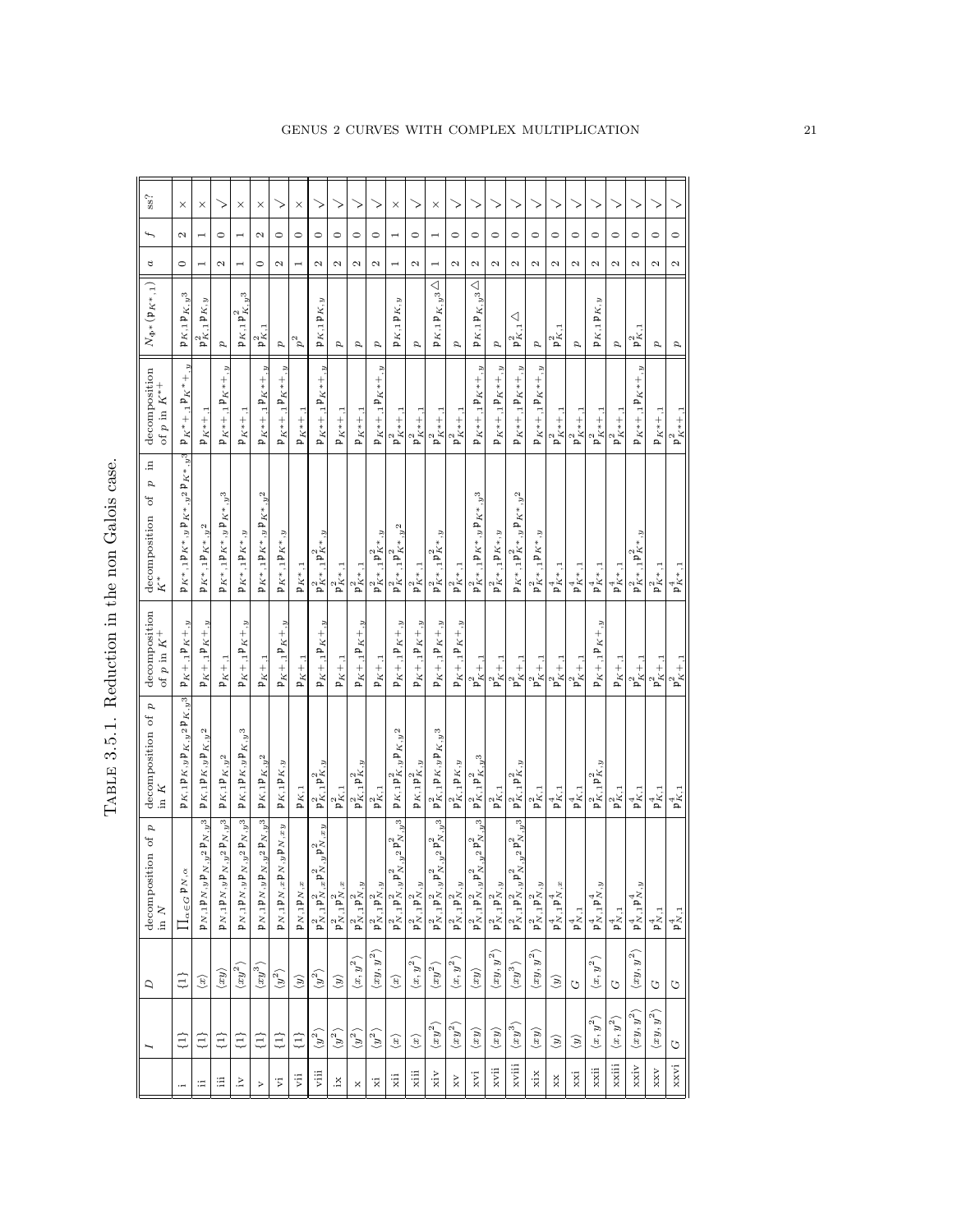3.6. **Examples.** Take a curve C of genus 2 over  $\mathbb{Q}$  (to simplify). Given a prime p at which C has good reduction  $\bar{C}$ , one has a simple method of writing down the Hasse Witt matrix M of  $\bar{A} = Jac(\bar{C})$  and so deciding the a number and f number of  $\bar{A}$ : The f number is the rank of  $M^{(p)}M$  and the a-number is the co-rank of M. In general it is hard to decide the reduction type by examining  $M$ , but in certain cases we can do that and compare our results with the results above when  $A = \text{Jac}(C)$  has complex multiplication.

Let  $C: y^2 = f(x)$ , where  $f(x) = x^5 + a_4x^4 + \cdots + a_0$  be a hyperelliptic curve and write

$$
f(x)^{(p-1)/2} = \sum_{j \ge 0} c_j x^j.
$$

Then the Hasse-Witt matrix  $M$  is given by

$$
\begin{pmatrix} c_{p-1} & c_{p-2} \\ c_{2p-1} & c_{2p-2} \end{pmatrix},
$$

and  $M^{(p)}$  is

$$
\begin{pmatrix} c_{p-1}^p & c_{p-2}^p \\ c_{2p-1}^p & c_{2p-2}^p \end{pmatrix}.
$$

Exactly the same recipe works if  $f(x)$  is a sextic. See [IKO, p. 129]

3.6.1. Let  $C: y^2 = x^5 + 1$ . The curve has good reduction outside 2.5. The Jacobian has complex multiplication by  $\mathbb{Q}(\zeta_5)$  and the automorphism group of the curve in characteristic zero is  $\mu_{10}$ . The coefficient of  $x^n$  in  $f(x)^{(p-1)/2}$  is 0 if  $5 \nmid n$  and, for n not larger than  $5(p-1)/2$  such that  $5|n$ , is  $\binom{(p-1)/2}{n/5}$ . We divide the analysis to several cases:

- If  $p \equiv 1 \pmod{5}$ ,  $M = \begin{pmatrix} \binom{(p-1)/2}{(p-1)/5} & 0 \\ 0 & \binom{(p-1)/2}{p-1} \end{pmatrix}$ 0  $\binom{(p-1)/2}{(2p-2)/5}$ ) has rank 2 and we conclude that  $\bar{A}$  is ordinary. Note that  $p$  splits completely in this case. Namely we are in case i of the cyclic Galois case.
- If  $p \equiv 2 \pmod{5}$ ,  $p > 2$ ,  $M = \begin{pmatrix} 0 \ \frac{(p-1)/2}{(p-2)/5} \end{pmatrix}$ 0 0 ) has rank 1 and  $M^{(p)}M = 0$ . Thus,  $f = 0$  and  $a = 1$ . This is a supersingular, but not superspecial reduction, in accordance to case iii.
- If  $p \equiv 3 \pmod{5}$ ,  $M = \begin{pmatrix} 0 & 0 \\ (\frac{(p-1)}{2})^2 & 0 \end{pmatrix}$  has rank 1 and  $M^{(p)}M = 0$ . Thus,  $f = 0$  and  $a = 1$ . This is a supersingular, but not superspecial reduction, in accordance to case iii again.
- If  $p \equiv -1 \pmod{5}$ ,  $M = \begin{pmatrix} 0 & 0 \\ 0 & 0 \end{pmatrix}$  has rank 0 and we have superspecial reduction, in accordance with case ii.
- $p = 5$ . It follows from Igusa's classification of genus 2 curves with many automorphisms [Igu1, §8] that the reduction of a stable model of  $y^2 = x^5 + 1$  modulo 5 is isomorphic, possibly after base change, to the curve  $y^2 = f(x)$ , where  $f(x) = x(x-1)(x+1)(x-2)(x+1)$ 2). That is, since the characteristic is 5,  $f(x) = x^5 - x$ . Then  $f(x)^2 = x^{10} - 2x^6 + x^2$  and the Hasse-Witt matrix is the zero matrix, giving us superspecial reduction. This agrees with case v.
- In characteristic 2, Igusa's classification gives us the model  $y^2 y = x^5$ . According to our table, since we are in case iii, this curve should be supersingular, but not superspecial. The fact that the curve is supersingular, which in genus 2 is equivalent to  $f = 0$ , follows from the theory of Artin-Schreier coverings, c.f. [PZ, Lemma 2.6]. According to [IKO, Theorem 3.3] there are no superspecial non-singular curves of genus 2 in characteristic 2. Therefore, we have supersingular and not superspecial reduction.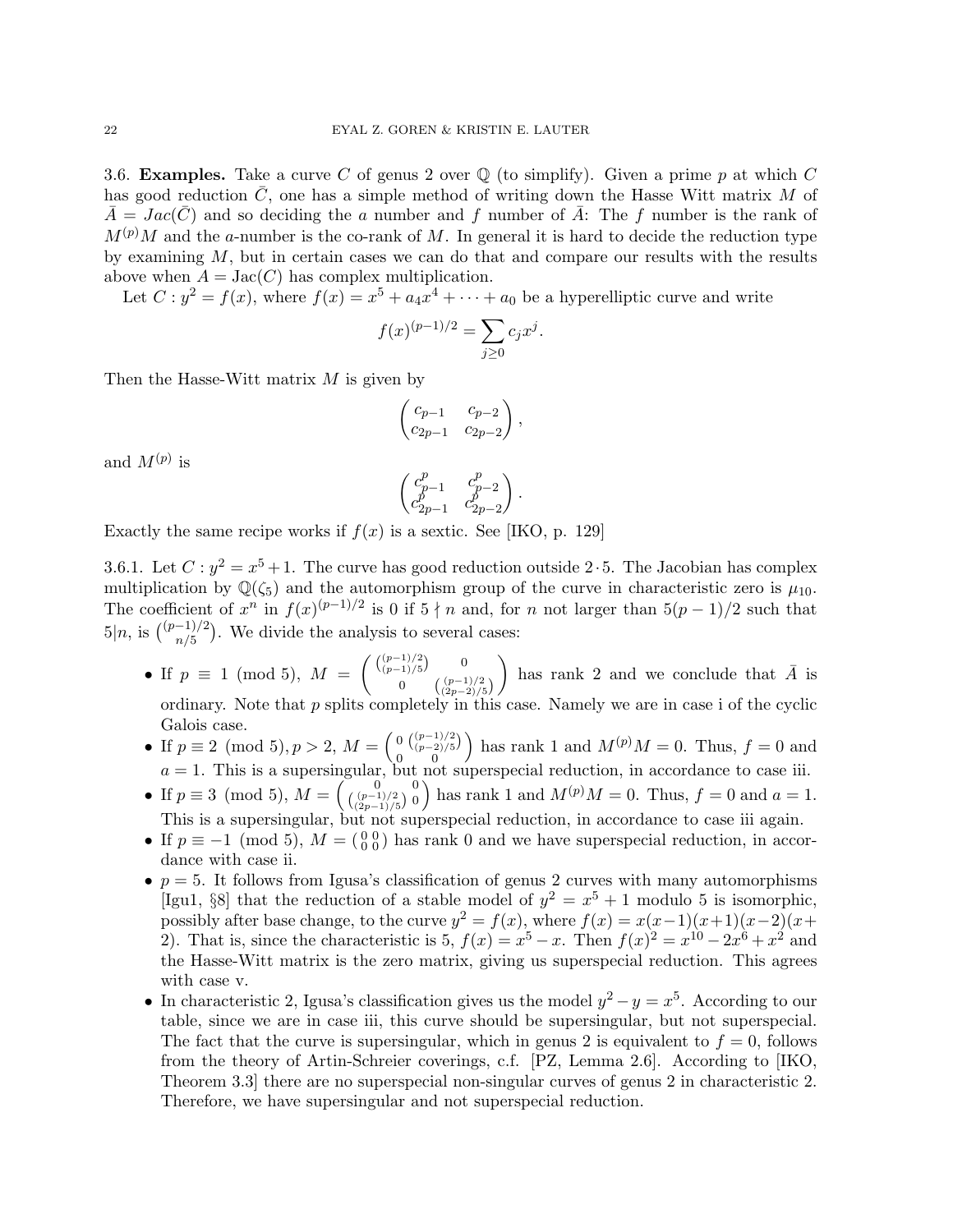3.6.2. Consider the curve  $y^2 = -8x^6 - 64x^5 + 1120x^4 + 4760x^3 - 48400x^2 + 22627x - 91839$ , which b.b.2. Consider the curve  $g = -6x^2 - 64x^2 + 1126x^3 + 4166x^2 - 4646x^2 + 22627x - 31635$ , which<br>has complex multiplication by the ring of integers of  $K = \mathbb{Q}(\sqrt{-65 + 26\sqrt{5}})$  by [Wam]. The field has complex multiplication by the ring of integers of  $\Lambda = \mathcal{Q}(\sqrt{-0.3} + 20\sqrt{3})$  by [wam]. The field<br>is a cyclic Galois extension with a totally real field  $K^+ = \mathcal{Q}(\sqrt{5})$ . Its discriminant is  $5^3 \cdot 13^2$ . The prime 5 decomposes as  $\mathfrak{p}_{K^+}^2 = \mathfrak{p}_K^4$  and belongs to case vi, the prime 13 decomposes as  $\mathfrak{q}_{K^+} = \mathfrak{q}_K^2$ and belongs to case v. In any case, we have superspecial reduction. And, indeed, in both cases one finds that the Hasse-Witt matrix is identically zero modulo the corresponding prime. For example, for  $p = 5$  we have  $f(x)^2 = 64x^{12} + 1024x^{11} - 13824x^{10} - 219520x^9 + 1419520x^8 + 16495568x^7 87185232x^6 - 398328128x^5 + 2352249680x^4 - 3064600880x^3 + 9401996329x^2 - 4156082106x +$ 8434401921 and the Hasse-Witt matrix is  $\begin{pmatrix} 2352249680 - 3064600880 \\ -219520 \end{pmatrix} \equiv 0 \pmod{5}$ .

3.6.3. Cases (v) and (vi) in Table 3.3.1 for Galois cyclic fields. Examples 1 and 2 below demonstrate cases (v) and (vi) in the table for Galois cyclic fields. For both, we take the Galois cyclic strate cases (v) and (vi) in the table for Galois cyclic helds. For be<br>field  $K = \mathbb{Q}[x]/(x^4 + 238x^2 + 833)$ , with real quadratic subfield  $\mathbb{Q}(\sqrt{2})$ 17). It can be constructed by adjoining  $\sqrt{-119 + 28\sqrt{17}}$  to Q. The class number of K is 2 and the field discriminant is  $7^217^3$ .

The three Igusa Class polynomials are:

$$
h_1(x) = x^2 + \frac{3^{16} \cdot 11 \cdot 163 \cdot 4801 \cdot 712465984819 \cdot 152160175753014902257305649143422239021984895543}{2^{23} \cdot 7^6 \cdot 43^{12} \cdot 179^{12}} - \frac{3^{30} \cdot 62273^5 \cdot 173166943^5}{2^{22} \cdot 7^{12} \cdot 43^{12} \cdot 179^{12}}
$$
  
\n
$$
h_2(x) = x^2 + \frac{3^{11} \cdot 5 \cdot 967 \cdot 199763665249568296384949088855973069605073}{2^9 \cdot 7^3 \cdot 43^8 \cdot 179^8} x - \frac{3^{22} \cdot 5^2 \cdot 19^2 \cdot 191 \cdot 62273^3 \cdot 173166943^3}{2^6 \cdot 7^8 \cdot 43^8 \cdot 179^8}
$$
  
\n
$$
h_3(x) = x^2 + \frac{3^9 \cdot 1823 \cdot 8197340996395223625771218888046149724668749}{2^{11} \cdot 7^3 \cdot 43^8 \cdot 179^8} x - \frac{3^{18} \cdot 359 \cdot 1667 \cdot 1811 \cdot 2281229974265082675220366841972155717537}{2^{10} \cdot 7^8 \cdot 43^8 \cdot 179^8}
$$

**Example 1** (Case v) The prime 7 decomposes in  $K$  as the square of an inert prime with inertia degree 2. Modulo 7 the class polynomials reduce badly, since 7 is in the denominator. The two CM curves each reduce to a product of elliptic curves with product polarization modulo 7, and the Galois action takes one curve to the other. Both have superspecial reduction.

Example 2 (Case vi) The prime 17 is totally ramified in K. Modulo 17 the reduction of the Igusa class polynomials is:

$$
h_1(x) = (x+13)^2 \pmod{17}
$$
,  $h_2(x) = (x+12)^2 \pmod{17}$ ,  $h_3(x) = (x+2)^2 \pmod{17}$ .

Taking the absolute Igusa invariants  $[i_1, i_2, i_3] = [-13, -12, -2]$  modulo 17, we recover a 4-tuple of Igusa-Clebsch invariants  $[I_2, I_4, I_6, I_{10}] = [1, 14, 8, 13]$  via the formulas:  $I_2 = 1, I_{10} = I_2^5/i_1$ ,  $I_4 = i_2 \cdot I_{10}/I_2^3$ ,  $I_6 = i_3 \cdot I_{10}/I_2^2$ . Using Magma's implementation of Mestre's algorithm, we obtain a genus 2 curve  $C: y^2 = x^6 + 16$  with these invariants over  $\mathbb{F}_{17}$ . Taking  $f(x) = x^6 + 16 \pmod{17}$ , we compute the  $(p-1)/2 = 8^{th}$  power and compute the Hasse-Witt matrix. The only non-zero coefficients of  $f$  are for terms whose degree is  $0 \pmod{6}$ , so the Hasse-Witt Matrix is zero and the reduction is superspecial.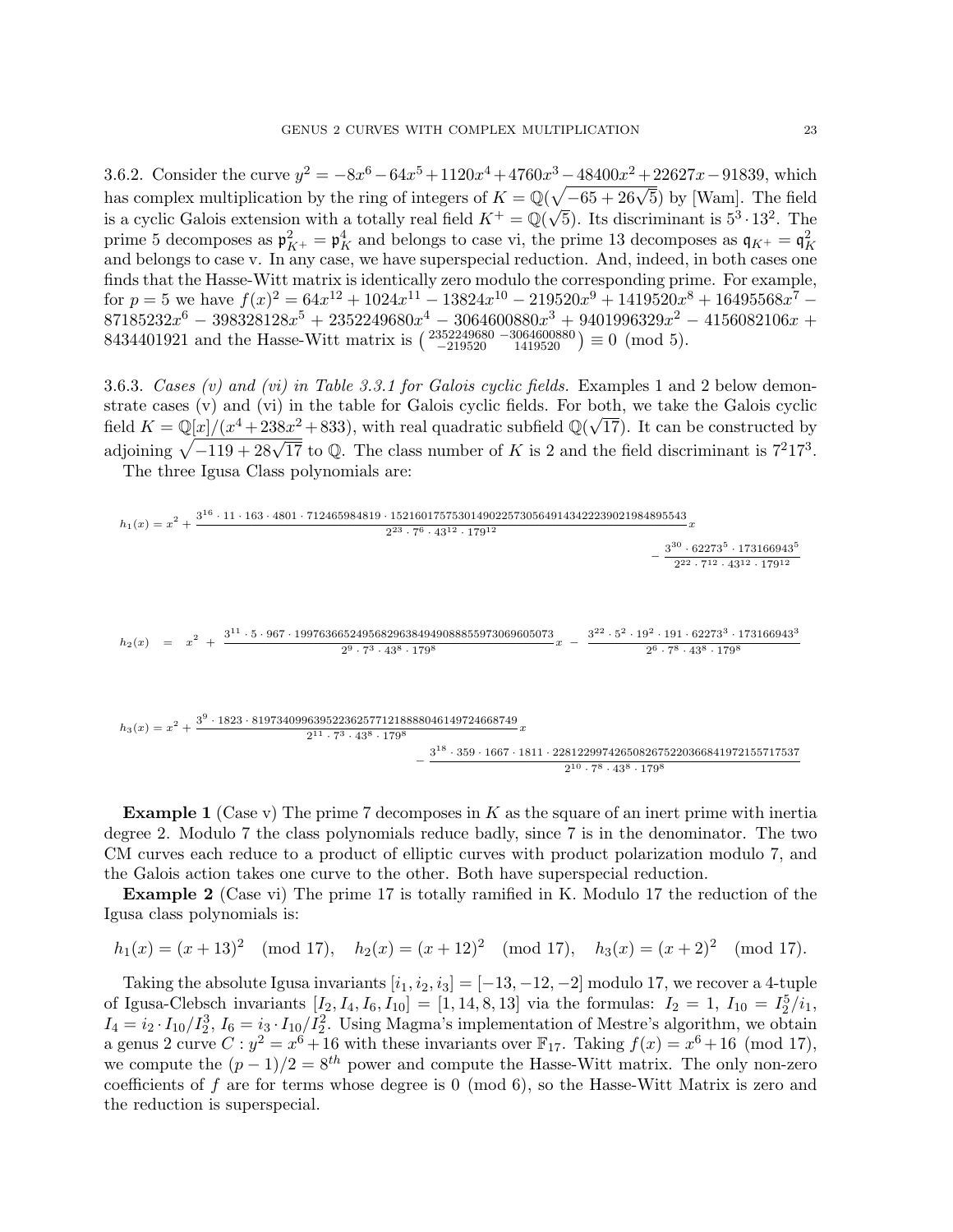3.6.4. Cases (xii), (xiv), (xvii) and (xix) in Table 3.5.1 for non-Galois fields. In Examples 3 and 4 below we deal with cases (xii) and (xiv) (Example 4) and cases (xvii) and (xix) (Example 3) in the table for non-Galois fields. We work with a non-Galois quartic CM field, given by  $K = \mathbb{Q}[x]/(x^4 + 134x^2 + 89)$  with reflex field given by  $K^* = \mathbb{Q}[x]/(x^4 + 268x^2 + 17600)$ . The class number of K is 4 and the discriminant is  $2^411^289$ .

For typographical reasons we list the class polynomials in modified form. To get the class polynomials  $h_i(x)$  from the polynomials  $h_i^*(x)$  listed below, divide by the leading coefficient in each case.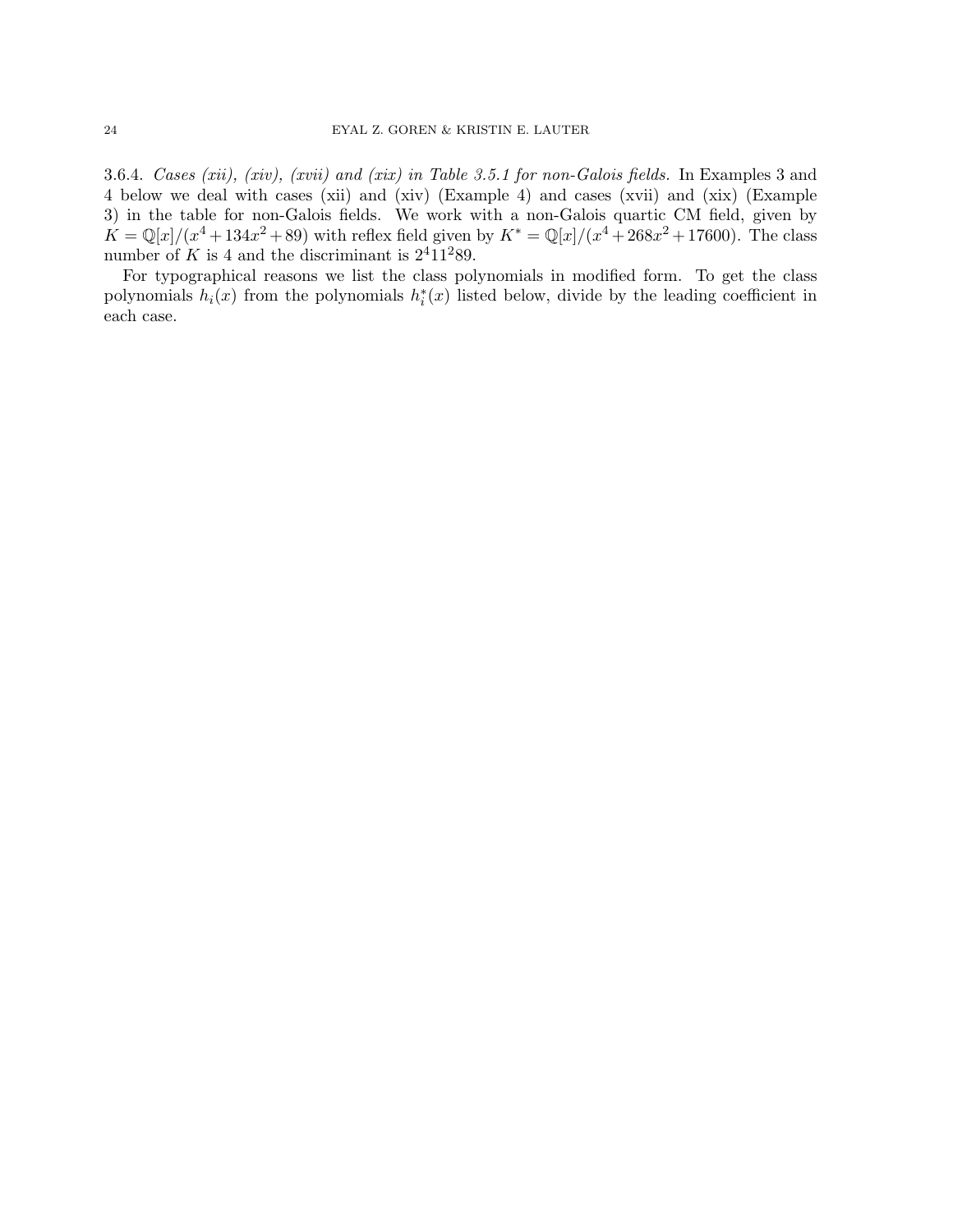| $15544914984155282018308546307747022884602206836400323478066895570446806681210673803641116957025544252246618270874022437500000 \cdot x^7 +$<br>$80593001771951508989819214516847958284764562224480102456678890713123681109259524935429429095219200000 \cdot \ x^2 +$<br>$\overline{\phantom{a}}$<br>$56384959106460164764658831329000379776543259072657572814515177392240369322428312127339426217984\cdot x^3$<br>$h_1^* = 4678616850082741983158250085957006548008966486124546422530630657633460636746214333925925802580277545166015625 \cdot x^8 +$<br>$\overline{\phantom{a}}$<br>166561076259218874524380391618627812459200629952377728540602961024102700278352<br>75816198120430164253210000030177809833640567679756337667150872417366816696541<br>1297531069082446204942804872389223658522300816123923235450253734042421899655<br>7615773862216077075501785526135664390163794144774072964515539112873485<br>27450021278778632036317492245198741865628889556425416852671533372575558585<br>14951 | $+244730974425347314917488050857215655038539394314111919318879756089357883344645740631646799887777171297279904405132800000 \cdot x^2 +$<br>$1412145839537492587461900389129782159378287089137830233114826354009787294888029288909138229359051265872209911510912\cdot x^3$<br>$^{+6.5}_{-6.709031203458972539046783507004210924098996960488931289373791205913094105255772255664903749749716042965625.$<br>$4328014693023989701205639341434863079486256354344323252772261688689895543943151085803437889746093750\cdot x^5$<br>$1279115905734294297640612524226263647909635036333546648623604176763112582318377685546875000\cdot x^6$<br>$74859292699910714365190193192134728726759194326538186885028839111328125000000 \cdot x^7 +$<br>$h_{2}^{*}=122620993224533990854266979572168589900407195091247558593750000\cdot x^{8}+$ |
|-------------------------------------------------------------------------------------------------------------------------------------------------------------------------------------------------------------------------------------------------------------------------------------------------------------------------------------------------------------------------------------------------------------------------------------------------------------------------------------------------------------------------------------------------------------------------------------------------------------------------------------------------------------------------------------------------------------------------------------------------------------------------------------------------------------------------------------------------------------------------------------------------------------------------------------------------------------------------------------------------------|------------------------------------------------------------------------------------------------------------------------------------------------------------------------------------------------------------------------------------------------------------------------------------------------------------------------------------------------------------------------------------------------------------------------------------------------------------------------------------------------------------------------------------------------------------------------------------------------------------------------------------------------------------------------------------------------------------------------------------------------------------------------------------------------------------------------------|
|-------------------------------------------------------------------------------------------------------------------------------------------------------------------------------------------------------------------------------------------------------------------------------------------------------------------------------------------------------------------------------------------------------------------------------------------------------------------------------------------------------------------------------------------------------------------------------------------------------------------------------------------------------------------------------------------------------------------------------------------------------------------------------------------------------------------------------------------------------------------------------------------------------------------------------------------------------------------------------------------------------|------------------------------------------------------------------------------------------------------------------------------------------------------------------------------------------------------------------------------------------------------------------------------------------------------------------------------------------------------------------------------------------------------------------------------------------------------------------------------------------------------------------------------------------------------------------------------------------------------------------------------------------------------------------------------------------------------------------------------------------------------------------------------------------------------------------------------|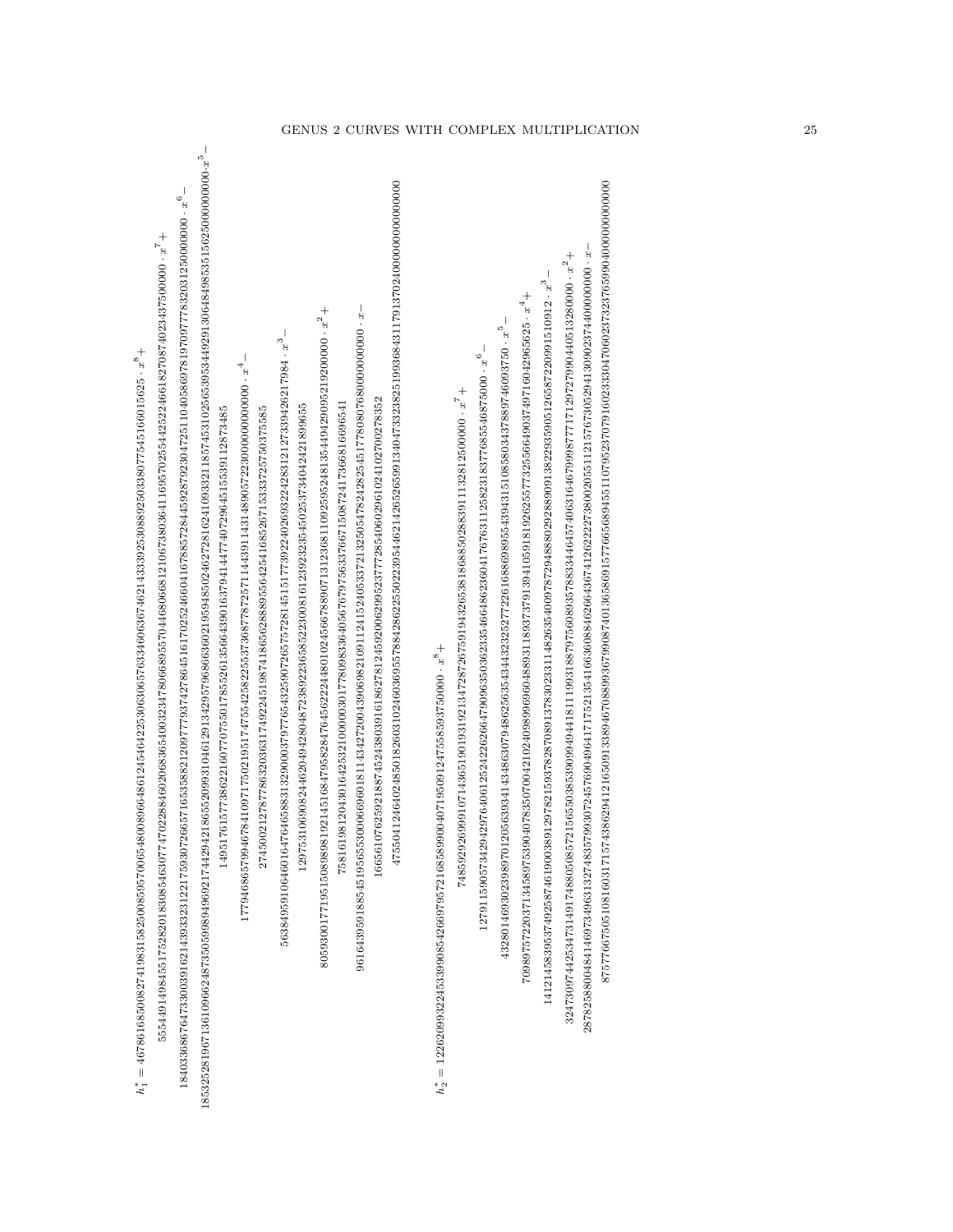\* ສ = 31390974265480701658692346770475159014504241943359375000000000000 · x  $_{\infty}^+$ 

493348323893392512322187882201836480657190909721221154566235351562500000000000 · *x*<br>4

 $30334832389339251232218788220183648065719090972122115456623535156250000000000\cdot\ x^7 +$ <br> $2168443965418989986038492688067403045710941961035989372240912887706777245511152343750000000\cdot\ x^6 -$ 216844396541386541388988638882688268372240951094109410941094103802577245577245531152343500000000000 ·

 $2302525585957788818152082352653829396337430793844914883168947610481921539535736987830563603894375000 \cdot x^5 -$ 0002525585854439654189889986038492688067403045710941991035989372240912887706777245531152343750000000 · x<sup>6</sup> −<br>2302525585957788818152082352653829396337430793844914883168947610481921539535736987830563608984375000 · x<sup>6</sup>

5− 152380762091374020434799837277117715974184875809865052975561585447684346918113356183254740900302324932628125 · x  $15238076209137402043479983727711771597418487580986505297556158544768434691811335618325474090003023249328225\,x^4 +$ 

3<sup>−</sup>

10126109538383838382090909030317171001371760137122031010610131303313287603263276013777414438373294756887774144<br>1012620202020303332827777601877601877601877603328031203033202020202020202020202020 82394230890068050809147635660557623685629965618893227966125666811860080407429030642077770538444660191227910486571712000 · x  $1229423089006805080914763566055762368562965618893227966125666811860080407429030642077770538444660191227910486571712000 \cdot x^2 - \\ 122640913156761484196961498816014988110000000 \cdot x^2 - \\ 12264091315676143419696149881600000000000$ 

 $192640913156766148419696149881600053117441106003133522220813078857194020390371535396618981891327471335621587834624000000 \cdot x-\\ 1870374669751414608923737345184889946283232369194056109735456763841138329115928200250893082698$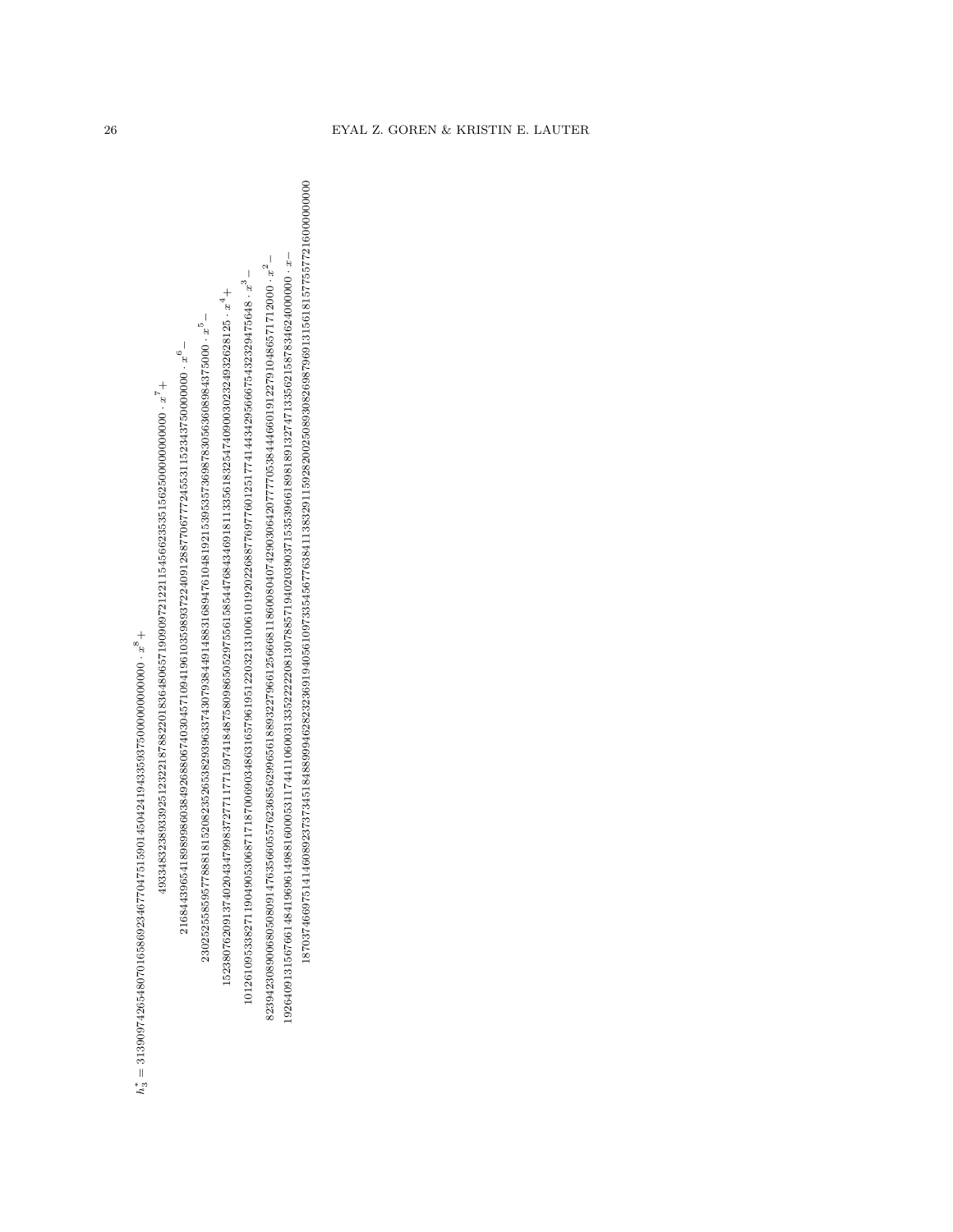**Example 3** (cases xvii, xix) The prime decomposition of 11 in  $K$  is such that it is ramified in  $K^+$  and the prime above it in  $K^+$  is inert in K. Further, 11 is split in  $K^{*+}$ , and mixed in  $K^*$ (one degree-one prime ideal with ramification index 2, and one unramified prime ideal of degree 2). The prime 11 appears in the denominator, so at least one of the curves with CM by K is superspecial.

**Example 4** (cases xii and xiv) The prime decomposition of 89 in  $K$  is mixed: one ramified prime of degree 1 and two unramified primes of degree 1. It is split in  $K^+$ , ramified in  $K^{*,+}$ , and that prime in  $K^{*,+}$  then splits in  $K^*$ . Modulo 89 the class polynomials factor as a product of the squares of two degree-2 polynomials:

$$
h_1 = (x^2 + 17x + 9)^2(x^2 + 18x + 25)^2 \pmod{89}
$$
  
\n
$$
h_2 = (x^2 + 37x + 67)^2(x^2 + 69x + 57)^2 \pmod{89}
$$
  
\n
$$
h_3 = (x^2 + 83x + 83)^2(x^2 + 85x + 45)^2 \pmod{89}.
$$

Note that in this case, it is not obvious from the polynomials how to match up roots of the three polynomials to form triples of Igusa invariants. A common approach has been to use the knowledge of the CM field to determine the possible group orders of the Jacobian of the curve, and then to run through all possible triples of roots of these polynomials until the correct triples and the corresponding curves are found. In the case that the prime  $p$  splits completely in the field K (case (i) in Table 3.5.1), a method for determining the possible group orders was given in [Wen] and [EL, Proposition 4], and the resulting CM curves constructed there were indeed ordinary. For other possible decompositions of the prime  $p$  in  $K$ , alternative algorithms are needed to compute the possible group orders. In the case of  $p$ -rank 1, a solution was given in [HMNS]. In some of the other examples, we show how to determine the group orders for other cases below.

The possible group orders in the case for Example 3 are  $\#J(C)(\mathbb{F}_{892}) = 62045284$  or 63439556, for a genus 2 curve C over  $\mathbb{F}_{89^2}$  with CM by K. This can be seen as follows: let  $p = \mathfrak{p}_1 \mathfrak{p}_2 \mathfrak{p}_3^2$ . In this case it can be verified using Magma or pari that both of the ideals  $\mathfrak{p}_1\mathfrak{p}_3$  and  $\mathfrak{p}_2\mathfrak{p}_3$  are principal, generated by  $\pi$  and  $\bar{\pi}$ , and  $\pi \bar{\pi} = p$ . As in the algorithm explained in [HMNS], we find the Weil p<sup>2</sup>-numbers  $\beta = \pm \pi \overline{\pi}^{-1} p$ . Then the corresponding group orders for these Weil p<sup>2</sup>-numbers are  $N = \prod_{\sigma} (1 - \beta^{\sigma})$ , where  $\sigma$  ranges over the complex embeddings of K.

Represent  $\mathbb{F}_{89^2} = \mathbb{F}_{89}[\alpha]$ , where  $\alpha$  satisfies  $\alpha^2 + 82\alpha + 3 = 0$ . The four curves are

$$
y^{2} = f_{1}(x) = \alpha^{5245}x^{6} + \alpha^{2244}x^{5} + \alpha^{7129}x^{4} + \alpha^{1567}x^{3} + \alpha^{2060}x^{2} + \alpha^{5783}x + \alpha^{3905}
$$
  

$$
y^{2} = f_{2}(x) = \alpha^{2667}x^{6} + \alpha^{795}x^{5} + \alpha^{1956}x^{4} + \alpha^{5619}x^{3} + \alpha^{5331}x^{2} + \alpha^{7272}x + 52
$$
  

$$
y^{2} = f_{3}(x) = \alpha^{6464}x^{6} + \alpha^{795}x^{5} + \alpha^{4574}x^{4} + \alpha^{2946}x^{3} + \alpha^{1544}x^{2} + \alpha^{6684}x + \alpha^{803}
$$
  

$$
y^{2} = f_{4}(x) = \alpha^{132}x^{6} + \alpha^{3403}x^{5} + \alpha^{2326}x^{4} + \alpha^{3493}x^{3} + \alpha^{5184}x^{2} + \alpha^{1943}x + \alpha^{4418}
$$

Calculating the Hasse-Witt matrix for the first curve, one computes  $f_1^{44}$  and finds  $c_{88} = \alpha^{7555}$ ,  $c_{87} = \alpha^{7787}$ ,  $c_{177} = \alpha^{950}$ ,  $c_{176} = \alpha^{1182}$ , and that both M and  $M^{(p)}M$  have rank 1, so both the f-number and the a-number equal 1. The same is true for the other three curves as well.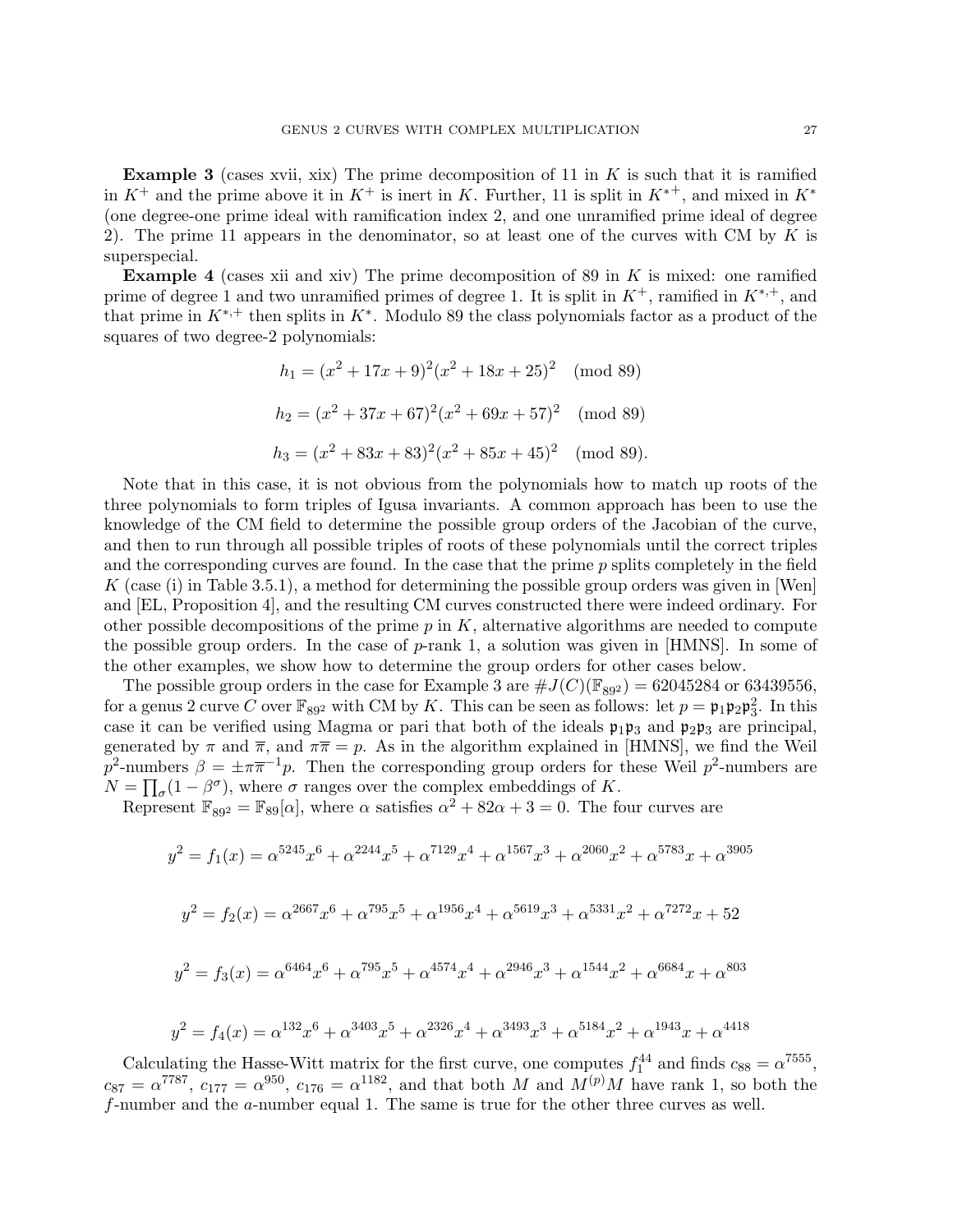3.6.5. Cases (ii) and (iv) in Table 3.5.1 for non-Galois fields. We still refer to the field  $K =$  $\mathbb{Q}[x]/(x^4 + 134x^2 + 89)$  and the class polynomials given above.

Example 5 To give an example for cases (ii) and (iv) in Table 3.5.1 for non-Galois fields, we let  $p = 313$ . The prime  $p = 313$  decomposes in K as the product of two prime ideals of degree 1 and one prime ideal with residue degree 2. Modulo 313, the class polynomials factor as a product of four degree-two polynomials:

$$
h_1(x) = (x^2 + 25x + 273)(x^2 + 137x + 39)(x^2 + 200x + 108)(x^2 + 312x + 249)
$$
 (mod 313),  
\n
$$
h_2(x) = (x^2 + 20x + 121)(x^2 + 90x + 119)(x^2 + 138x + 297)(x^2 + 173x + 78)
$$
 (mod 313),  
\n
$$
h_3(x) = (x^2 + 105x + 276)(x^2 + 133x + 230)(x^2 + 232x + 183)(x^2 + 289x + 91)
$$
 (mod 313).

The two possible group orders are  $\#J(C)(\mathbb{F}_{892}) = 9607909136$  or 9588315136, for a genus 2 curve C over  $\mathbb{F}_{313^2}$  with CM by K. This can be seen because both of the prime ideals of K of degree 1 lying above p are principal, and letting  $\pi$  and  $\overline{\pi}$  be the generators, we find the Weil p<sup>2</sup>-numbers  $\beta = \pm \pi \overline{\pi}^{-1} p$  (this is also explained in [HMNS]). Then the corresponding group orders for these Weil  $p^2$ -numbers are  $N = \prod_{\sigma} (1 - \beta^{\sigma})$ , where  $\sigma$  ranges over the complex embeddings of K. Represent  $\mathbb{F}_{313^2} = \mathbb{F}_{313}[\alpha]$ , where  $\alpha$  satisfies  $\alpha^2 + 310\alpha + 10 = 0$ . We find eight curves defined over  $\mathbb{F}_{313^2}$ . For example, the first one is the hyperelliptic curve defined over  $\mathbb{F}_{313^2}$  by

$$
y^2 = f(x) = \alpha^{20046} x^6 + \alpha^{18815} x^5 + \alpha^{77496} x^4 + \alpha^{26504} x^3 + \alpha^{19266} x^2 + \alpha^{53721} x + \alpha^{1332}.
$$

Calculating  $f(x)^{156}$ , one finds that the coefficients of the Hasse-Witt matrix M are:  $c_{p-1} = \alpha^{91834}$ ,  $c_{p-2} = \alpha^{18900}$ ,  $c_{2p-1} = \alpha^{62990}$ ,  $c_{2p-2} = \alpha^{88024}$ . The determinant of both M and  $M^{(p)}M$  is 0 and the rank is 1. The same is true for all 8 curves: they all have  $a = 1$  and  $f = 1$ .

3.6.6. Cases (iii) and (v) in Table 3.5.1. This next set of cases is very interesting, because we can see here that the decomposition of the prime in  $K$  only determines the reduction of the abelian surface in combination with the CM type. This is the first time we have an example of both superspecial and ordinary reduction modulo the same prime (of CM abelian surfaces with CM by the same field  $K$ , but different CM type). This phenomenon does not occur in genus 1.

We again work with the primitive quartic CM field  $K = \mathbb{Q}[x]/(x^4 + 134x^2 + 89)$  and the class polynomials given above. Let  $p = 47$ . As in cases (iii) and (v) in Table 3.5.1, the prime  $p = 47$ decomposes in K as a product of two prime ideals of degree 2: p is inert in  $K^+$ , the real quadratic subfield of  $K$ , and then splits in  $K$ . The class polynomials factor modulo 47 as

$$
h_1(x) = (x^2 + 18)^2 (x^2 + 22x + 12)(x^2 + 33x + 19)(x^2 + 37x + 6) \pmod{47},
$$
  
\n
$$
h_2(x) = (x^2 + 23)^2 (x^2 + 10x + 46)(x^2 + 6x + 17)(x^2 + 9x + 39) \pmod{47},
$$
  
\n
$$
h_3(x) = (x^2 + 2)^2 (x^2 + 42x + 26)(x^2 + x + 19)(x^2 + 27x + 7) \pmod{47}.
$$

**Example 6 (case (v))** Both degree-2 prime ideals lying over  $p = 47$  are principal in this case, and we denote the generators by  $\pi$  and  $\bar{\pi}$ . In this case,  $\pi \bar{\pi} = 47u$ , where u is a unit. Setting  $\beta = \pm p^2/u$ , gives two possible Weil  $p^2$ -numbers. The two possible group orders are  $\#J(C)(\mathbb{F}_{472}) = \prod_{\sigma}(1-\beta^{\sigma}) = 4901092$  or 4865732, where  $\sigma$  ranges over the complex embeddings of K. There are 4 ordinary CM points corresponding to these possible group orders.

Represent  $\mathbb{F}_{47^2} = \mathbb{F}_{47}[\alpha]$ , where  $\alpha$  satisfies  $\alpha^2 + 45\alpha + 5 = 0$ . Then the four curves with these group orders are:

$$
y^2 = \alpha^{829} x^6 + \alpha^{1842} x^5 + \alpha^{622} x^4 + \alpha^{1262} x^3 + \alpha^{956} x^2 + \alpha^{398} x + \alpha^{1255}
$$
  

$$
y^2 = \alpha^{929} x^6 + \alpha^{1219} x^5 + \alpha^{1483} x^4 + \alpha^{1511} x^3 + \alpha^{251} x^2 + \alpha^{224} x + \alpha^{1437}
$$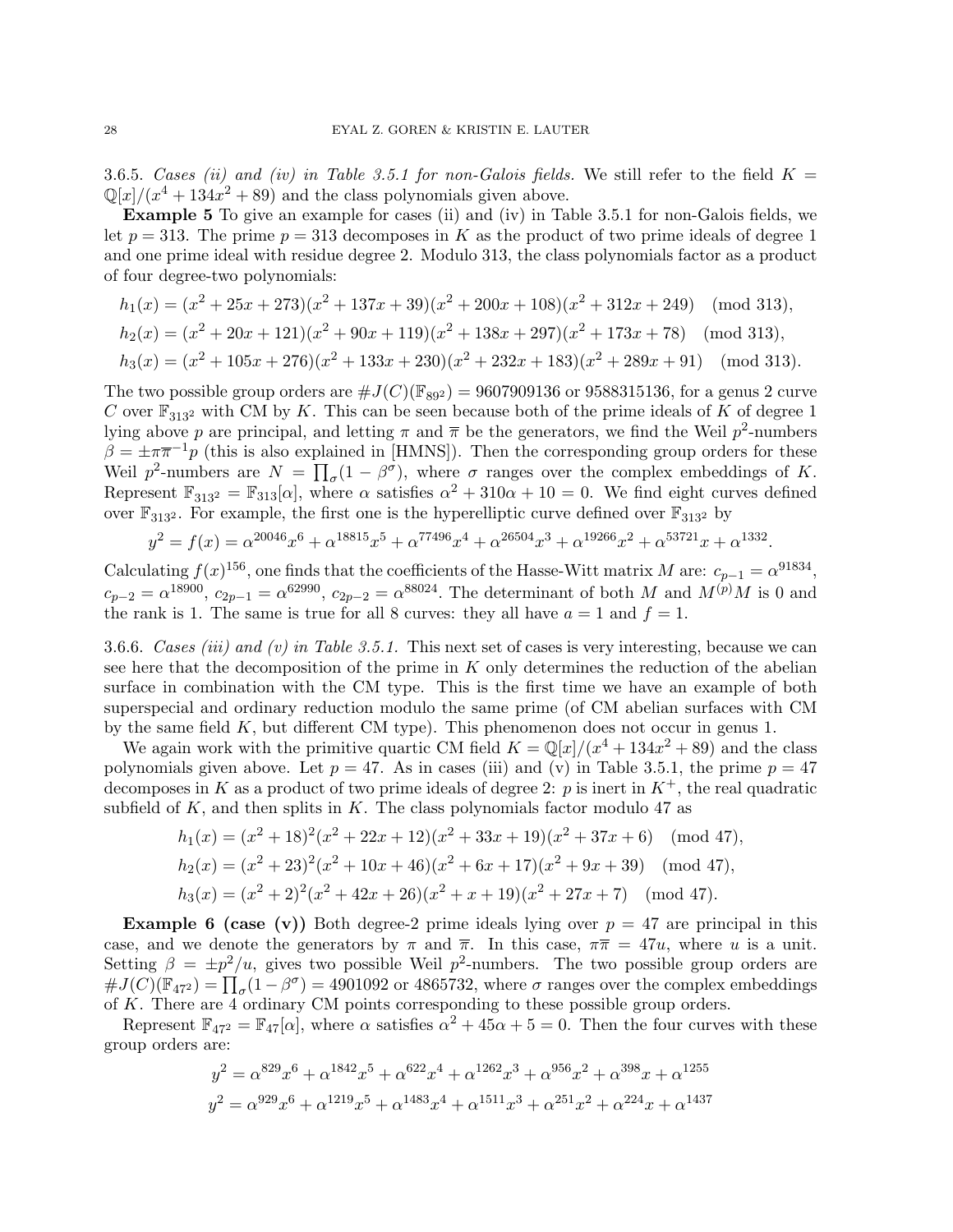$$
y^2 = \alpha^{1852} x^6 + \alpha^{2038} x^5 + \alpha^{1790} x^4 + \alpha^{1078} x^3 + \alpha^{1166} x^2 + \alpha^{1634} x + \alpha^{1518}
$$
  

$$
y^2 = \alpha^{1783} x^6 + \alpha^{892} x^5 + \alpha^{1454} x^4 + \alpha^{665} x^3 + \alpha^{1014} x^2 + \alpha^{871} x + \alpha^{1754}.
$$

For all four curves, we checked that the Hasse-Witt matrix M and  $M^{(p)}M$  both have rank 2, so these curves are indeed all ordinary.

Example 7 (case (iii)) Each of the three class polynomials has one linear factor modulo 47. The curve over  $\mathbb{F}_{47}$  with those  $\mathbb{F}_{47}$ -rational invariants is the hyperelliptic curve defined by

 $y^2 = 40x^6 + 22x^5 + 43x^4 + x^3 + 29x^2 + 8x + 28.$ 

Its Jacobian has  $\#J(C)(\mathbb{F}_{47}) = p^2 + 2p + 1 = 2304$  points and  $\#C(\mathbb{F}_{47}) = p + 1 = 48$ . The Hasse-Witt matrix  $M$  is identically 0 modulo 47, so the curve is superspecial. This curve occurs "with multiplicity two" modulo 47.

The other two CM abelian surfaces reduce to curves defined over  $\mathbb{F}_{47^2}$ . They are the hyperelliptic curves defined by

$$
y^2 = \alpha^{487} x^6 + \alpha^{977} x^5 + \alpha^{1698} x^4 + \alpha^{1530} x^3 + \alpha^{1790} x^2 + \alpha^{1618} x + \alpha^{1063}
$$
  

$$
y^2 = \alpha^{809} x^6 + \alpha^{1759} x^5 + \alpha^{318} x^4 + \alpha^{1254} x^3 + \alpha^{226} x^2 + \alpha^{974} x + \alpha^{1385}.
$$

They both have  $\#J(C)(\mathbb{F}_{472}) = p^4 - 2p^2 + 1 = 4875264$  points and  $\#C(\mathbb{F}_{472}) = p^2 + 1 = 2210$ . They both have the property that the Hasse-Witt matrix  $M$  is identically 0 modulo 47, so the curves are both superspecial.

3.6.7. Case (vii) in Table 3.5.1: totally inert. We again work with the non-galois quartic CM field  $K = \mathbb{Q}[x]/(x^4 + 134x^2 + 89)$  and the class polynomials given above. The prime  $p = 13$  is totally inert in  $K$ . Modulo 13, the class polynomials are:

$$
h_1(x) = (x^2 + 2x + 9)(x^2 + 6x + 1)(x^4 + 8x^3 + 10x^2 + 12)
$$
 (mod 13),  
\n
$$
h_2(x) = (x^2 + 5x + 1)(x^2 + 8x + 1)(x^4 + 7x^3 + 6x^2 + 7x + 8)
$$
 (mod 13),  
\n
$$
h_3(x) = (x^2 + 2)(x^2 + 11)(x^4 + 6x^3 + 4x^2 + 5)
$$
 (mod 13).

We look for curves over  $\mathbb{F}_{13^2}$  with  $\#J(C)(\mathbb{F}_{13^2}) = (p^4 + 2p^2 + 1) = 28900$ . Represent  $\mathbb{F}_{13^2} = \mathbb{F}_{13}[\alpha],$ where  $\alpha$  satisfies  $\alpha^2 + 12\alpha + 2 = 0$ . We find 4 curves over  $\mathbb{F}_{13^2}$ , for example the first one is:

$$
y^{2} = \alpha^{99} x^{6} + \alpha^{47} x^{5} + \alpha^{156} x^{4} + \alpha^{75} x^{3} + \alpha^{27} x^{2} + x + \alpha^{148}.
$$

Its Hasse-Witt matrix M has rank 1 and the rank of  $M^{(p)}M$  is 0, so  $a = 1$  and  $f = 0$  as predicted in the tables. The same is true of the other 3 curves as well.

#### 4. The moduli space of pairs of elliptic curves

Let N be a positive integer. Consider the functor  $\mathbb{B}_N$  on schemes associating to a scheme S the isomorphism class of triples

$$
(E_1, E_2, \gamma),
$$

where  $\pi_i: E_i \to S, i = 1, 2$ , are elliptic curves over S and  $\gamma$  is a full level structure on  $E_1[N] \times$  $E_2[N]$ , namely, an isomorphism,

$$
\gamma: E_1[N] \times E_2[N] \to (\mathbb{Z}/N\mathbb{Z})^4,
$$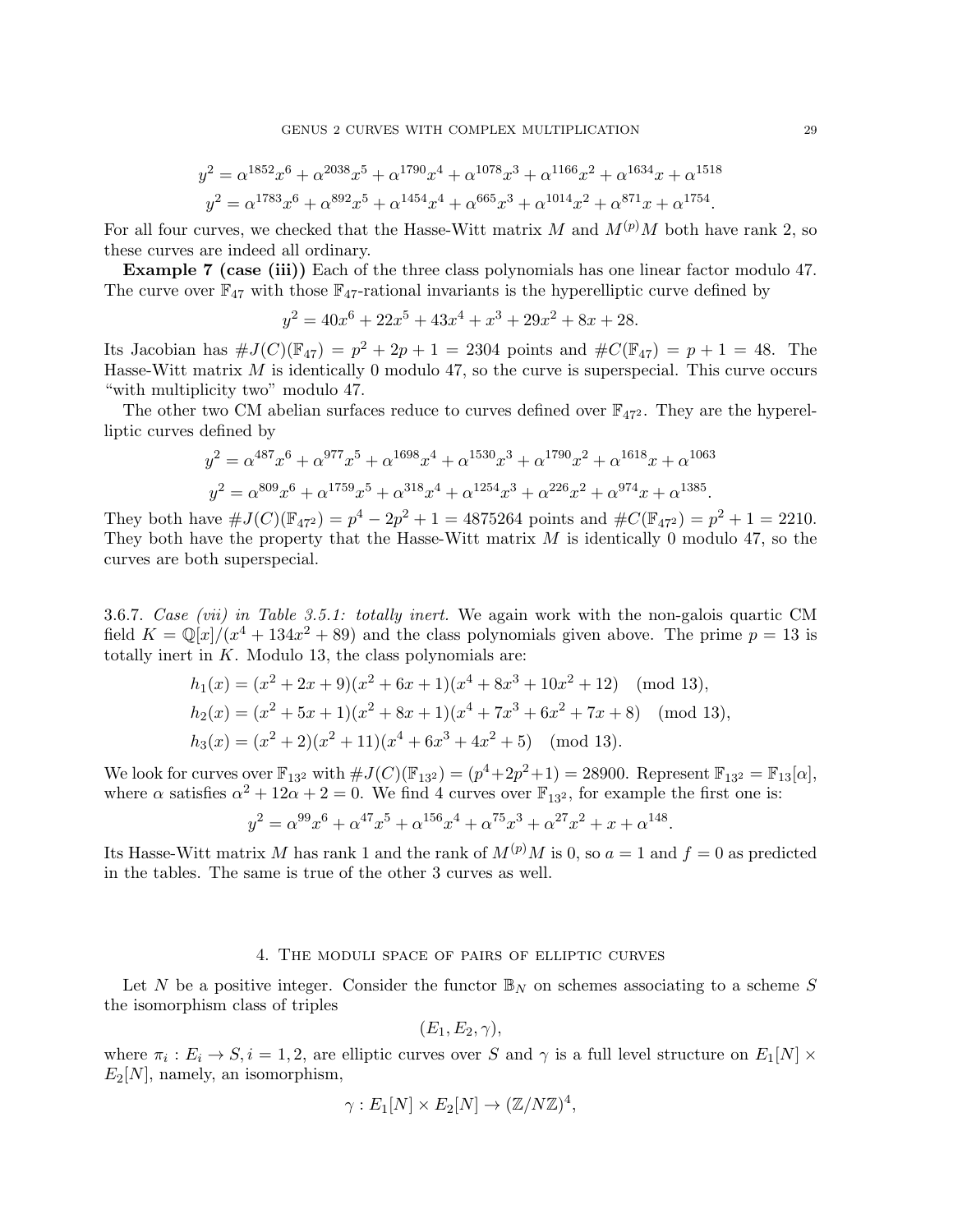which is symplectic relative to the Weil pairing on  $E_1 \times E_2$  (obtained as the product of the Weil pairings on each elliptic curve, or, equivalently, associated to the product polarization on  $E_1 \times E_2$ )

and the standard pairing on  $(\mathbb{Z}/N\mathbb{Z})^4$  given by the matrix  $\begin{pmatrix} 0 & 1 \\ -1 & 0 \\ 0 & 1 \\ -1 & 0 \end{pmatrix}$ .

An isomorphism  $\varphi: (E_1, E_2, \gamma) \to (E'_1, E'_2, \gamma')$  of two such triples over S is a pair of isomorphisms of S schemes,  $\varphi_i : E_i \to E'_i$ , such that  $\gamma = \gamma' \circ (\varphi_1 \times \varphi_2)$ .

The functor  $\mathbb{B}_N$  is naturally equivalent to the functor parameterizing isomorphism classes of quadruples  $(A, \lambda, e, \gamma)$  over S, where  $(A, \lambda)$  is a principally polarized abelian surface over S, e is a non-trivial idempotent, fixed under the  $\lambda$ -Rosati involution, and  $\gamma$  is a symplectic level N structure. Indeed, given a triple  $(E_1, E_2, \gamma)$  associate to it  $(E_1 \times E_2, \lambda_1 \times \lambda_2, e, \gamma)$ , where  $\lambda_i$  are the canonical principal polarizations on  $E_i$  and e is the idempotent endomorphism  $(x, y) \mapsto x$ . The converse construction associates to A the triple  $(E_1, E_2, \gamma)$ , where  $E_1 = \text{Ker}(1-e)$ ,  $E_2 = \text{Ker}(e)$ . It is not hard to verify that these constructions give a natural equivalence between the functors.

**Lemma 4.0.1.** For  $N \geq 3$  the moduli problem is rigid. Namely, any automorphism  $\varphi$  of a triple  $(E_1, E_2, \gamma)$  is the identity.

*Proof.* Such an automorphism induces an automorphism of  $(A, \lambda, \gamma)$ , where  $A = E_1 \times E_2$ . It is well known that such an automorphism must be the identity.  $\Box$ 

It follows then from standard techniques that for  $N \geq 3$  the functor  $\mathbb{B}_N$  is representable by a quasi-projective scheme  $\mathscr{B}_N$  over  $\mathbb{Z}[\zeta_N, N^{-1}]$ .

**Proposition 4.0.2.** Let  $N \geq 2$ . Let J be the automorphism of  $\mathcal{B}_N$  whose effect on points is

$$
(E_1, E_2, \gamma) \mapsto (E_2, E_1, \gamma \circ s),
$$

where s is the natural "switch",  $s : E_1[N] \times E_2[N] \to E_2[N] \times E_1[N]$ . We have a commutative diagram,



where the diagonal arrow  $\beta$  is the natural morphism  $(E_1, E_2, \gamma) \mapsto (E_1 \times E_2, \lambda_1 \times \lambda_2, \gamma)$ , the vertical arrow is an étale Galois cover with Galois group  $\mathbb{Z}/2\mathbb{Z}$  and the bottom arrow  $\beta_j$  is a closed immersion, induced by  $\beta$ , whose image is the Humbert surface  $\mathcal{H}_{1,N}$  in  $\mathcal{A}_{2,N}$ , the Zariski closure of  $H_{1,N} \subset \mathscr{A}_{2,N}(\mathbb{C})$ .

*Proof.* We first show that the morphism  $\mathscr{B}_N \to \mathscr{B}_N/\langle J \rangle$  is unramified. Suppose that  $J(E_1, E_2, \gamma) =$  $(E_2, E_1, \gamma \circ s)$  is isomorphic to  $(E_1, E_2, \gamma)$ . There are then isomorphisms  $\varphi_1 : E_2 \to E_1$ ,  $\varphi_2 :$  $E_1 \rightarrow E_2$  such that  $\gamma \circ s = \gamma \circ (\varphi_1 \times \varphi_2)$  and so  $s = \varphi_1 \times \varphi_2$  on  $E_1[N] \times E_2[N]$ . But, for  $(a, b) \in E_1[N] \times E_2[N]$  we have  $s(a, b) = (b, a)$ , while  $\varphi_1 \times \varphi_2(a, b) = (\varphi_1(a), \varphi_2(b))$ , which obviously cannot hold for every pair  $(a, b)$  if  $N \geq 2$ .

The morphism  $\mathscr{B}_N \to \mathscr{B}_N/\langle J \rangle$ , being a quotient by a finite group, is a finite morphism. We conclude that it is a finite étale cover with Galois group  $\mathbb{Z}/2\mathbb{Z}$ . The natural morphism  $\beta$ :  $\mathscr{B}_N \to \mathscr{A}_N$  clearly factors through  $\mathscr{B}_N/\langle J \rangle$  and we denote the induced morphism

$$
\beta_J : \mathscr{B}_{N,J} \to \mathscr{A}_{2,N}.
$$

We claim that this is a geometrically injective morphism. Suppose that

$$
(E_1 \times E_2, \lambda_1 \times \lambda_2, \gamma) \cong (E'_1 \times E'_2, \lambda'_1 \times \lambda'_2, \gamma').
$$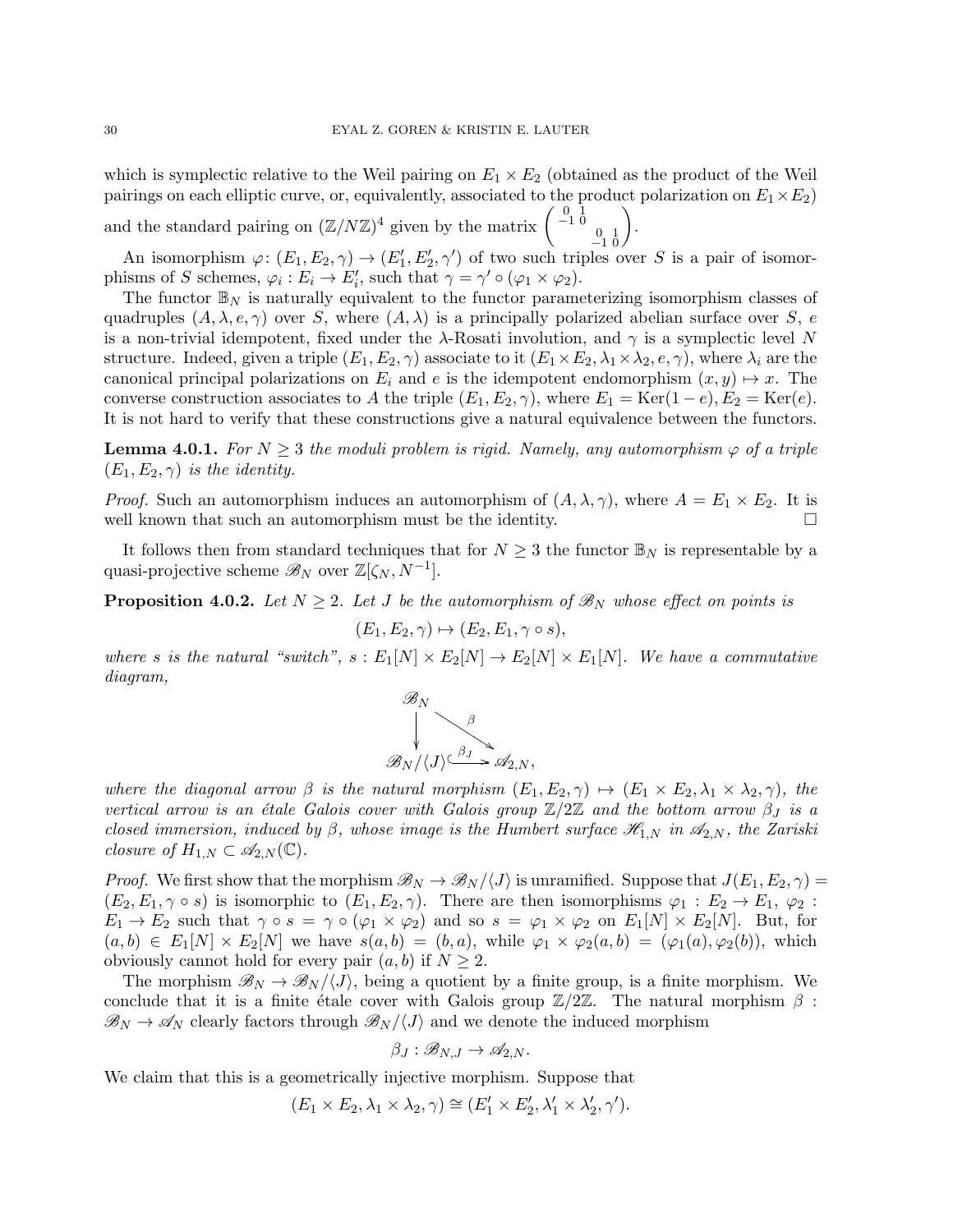By a theorem of Weil, after possibly switching  $E'_1$  with  $E'_2$  , we may assume that  $E_1 \cong E'_1, E_2 \cong E'_2$ and so, under these identifications, that  $\gamma = \gamma'$ . Namely, up to applying J, every point in the image has a unique pre-image.

The morphism  $\beta_J$  is also proper. This follows from the valuative crietrion of properness. As we shall see below the scheme  $\mathscr{B}_N$  is a union of products of modular curves, in particular it is noetherian and so we can use discrete valuation rings in the criterion. To apply it, we must show that if R is a discrete valuation ring with field of fractions K,  $(A, \lambda, \gamma)/R$  is an abelian scheme whose generic fiber is isomorphic over K to  $(E_1 \times E_2, \lambda_1 \times \lambda_2, \gamma)$  then the elliptic curves  $E_i$  extend to elliptic curves over R and then so does the isomorphism. The fact that the elliptic curves extend follows from the theory of Néron models (since  $E_1 \times E_2 = A \otimes_R K$  obviously has good reduction). The extension of the isomorphism follows from the fact that  $\mathscr{A}_{2,N}$  has a toroidal compactification which is proper over  $\mathbb{Z}[\zeta_N, N^{-1}]$ . Since both  $\mathscr{B}_N/\langle J\rangle$  and  $\mathscr{A}_{2,N}$  are reduced and the morphism  $\beta_J$  is proper and injective (hence quasi-finite),  $\beta_J$  is a finite injective morphism. We will conclude it is an isomorphism onto its image, the Humbert surface  $\mathscr{H}_{1,N}$  by showing that for a geometric point x of  $\mathscr{B}_N/\langle J\rangle$  and its image y in  $\mathscr{A}_{2,N}$  the completed local rings are isomorphic. Note that the Humbert divisor  $\mathcal{H}_{1,N}$  is the image of  $\beta_J$ , since they have the same generic fiber and both are the closure of their generic fiber.

Indeed, suppose that y is the image of the k-geometric point  $(y_1, y_2)$  of  $\mathcal{B}_N$ . The completed local ring on  $\mathscr{B}_N$  is then just isomorphic to  $W(k)[t_1, t_2]$ , as  $\mathscr{B}_N$  is a product of smooth curves. Moreover, if  $E_i$  is the elliptic curve corresponding to  $y_i$ , then  $t_i$  is the parameter arising via the local deformation theory for elliptic curves (the level structure need not be a product level structure; regardless it extend uniquely by étaleness). On the other hand, the completed local ring on  $\mathscr{A}_{2,N}$  of the point y corresponding to  $(A, \lambda, \gamma) = (E_1 \times E_2, \lambda_1 \times \lambda_2, \gamma)$  is isomorphic to the ring  $W(k)[t_{11}, t_{1,2}, t_{2,1}, t_{2,2}]/(t_{1,2}-t_{2,1})$  and  $\mathcal{H}_{1,N}$  contains locally the closed formal subscheme defined by the ideal  $(t_{1,2}, t_{2,1})$ , as is clear from the interpetation of the variables through local deformation theory. Since  $\mathscr{B}_{N}/\langle J \rangle$  is locally irreducible and the morphism is geometrically injective also  $\mathscr{H}_{1,N}$ is locally irreducible. It follows that  $\mathscr{H}_{1,N}$  is defined locally by the ideal  $(t_{1,2}, t_{2,1})$  and that the morphism is an isomorphism on every completed local ring, which is sufficient to conclude the proof.

Another way to conclude the proof is to prove that the morphism  $\beta_J$  is universally injective (or a monomorphism) and then use EGA IV, §8.11, Proposition (8.11.5). Since  $\mathcal{B}_N/\langle J \rangle$  is the categorical quotient of  $\mathscr{B}_N$ , we know it as a functor of points and so injectivity boils down to the following statement: Given elliptic curves  $E_1, \ldots, E_4$  over a connected scheme S such that  $E_1 \times E_2 \cong E_3 \times E_4$  as principally polarized abelian schemes over S then, either  $E_1 \cong E_3$  and  $E_2 \cong E_4$ , or  $E_1 \cong E_4$  and  $E_2 \cong E_3$ . Note that to identify  $E_1$  in  $E_3 \times E_4$  is equivalent to giving an endomorphism. Choose a geometric point  $x$  of  $S$  and use Weil's theorem as above together with Grothendieck's theorem  $\text{End}_S(E_3 \times E_4) \hookrightarrow \text{End}_{k(x)}((E_3 \times E_4) \otimes k(x)).$ 

We next discuss the complex uniformization of  $\mathscr{B}_N$ . Recall the classical construction of the modular curves: Given  $\tau \in \mathfrak{H}$  one lets  $E_{\tau} = \mathbb{C}/\langle 1, \tau \rangle$  be the corresponding elliptic curve, and we get a symplectic isomorphism  $E_{\tau}[N] \to (\mathbb{Z}/N\mathbb{Z})^2$  by sending  $1/N$  to  $(1,0)$  and  $\tau/N$  to  $(0,1)$ . We call this level structure  $\gamma_0$ . Let  $\sigma = M\tau$ , where  $M = \begin{pmatrix} a & b \\ c & d \end{pmatrix}$ . Then the isomorphism  $E_{\sigma} \to E_{\tau}$  is given by multiplication by  $j(M, \tau) = c\tau + d$ . Since  $\gamma_0(A + B\sigma)/N = {}^t(A, B)$  and  $1/N$  is sent to  $(d+c\tau)/N$ , while  $\sigma/N$  is sent  $(b+a\tau)/N$ , we find that  $(E_{\sigma}, \gamma_0)$  is isomorphic to  $(E_{\tau}, \begin{pmatrix} a & -b \\ -c & d \end{pmatrix} \circ \gamma_0)$ . We remark that  $M = \begin{pmatrix} a & b \\ c & d \end{pmatrix} \mapsto M^{\dagger} := \begin{pmatrix} a & -b \\ -c & d \end{pmatrix}$  is an outer automorphism of  $SL_2(\mathbb{Z})$  given by conjugating by  $\left(\begin{smallmatrix} 1 & 0 \\ 0 & -1 \end{smallmatrix}\right)$  in  $GL_2(\mathbb{Z})$ .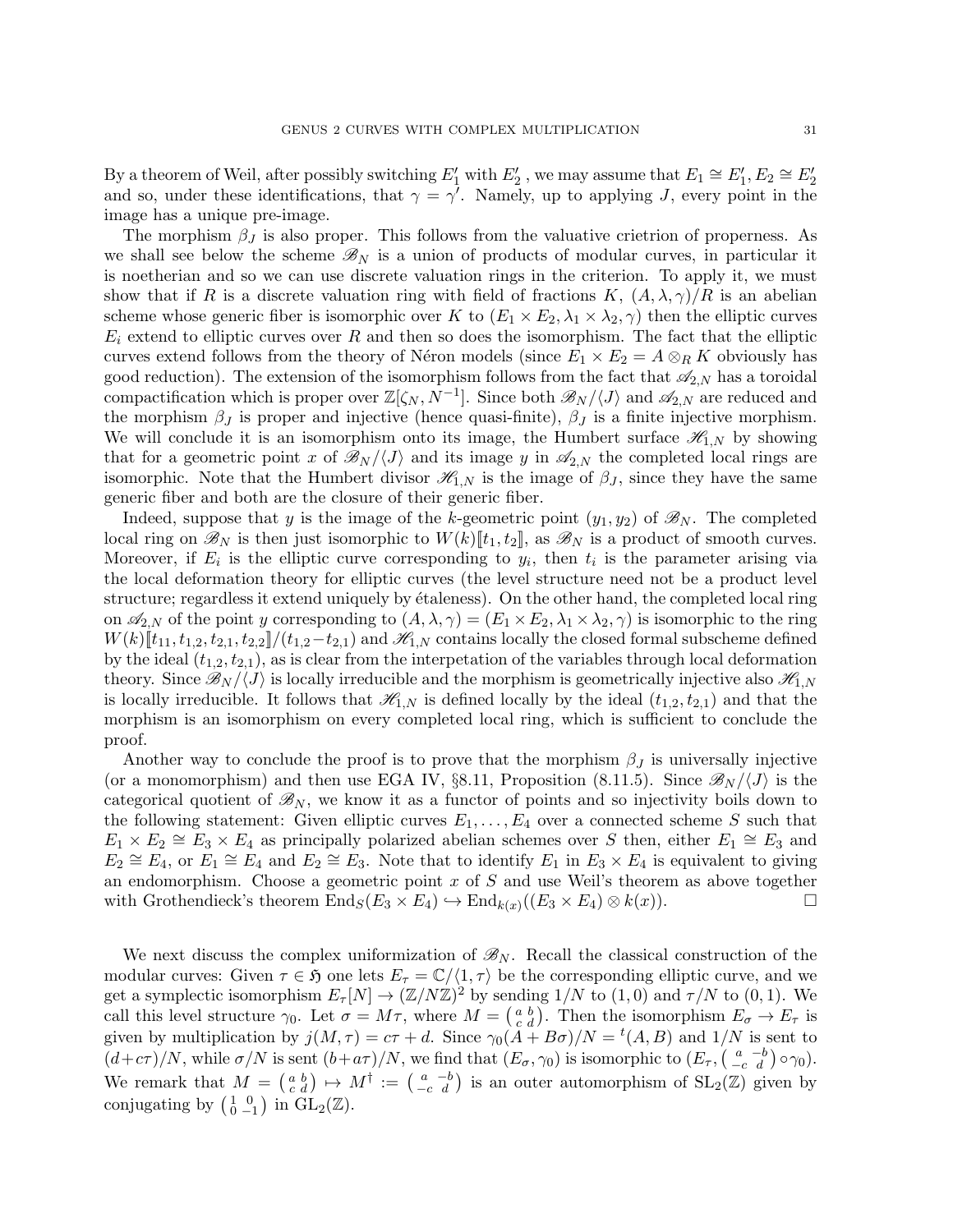Consider the space

$$
\mathfrak{H} \times \mathfrak{H} \times \mathrm{Sp}_4(\mathbb{Z}/N\mathbb{Z}).
$$

(Here the symplectic group is relative to the pairing fixed above.) To a point  $(\tau_1, \tau_2, \gamma)$  of this space we associate the triple  $(E_{\tau_1}, E_{\tau_2}, \gamma \circ (\gamma_0 \times \gamma_0))$ . The group  $SL_2(\mathbb{Z}) \times SL_2(\mathbb{Z})$  acts on the space by  $\mathbf{r}$ 

$$
(M_1, M_2) * (\tau_1, \tau_2, \gamma) = (M_1\tau_1, M_2\tau_2, \text{diag}(M_1^\dagger, M_2^\dagger) \circ \gamma).
$$

The space of orbits is isomorphic to  $\mathscr{B}_N(\mathbb{C})$ . Furthermore, choose a complete set of representatives  $\gamma_1, \ldots, \gamma_t$   $(t = t(N))$  for  $\mathrm{SL}_2(\mathbb{Z}/N\mathbb{Z}) \times \mathrm{SL}_2(\mathbb{Z}/N\mathbb{Z})\backslash \mathrm{Sp}_4(\mathbb{Z}/N\mathbb{Z})$ . Then,

$$
\mathscr{B}_N(\mathbb{C}) \cong \coprod_{i=1}^t (\Gamma(N) \backslash \mathfrak{H})^2 = \coprod_{i=1}^t Y(N) \times Y(N).
$$

Via this identification, we associate to a pair  $(\tau_1, \tau_2)$  in the *i*-th (or  $\gamma_i$ -th, if one prefers) component of  $\mathscr{B}_N(\mathbb{C})$  the triple  $(E_{\tau_1}, E_{\tau_2}, \gamma_i \circ (\gamma_0 \times \gamma_0)).$ 

The involution J takes the  $\gamma_i$ -component to  $\gamma_j$ -component where  $\gamma_j$  is determined by  $\gamma_i \circ (\gamma_0 \times$  $\gamma_0 \in \left( \operatorname{SL}_2(\mathbb{Z}/N\mathbb{Z}) \times \operatorname{SL}_2(\mathbb{Z}/N\mathbb{Z}) \right)$   $\gamma_j \circ (\gamma_0 \times \gamma_0)$ . Typically,  $\gamma_j \neq \gamma_i$ . In fact, the components of  $\mathscr{B}_N$  are parameterized by  $SL_2(\mathbb{Z}/N\mathbb{Z}) \times SL_2(\mathbb{Z}/N\mathbb{Z})\backslash Sp_4(\mathbb{Z}/N\mathbb{Z})$ , while the components of  $\mathscr{B}_{J}/\langle N\rangle$  are parameterized by  $\mathrm{SL}_2(\mathbb{Z}/N\mathbb{Z})\times \mathrm{SL}_2(\mathbb{Z}/N\mathbb{Z})\backslash \mathrm{Sp}_4(\mathbb{Z}/N\mathbb{Z})/H,$  where  $H=\{1, \left(\begin{smallmatrix} 0 & I_2 \ I_1 & 0 \end{smallmatrix}\right)$  $\left.\begin{array}{cc} 0 & I_2 \\ I_2 & 0 \end{array}\right)\}.$ 

Remark 4.0.3. Here is a typical example illustrating the difference between  $\mathscr{H}_{1,N}$  and  $\mathscr{B}_N$ . Let K be a field, L a quadratic Galois extension of K and  $\sigma$  the non-trival automorphism of L over K. Let  $E_1$  be an elliptic curve defined over L and not over K. Let  $E_2$  be the curve obtained by  $\sigma$  to the equation of  $E_1$  (and so  $j(E_2) = \sigma(j(E_1))$ ). The point  $(E_1, E_2)$  of  $\mathscr{B}_1$  is defined over L, but not over K. On the other hand, its image,  $A = (E_1 \times E_2, \lambda_1 \times \lambda_2)$  is defined over K. A quadratic extension is needed to define the elliptic curves  $E_1, E_2$  such that  $A \cong E_1 \times E_2$ . To study the situation more precisely, we must include level N structure.

From a scheme theoretic point of view we have the following cartesian diagram,



The morphism  $Spec(K) \times_{\mathscr{A}_{2,N}} \mathscr{B}_N \to Spec(K)$  is finite étale (being a base change of the morphism  $\mathscr{B}_N \to \mathscr{A}_{2,N}$  and so  $Spec(K) \times_{\mathscr{A}_{2,N}} \mathscr{B}_N = Spec(L')$ , where  $L'/K$  is a separable quadratic Kalgebra.

#### 5. A lemma in arithmetic intersection theory

Let R be a Dedekind ring, finite over  $\mathbb{Z}_p$ ,  $\mathfrak{p} \triangleleft R$  a prime ideal. Let  $\pi : S \to \mathrm{Spec}(R)$  be a smooth scheme of finite type over  $Spec(R)$ . Let  $x \in S$  be a closed point of characteristic p lying over p. Then  $\mathcal{O}_S^{\wedge x}$ , the completed local ring at S is isomorphic to  $\tilde{R}[\![x_1,\ldots,x_n]\!]$  where n is the relative dimension of S over R and  $\tilde{R} = R \otimes_{R_0} W(R/\mathfrak{p})$ , where  $R_0$  the maximal unramified subring of R. See [CohI]. In particular,  $\mathcal{O}_S^{\wedge x}$  is a noetherian unique factorization domain. As a consequence, every divisor on  $Spf(\mathcal{O}_S^{\wedge x})$  is principal. (We remark that in fact this latter fact follows directly from the Auslander-Buchsbaum theorem without need for Cohen's theorem.)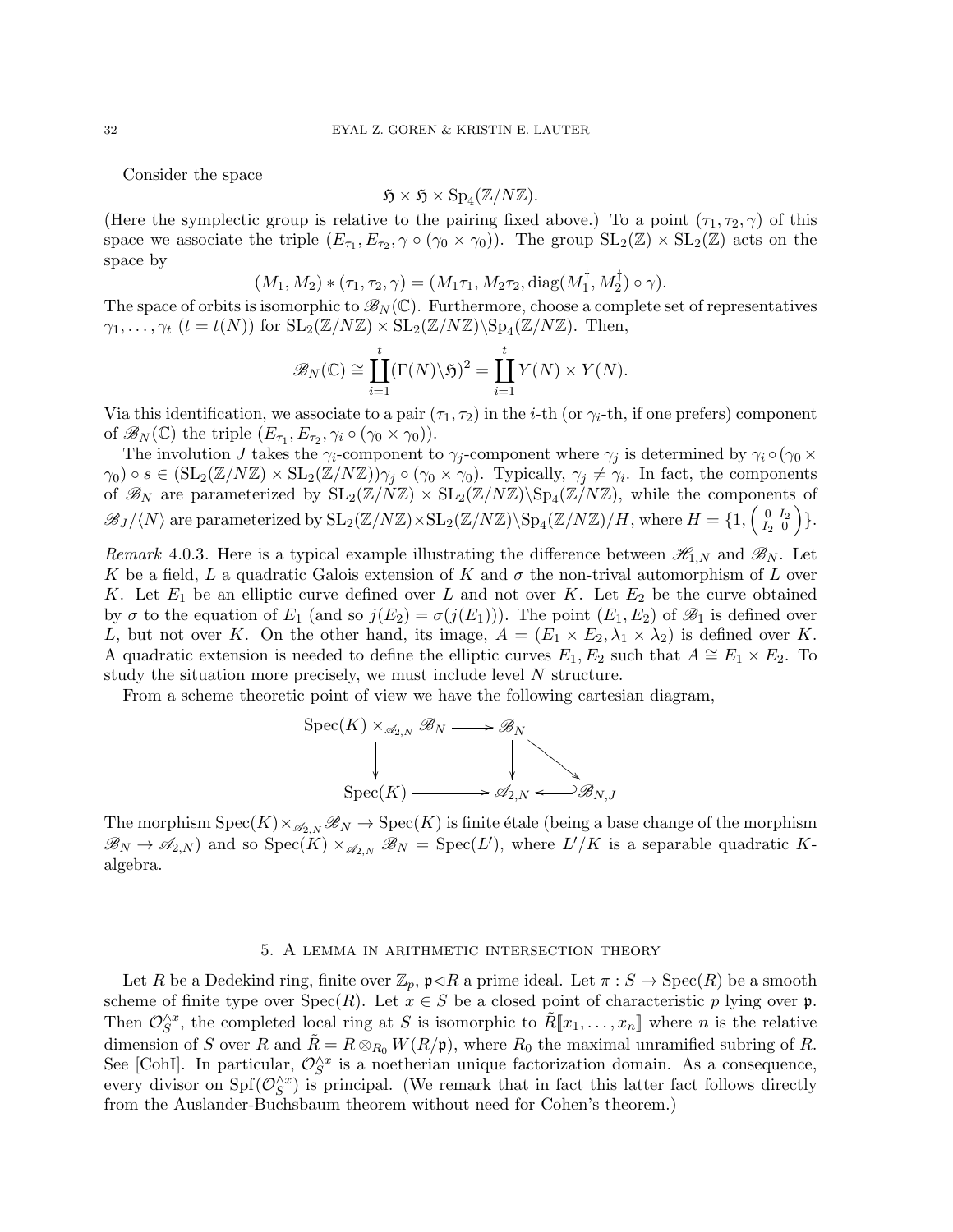**Lemma 5.0.4.** Let  $S \to \text{Spec}(R)$  be a smooth integral scheme of finite type over a Dedekind ring R containing  $\mathbb Z$ . Let B be a Dedekind ring containing R, K its field of fractions and  $\eta$  be the generic point. Let

$$
\iota : \operatorname{Spec}(B) \to S,
$$

be a morphism of schemes over R. Let f be a rational function on  $S$  such that the divisor of f intersects the image of  $\iota$  properly (in particular,  $f(\eta) = \iota^* f$  is a well defined element of K). Let the divisor of f equal  $(f)_0 - (f)_{\infty} = \sum m_i D_i$ , where the m<sub>i</sub> are non-zero integers and  $D_i$ irreducible reduced effective divisors. Let Z be the closed reduced subscheme which is the support of div $(f)_0$ .

Let **p** be a prime ideal of B and x its image under *ι*. Suppose that  $val_p(f(\eta)) = \alpha > 0$ . Then  $d = \max\{m_i : x \in D_i\} > 0$ . Let  $a = \lceil \alpha/d \rceil$ . Then  $a > 0$  and the morphism  $\iota : \text{Spec}(B/\mathfrak{p}^a)$  factors through div( $f)_{0}$ :

$$
\text{Spec}(B/\mathfrak{p}^a) \longrightarrow \text{Spec}(B) \xrightarrow{\iota} S
$$
\n
$$
\longrightarrow \text{Spec}(B) \xrightarrow{\iota} S
$$

Remark 5.0.5. We shall apply this Lemma later, in the following context:  $S$  will be the modular scheme  $\mathscr{A}_{2,N}$ , f will be a function such that  $f = \Theta^k/g$ , where g is a modular form of weight  $10k$ with rational Fourier coefficients, the morphism  $\iota$  will be such that  $\iota(\eta)$  is a CM point and our assumption will be that  $val_{p}(f) = a > 0$ .

*Proof.* We first argue that we may replace S by the  $Spf(\mathcal{O}_S^{\wedge x})$ . Indeed, on the one hand, diagram  $(5.0.1)$  gives by passing to completions at x a diagram

(5.0.2) 
$$
\operatorname{Spec}(B/\mathfrak{p}^a) \longrightarrow \operatorname{Spf}(\mathcal{O}_S^{\wedge x})
$$

$$
\longrightarrow \bigcup_{\lambda \in \mathcal{A} \cap \operatorname{Spf}(\mathcal{O}_S^{\wedge x})} \mathcal{Z} \cap \operatorname{Spf}(\mathcal{O}_S^{\wedge x})
$$

On the other hand, diagram (5.0.2) is coming from unique continuous morphisms  $\mathcal{O}_S^{\wedge x} \to B/\mathfrak{p}^n$ etc., that arise uniquely from morphisms  $\mathcal{O}_S \to B/\mathfrak{p}^n$ , etc.

In Spf $(\mathcal{O}_S^{\wedge x})$  every divisor is principal and so we may write there  $D_i' = (f_i)$  where  $f_i \in \mathcal{O}_S^{\wedge x}$ , and  $D_i'$  is the induced divisor on  $Spf(\mathcal{O}_S^{\wedge x})$ .  $D_i'$  may be reducible, but it is reduced. If  $x \notin D_i$ then  $f_i$  is a unit in  $\mathcal{O}_S^{\wedge x}$ . Via the morphism  $\text{Spec}(B_{\mathfrak{p}}) \to \text{Spec}(B) \to S$ , that induces a morphism  $Spec(B_{\mathfrak{p}}) \to Spf(\mathcal{O}_{S}^{\wedge x})$ , we may view  $f(\eta)$  as an element of  $K_{\mathfrak{p}}$ , which is equal, up to a unit, to  $\prod_i f_i(x)^{m_i}$  and so:

$$
(5.0.3) \quad \alpha = \text{val}_{\mathfrak{p}}(f(\eta)) = \sum_{\{i: x \in D_i\}} m_i \cdot \text{val}_{\mathfrak{p}}(f_i(\eta))
$$

$$
= \sum_{\{i: x \in D_i, m_i > 0\}} m_i \cdot \text{val}_{\mathfrak{p}}(f_i(\eta)) + \sum_{\{i: x \in D_i, m_i < 0\}} m_i \cdot \text{val}_{\mathfrak{p}}(f_i(\eta)).
$$

We note that if  $x \in D_i$  then  $val_p(f_i) \geq 1$  (it may be strictly bigger, of course). In particular,  $d > 0$ . Consider  $\alpha' = \sum_{\{i: x \in D_i, m_i > 0\}} \text{val}_{\mathfrak{p}}(f_i(\eta))$ ; clearly  $\alpha' \cdot d \ge \alpha$  and so  $\alpha' \ge \lceil \alpha/d \rceil$  and so it will be enough to prove that diagram (5.0.2) holds with  $\alpha'$ . Consider the function  $f_Z =$  $\prod_{\{i:x\in D_i,m_i>0\}} f_i$  which defines  $Z\cap \mathrm{Spf}(\mathcal{O}_S^{\wedge x})$ . To show diagram (5.0.2) holds is equivalent to show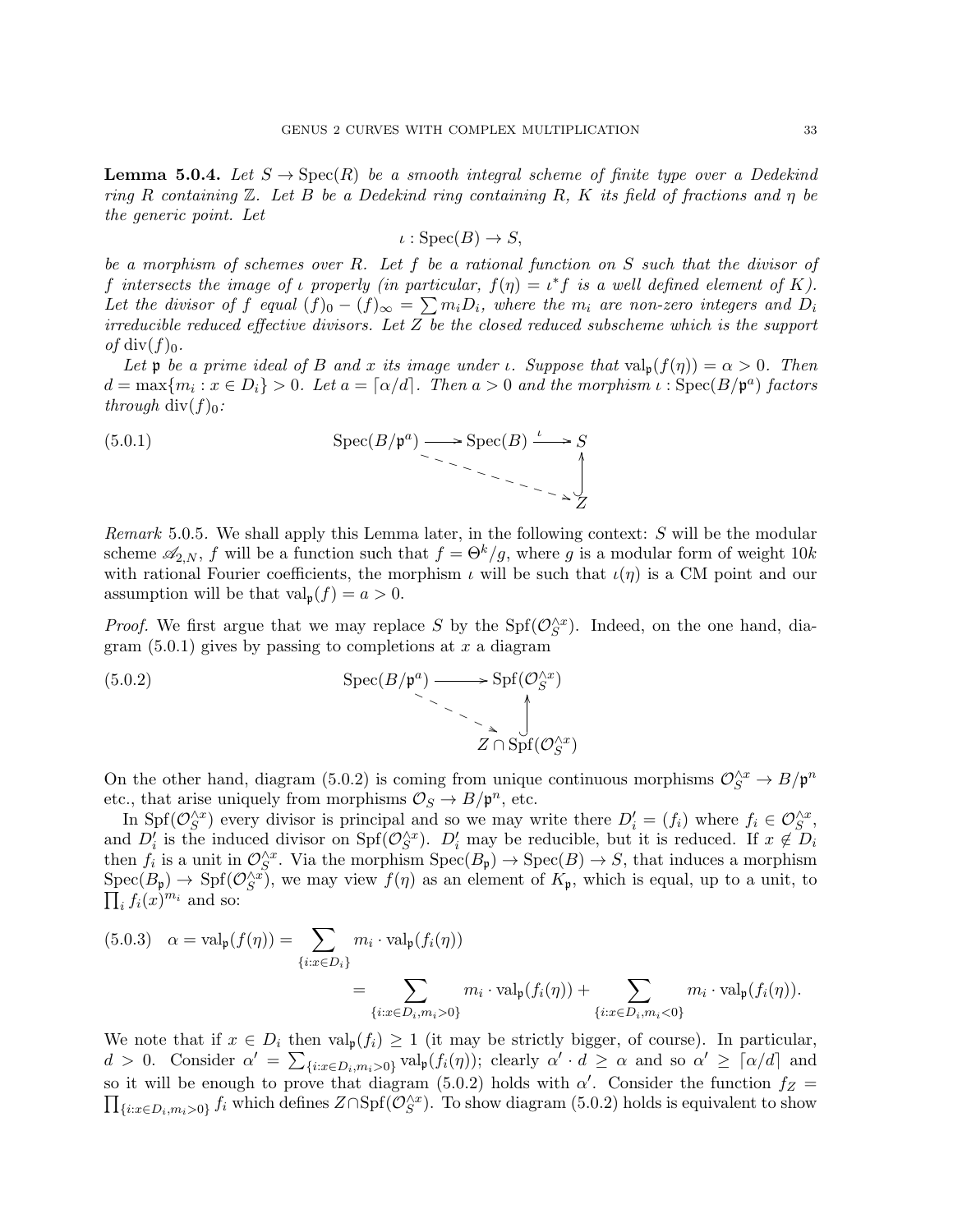that  $f_Z$ , when pulled back to  $\text{Spec } B_{\mathfrak{p}}$  has valuation at least  $\alpha'$ . But the valuation is precisely  $\sum_{\{i: x \in D_i, m_i > 0\}}$  val<sub>p</sub> $(f_i(\eta))$  and we are done.

5.0.8. Examples. The whole theory is developed precisely to deal with situations where one cannot just "write down everything explicitly", and so our examples are a bit artificial.

• Consider the scheme  $S = \text{Spec}(\mathbb{Z}[x])$  and the function  $f(x) = x^2 - 1$ . The divisor of f is

$$
D_1 + D_2
$$
,  $D_1 = \text{div}(x - 1), D_2 = \text{div}(x + 1)$ .

Let  $\tau = 3$  corresponding the the point determined by the homomorphism  $\mathbb{Z}[x] \to \mathbb{Z}, x \mapsto 3$ . We have  $\text{val}_2(f(\tau)) = \text{val}_2(8) = 3$ . We examine the situation on the completed local ring of the point  $(2, x - 3) = (2, x - 1) = (2, x + 1)$  (the reduction of  $\tau$  modulo 2). Also at this completed local ring the divisor of f is given by  $D_1 = \text{div}(x - 1)$ ,  $D_2 =$  $div(x+1)$  (with a slight abuse of notation). It follows from our lemma that the morphism  $Spec(\mathbb{Z}) \to Spec(\mathbb{Z}[x])$  corresponding to  $\tau$  induces a morphism

$$
Spec(\mathbb{Z}/2^3\mathbb{Z}) \to D_1 \cup D_2,
$$

where by  $D_1 \cup D_2$  we mean the closed reduced subscheme whose support is  $D_1 \cup D_2$ , namely  $Spec(\mathbb{Z}[x]/(x^2-1)$ . Indeed, this is nothing but saying that there is indeed a well defined homomorphism  $\mathbb{Z}[x]/(x^2-1) \to \mathbb{Z}/2^3\mathbb{Z}$  taking x to 3.

An interesting feature of this example is that the morphism  $Spec(\mathbb{Z}) \to Spec(\mathbb{Z}[x])$ only induces a well defined morphism  $Spec(\mathbb{Z}/2^i\mathbb{Z}) \to D_i$  (where  $D_i$  is the reduced closed scheme supported on  $D_i$ , namely  $Spec(\overline{\mathbb{Z}}[x]/(x-1))$  for  $i=1$  and  $Spec(\overline{\mathbb{Z}}[x]/(x+1))$  for  $i = 2$ ). Moreover, the divisors  $D_1$  and  $D_2$  intersect transversely, the intersection being  $(x-1, x+1)$ . The subtlety is in the scheme structure on  $D_1 \cup D_2$  and in particular in the fact that  $\mathbb{Z}[x]/(x^2-1) \subsetneq \mathbb{Z}[x]/(x-1) \oplus \mathbb{Z}[x]/(x+1)$ .

• Once more  $S = \operatorname{Spec}(\mathbb{Z}[x])$  but now  $f(x) = x^2 + 1$ , which is irreducible. The point  $\tau = 2$ corresponds to the homomorphism  $\mathbb{Z}[x] \to \mathbb{Z}, x \mapsto 2$ . We have val $_5(f(\tau)) = \text{val}_5(5) = 1$ . We have an induced morphism  $Spec(\mathbb{Z}/5\mathbb{Z}) \to Spec(\mathbb{Z}[x]/(x^2+1)),$  which amount to the fact that there is a homomorphism  $\mathbb{Z}[x]/(x^2+1) \to \mathbb{Z}/5\mathbb{Z}$  taking x to 2.

In the completed local ring of the point  $(5, x-2)$  the function f decomposes as  $f(x) =$  $(x - i)(x + i)$  where i is an element of  $\mathbb{Z}_5$  whose square is -1 and whose reduction is 2 modulo 5. Thus, the function  $x-i$  vanishes to first order at this point, while the function  $x + i$  is a unit. The divisor of f is locally  $D_1 = \text{div}(x + i)$  and the lemma states that we have an induced morphism  $Spec(\mathbb{Z}/5\mathbb{Z}) \to Spf(\mathbb{Z}_5[(x-2)]/(x-i))$ , which amounts to the fact that there is a well defined continuous homomorphism  $\mathbb{Z}_5[(x-2)]/(x-i) \to \mathbb{Z}/5\mathbb{Z}$ taking  $x$  to 2.

• Consider Spec( $\mathbb{Z}[1/6][x,y]/(y^2 - (x^3 - 1))$ ) and the function  $f(x) = x - 1$  whose divisor is 2[(1,0)], and we note that the divisor  $[(1,0)]$  is not principal. We have  $x^3 - 1 =$  $(x-1)(x^2+x+1)$  and we let S' be the open subscheme whose complement is given by  $x^2 + x + 1$ . The divisor of f on S' is still  $2[(1,0)]$  but now  $[(1,0)]$  is locally principal; it is the divisor  $D = [(1, 0)]$  of  $(x - 1)/y$ . The divisor of f is 2D. Finally, let S be the base change of S' to  $\mathbb{Z}[1/6, \sqrt{215}].$ √

We consider the point  $\tau = (6,$ 215) of S, corresponding to the homomorphism

$$
\mathbb{Z}[1/6, \sqrt{215}, x, y, 1/(x^2 + x + 1)]/(y^2 - x^3 + 1) \rightarrow \mathbb{Z}[1/6, \sqrt{215}],
$$

given by

$$
(x, y) \mapsto (6, \sqrt{215}).
$$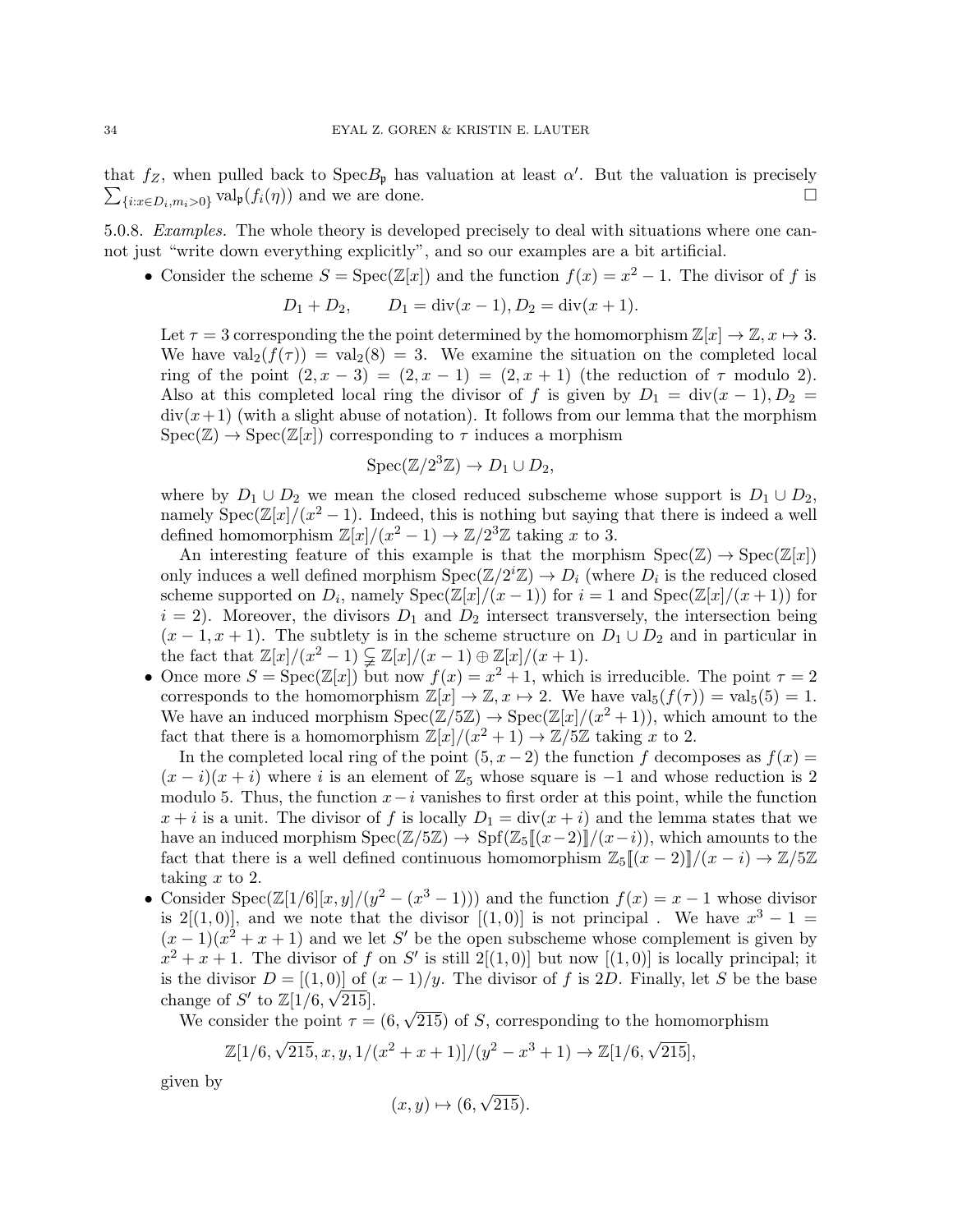Let **p** be the prime ideal above 5 in  $\mathbb{Z}[1/6, \sqrt{3}]$ 215]. We have  $f(\tau) = 5$  and  $\text{val}_{\mathfrak{p}}(f(\tau)) =$ 2. We deduce from our lemma that we have an induced morphism  $Spec(\mathbb{Z}/5\mathbb{Z}) \to D$ , corresponding to the fact that there is a well defined homomorphism

$$
\mathbb{Z}[1/6, \sqrt{215}, x, y, 1/(x^2 + x + 1)]/(y^2 - x^3 + 1, (x - 1)/y) \rightarrow \mathbb{Z}[1/6, \sqrt{215}]/(\mathfrak{p}) \cong \mathbb{Z}/5\mathbb{Z},
$$
  
where  $(x, y) \mapsto (6, \sqrt{215})$ .

#### 6. A problem in deformation theory

6.1. Deforming endomorphisms. Let  $A$  be an abelian variety of dimension  $g$  over a perfect field k of characteristic p and let r be the rank over  $\mathbb Z$  of  $\text{End}_k(A)$  (it is finite and at most  $4g^2$ ). Let  $(R, \mathfrak{m}_R)$  be a local artinian ring with residue field  $k = R/\mathfrak{m}_R$  of characteristic p. Let  $n_R$ be the minimal positive integer such that  $\mathfrak{m}_R^{n_R} = 0$ . Let  $t_R$  be the least positive integer such that  $p^{t_R} \in \mathfrak{m}_R^{p-1}$  $\frac{p-1}{R}$ .

Let  $\mathbb{A}/R$  be a deformation of A. By that we mean that  $\mathbb{A} \to \text{Spec}(R)$  is an abelian scheme and that there are given closed immersions:



By a fundamental result of Grothendieck, we have an inclusion of rings

$$
End_R(\mathbb{A}) \hookrightarrow End_k(A).
$$

Let us define the magnitudes (a-priory possibly infinite)

$$
i(\mathbb{A}/R) = [\text{End}_k(A) : \text{End}_R(\mathbb{A})],
$$

and

(6.1.1) 
$$
\mathfrak{i}(R) = \inf\{i(\mathbb{A}/R) : \mathbb{A}/R \text{ a deformation of } A\},
$$

(6.1.2) 
$$
\mathfrak{I}(R) = \sup \{ i(\mathbb{A}/R) : \mathbb{A}/R \text{ a deformation of } A \}.
$$

These depend on A but we suppress that from the notation. We are interested in studying  $i(\mathbb{A}/R), i(R)$  and  $\mathfrak{I}(R)$ . Although we provide below some general results, our focus later is on the case of elliptic curves. The general case certainly deserves further study, but it will not be carried out here.

**Proposition 6.1.1.** The quantity  $i(A/R)$  is finite and is a power of p. So are  $i(R)$  and  $\mathfrak{I}(R)$ . The following inequalities hold.

$$
1 \leq \mathfrak{i}(R) \leq \mathfrak{I}(R) \leq p^{(r-1)t_R\lceil (n_R-1)/(p-1)\rceil}.
$$

**Corollary 6.1.2.** Let K be a CM field and O an order of K. Let  $A \rightarrow \text{Spec}(R)$  be an abelian scheme over a dvr  $(R, \mathfrak{m}_R)$  whose residue field is a perfect field k of characteristic p, and suppose that we are given an optimal embedding  $\mathcal{O} \to \text{End}_{R}(A)$ . Let  $\mathcal{O}' \supseteq \mathcal{O}$  be the optimally embedded order of K in  $\text{End}_k(A \otimes k)$ . Then  $[\mathcal{O}': \mathcal{O}]$  is a power of p.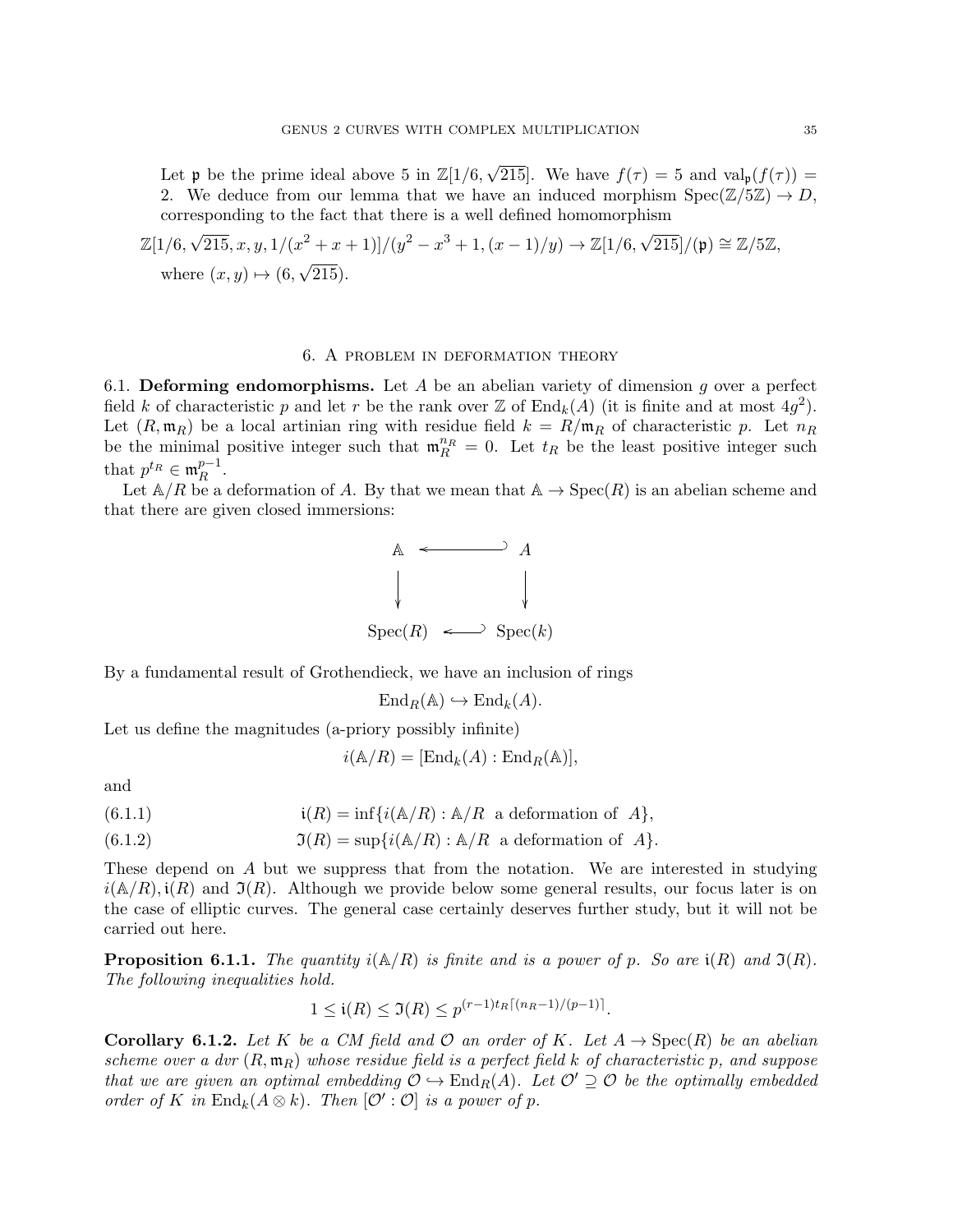**Example 6.1.3.** Suppose that E is an elliptic curve over a number field M with complex multiplication by an optimally embedded order  $\mathcal O$  of a quadratic imaginary field K. Let  $\mathfrak p$  be a prime ideal of M of residue characteristic p, and assume that E has good reduction modulo  $\mathfrak{p}$ , denoted E', and that the conductor of O is prime to p. Then O is optimally embedded in  $End(E')$ .

On the other hand, the conductor always becomes smaller when it is divisible by  $p$ . Suppose that E has supersingular reduction,  $\mathcal{O}_K = \mathbb{Z}[\delta]$  and  $\mathcal{O} = \mathbb{Z}[pr\delta]$ , where  $r \in \mathbb{Z}$ . One verifies that pr $\delta$  has degree divisible by  $p^2$ . Since E' is supersingular any isogeny of degree  $p^2$  vanishes on  $E'[p]$  and it follows that r $\delta$  is also an isogeny of E'. It is an interesting situation. Because  $\mathcal O$ is optimally embedded in  $End(E)$ , the kernel of the multiplication-by-p map on the finite flat group scheme Ker $[pr\delta]$  has order p generically, but order  $p^2$  modulo p. The same happens in the ordinary case; see  $\S 6.4.1$ . This example is well-known but is usually proven by other techniques. See, for example [Lang2, Theorem 5, § 13.2].

**Proposition 6.1.4.** Let A be an abelian variety over an algebraically closed field k of characteristic p.

- (1) Let  $\mathcal{O} \subset \text{End}(A)$  be a set. Let  $R^u$  be the universal formal deformation space of A. There is closed subscheme  $Z_{\mathcal{O}}$  which is universal for the property of extending  $\mathcal O$  to a deformation.
- (2) Let n be an integer. There is a closed subscheme that is universal for deformations  $\mathbb A$  of A such that  $[\text{End}(A) : \text{End}(\mathbb{A})] | p^n$ . (The same holds true if we wish to work with elementary divisors for the quotient abelian group  $\text{End}(A)/\text{End}(\mathbb{A})$ .)

Proposition 6.1.4 is folklore. The first assertion is proven in [Dok, Lemma 4.3.5]. The proof consists of verifying Schlessinger's criteria for pro-representability. The second assertion follows immediately from the first given that there are only finitely many subrings of a given index (let alone of given elementary divisors) and they are all finitely generated as Z-modules.

The proof of Proposition 6.1.1 is given below, after we review Grothendieck's crystalline deformation theory.

6.2. Crystalline deformation theory. Our main reference here is Grothendieck's monograph [Gro]. First recall the notion of *divided power structure*  $(d.p.)$  on a pair  $(R, I)$  consisting of a ring R and an ideal  $I \triangleleft R$  (loc. cit. Chapitre IV, §1.1). These are functions  $\gamma_n : I \to I, n = 1, 2, 3, \ldots$ that "behave like"  $x^n/n!$ ,  $n = 1, 2, 3, \ldots$ , that is, the following properties hold true:

(1) 
$$
\gamma_1(x) = x;
$$
  
\n(2)  $\gamma_n(x + y) = \gamma_n(x) + \sum_{i=1}^{n-1} \gamma_{n-i}(x)\gamma_i(y) + \gamma_n(y);$   
\n(3)  $\gamma_n(xy) = x^n \gamma_n(y)$  for  $x \in R, y \in I;$   
\n(4)  $\gamma_m(\gamma_n(x)) = \frac{(mn)!}{(n!)^m m!} \gamma_{mn}(x);$   
\n(5)  $\gamma_m(x)\gamma_n(x) = \frac{(m+n)!}{m!n!} \gamma_{m+n}(x).$ 

The axioms imply the identities

$$
x^n = n! \gamma_n(x), \qquad x \in I, \ n = 1, 2, 3 \ldots.
$$

Hence, if  $R$  is an integral domain, whose quotient field is of characteristic  $0$ , there is at most one d.p. structure on I. It is given by  $\gamma_n(x) = x^n/n!$ . This d.p. structure is well defined if  $x^n/n! \in I$ for all  $x \in I, n = 1, 2, 3, \ldots$ . A divided powers structure is called *nilpotent* if there is an N, such that for any positive integers  $a_1, \ldots, a_r$  with  $\sum_{i=1}^r a_i \geq N$  and elements  $x_1, \ldots, x_r$  of I, we have  $\gamma_{a_1}(x_1)\gamma_{a_2}(x_2)\cdots\gamma_{a_r}(x_r)=0.$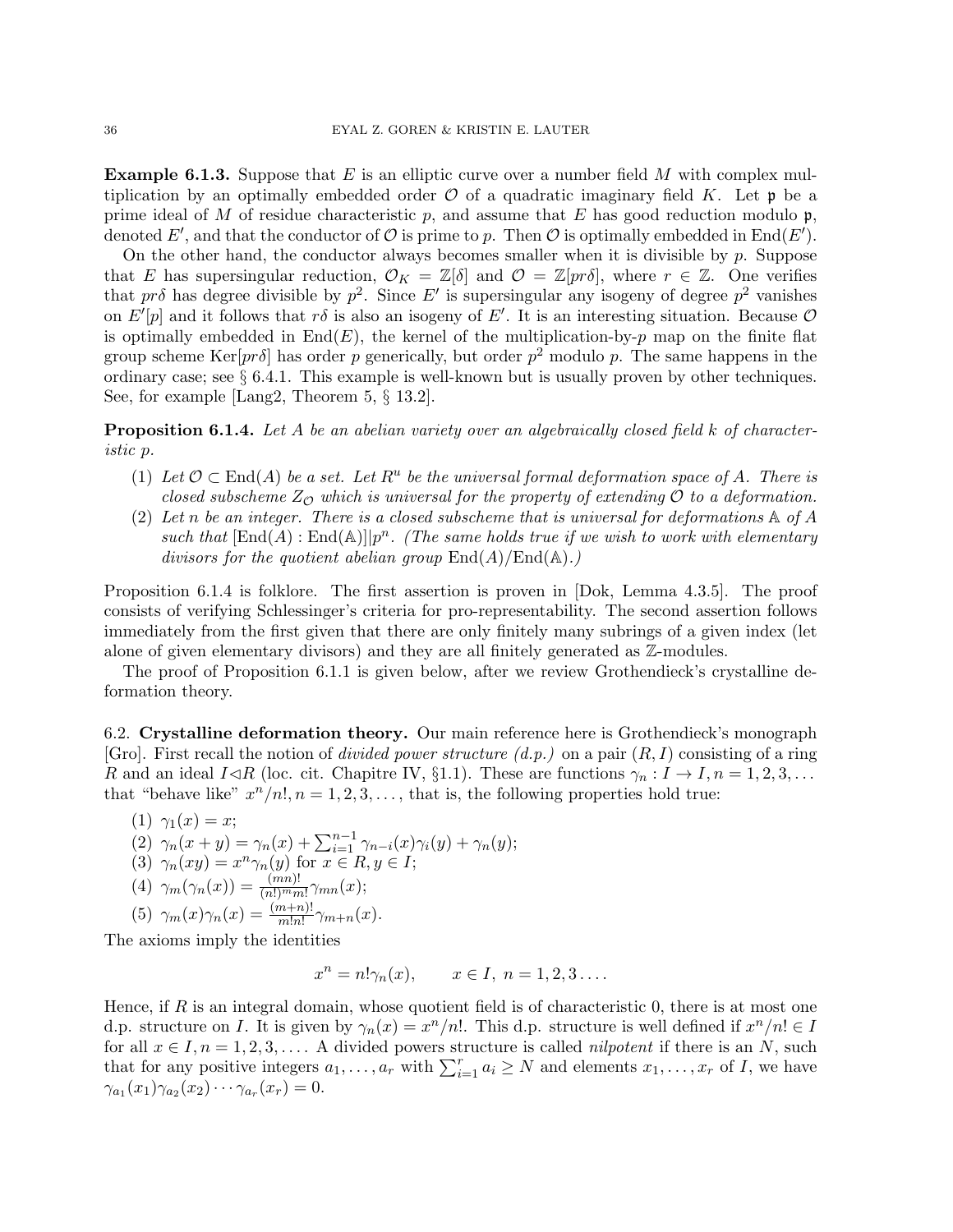**Example 6.2.1.** Let p be a prime. Suppose that  $I^p = 0$  and that  $1, 2, 3, \ldots p - 1$  are invertible in R, then we may define  $\gamma_n(x) = x^n/n!$ ,  $n = 1, 2, ..., p-1$  and  $\gamma_n(x) = 0, n \ge p$ . This is a nilpotent d.p. structure with  $N = p$ .

**Example 6.2.2.** Let  $(R, I)$  be a discrete valuation ring of mixed characteristic  $(0, p)$  and uniformizer  $\pi$ . We assume that val $(p) = 1$  and val $(\pi) = 1/e$ . We have  $\pi^{n}/n! \in I$  if and only if  $n/e \ge (n - s_n)/(p - 1)$ , where  $s_n$  is the sum of the digits in the *p*-adic development of *n*. See loc. cit. IV §1.3.) That is,  $\pi^n/n! \in I$  for all  $n \geq 1$  iff  $e \leq p-1$ .

If R has a d.p. structure, i.e.  $e \leq p-1$ , then we have an induced d.p. structure on  $(R/I^N, I/I^N)$ , which is nilpotent of level N if  $e < p-1$ . We say then that the d.p. structure on  $(R, I)$  is topologically nilpotent. The condition  $e < p - 1$  is necessary for that.

The theorem that we need is in loc. cit. V §4. Following the notation there, we use  $\mathbb{D}^*(A)_S$  to denote the relative de Rham cohomology  $\mathbb{H}^1_{\text{dR}}(A/S)$ . It will take us too long to define the notions of the crystalline site and crystals in general. For that see loc. cit.. We just note a particular example of the theorem: Let  $S \hookrightarrow S'$  be a closed immersion of affine schemes,  $Spec(R) \rightarrow Spec(R'),$ where  $R' \rightarrow R$  is a surjective ring homomorphism with kernel I, such that I is equipped with nilpotent d.p.. This is an example of a nilpotent thickening of  $S$  by  $S'$ . For instance, in Schlessinger's theory one considers the case where the rings  $R, R'$ , are local rings with maximal ideals  $\mathfrak{m}, \mathfrak{m}'$ , respectively,  $R' \to R$  is a local homomorphism whose kernel is principle, say equal to (t) and  $\mathfrak{m}'t = 0$ . Note that this implies that  $t^2 = 0$ . One then has a canonical nilpotent d.p. structure on (t) given by  $\gamma_1(x) = x$  and  $\gamma_n(x) = 0, n = 2, 3, \dots$ .

**Theorem 6.2.3.** Let S be a scheme and S' nilpotent thickening of S with d.p. which is locally nilpotent. Consider the natural functor from abelian schemes over  $S'$  to the category of couples  $(A, \mathrm{Fil}^1)$  of an abelian scheme A over S and a submodule, locally a direct summand,  $\text{Fil}^1$  of  $\mathbb{D}^*(A)_{S'}$ , which is a prolongation of  $\text{Fil}^1\mathbb{D}^*(A)_S = \underline{\omega}_A$ . This functor is an equivalence of categories.

**Example 6.2.4.** Let K be a quadratic imaginary field and  $\mathcal{O}_{K,m}$  be the order of conductor m in K and say  $p^a||m, m = p^a n$ . Let E be a superspecial elliptic curve over  $\bar{\mathbb{F}}_p$  with an action of  $\mathcal{O}_{K,n}$ . One may wish to calculate the deformations of E to which the action of the subring  $\mathcal{O}_{K,m}$ of  $\mathcal{O}_{K,n}$  extends. (Note that this is the general situation by Example 6.1.3.) Unfortunately, such a calculation is not accessible via crystalline deformation theory. For example, consider such deformations to characteristic zero that are defined over a d.v.r.  $R$  with d.p.. Every such deformation E defines then a submodule of  $H^1_{crys}(E/R) = H^1_{crys}(E/W(\overline{\mathbb{F}}_p)) \otimes R$ , which is a direct summand of rank 1 extending the Hodge-de Rham filtration on  $H^1_{\rm dR}(E/\overline{\mathbb{F}}_p)$ . We assume such a deformation exists, which means that there are two embeddings  $\iota_1, \iota_2 : \mathcal{O}_{K,n} \to R$ , the first induced from the action of  $\mathcal{O}_{K,n}$  on the tangent space and the second is its Galois twist. We have  $H^1_{\text{crys}}(E/R) = \mathcal{O}_{K,n} \otimes_{\mathbb{Z}} R \hookrightarrow R \oplus R$  by  $(\iota_1 \otimes 1, \iota_2 \otimes 1)$ . If  $p \neq 2$  is unramified this is an isomorphism of rings and under this isomorphism the order of conductor  $m$  is sent to the subring  $\mathcal{O}_a := \{(x, y) \in R \oplus R : x \equiv y \pmod{p^a}\}$ , generated as an R-module by  $(1, 1), (p^a, -p^a)$ . A direct summand R-module of rank 1 of  $R^2$  is given by  $(x, y)$  with either x or y a unit. To be preserved under  $\mathcal{O}_a$  we must have  $x = 0$  or  $y = 0$ . Thus, we see that there is a unique deformation for which the action of  $\mathcal{O}_a$  extends, and then also  $\mathcal{O}_0$  acts. The conclusion is that elliptic curves over a finite extension of  $\mathbb{Q}_p$  on which  $\mathcal{O}_{K,m}$  acts optimally are not defined over a base affording d.p.. That is, the ramification index is at least p. Of course the theory of complex multiplication and class field theory give more precise results. It remains an interesting problem to actually calculate the closed subscheme of the deformation space of E to which the action of  $\mathcal{O}_{K,m}$  extends.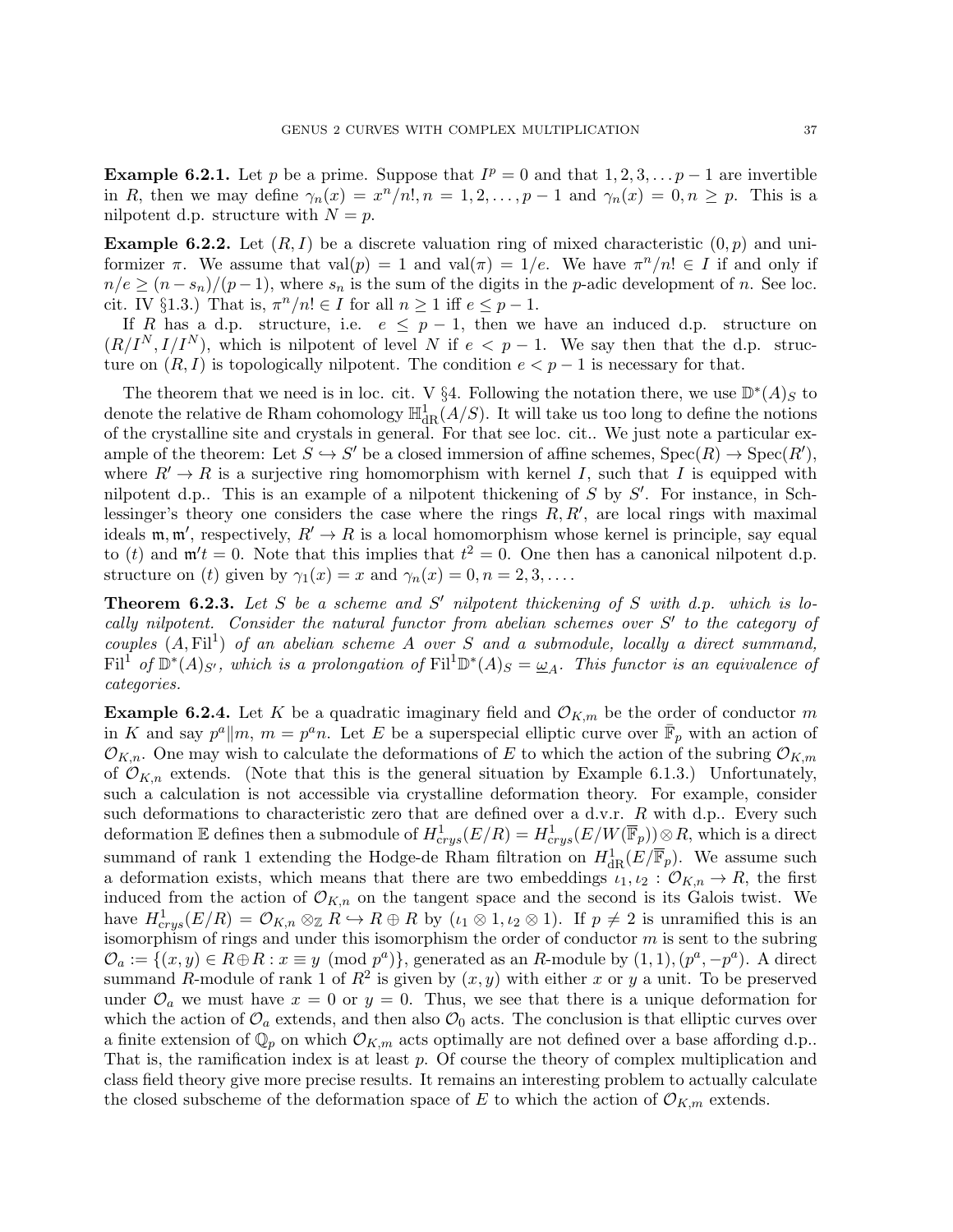6.3. Proof of Proposition 6.1.1. We remark that there are many cases where  $i(R) = 1$ . An obvious example is when  $R = k[\epsilon]$  and we take the constant deformation  $\mathbb{A} = A \otimes_k k[\epsilon]$ . A more interesting example can be given in the case of ordinary abelian varieties, see §6.4.

Let  $(R, \mathfrak{m}_R)$  be a local artinian ring with residue field  $k = R/\mathfrak{m}_R$ . Let  $n_R$  be the minimal positive integer such that  $\mathfrak{m}_R^{n_R} = 0$ , as before. We define successively rings

$$
R_0 = R/\mathfrak{m}_R, \quad R_1 = R/\mathfrak{m}_R^{1+(p-1)}, \quad R_2 = R/\mathfrak{m}_R^{1+2(p-1)}, \cdots, \quad R_\ell = R/\mathfrak{m}_R^{1+\ell(p-1)},
$$
  
where  $\ell = \lceil (n_R - 1)/(p - 1) \rceil$ . There are canonical surjections

$$
R_{\ell} \to R_{\ell-1} \to \ldots \to R_1 \to R_0,
$$

and we let  $I_j = \mathfrak{m}_R^{1 + (j-1)(p-1)}$  $\frac{1 + (j-1)(p-1)}{R}/\mathfrak{m}_R^{1+j(p-1)}$  $R_R^{1+\jmath(p-1)}, j=1,2,\ldots,\ell$ , be the kernel of the surjection  $R_j \to R_{j-1}.$ We note that  $I_j^p = 0$  in  $R_j$  and hence the morphism

$$
Spec(R_{j-1}) \hookrightarrow Spec(R_j),
$$

is a nil-immersion with canonical divided powers structure as in Example 6.2.1. Let  $t_R$  be the minimal power of p such that  $p^{t_R} \in \mathfrak{m}_R^{p-1}$  $p^{-1}$ . Then  $p^{t_R} I_j = 0$  in  $R_j$ .

Now, by arguing inductively on j, we reduce to the following situation. Let  $A \to \text{Spec}(R_{j-1})$ be an abelian scheme of relative dimension g and let  $\mathbb{A} \to \text{Spec}(R_i)$  a deformation of it. We need to show that  $\text{End}(\mathbb{A})$ :  $\text{End}(A)$  is finite and is equal to a power of p. By crystalline deformation theory, the closed immersion of abelian schemes  $A \hookrightarrow \mathbb{A}$  corresponds functorially to a diagram

$$
R_j^{2g} \longrightarrow R_{j-1}^{2g} = \mathbb{H}_{\text{dR}}^1(A/R_{j-1})
$$
  
\n
$$
\cup \qquad \qquad \cup
$$
  
\n
$$
\omega_j \longrightarrow \omega_{j-1} = H^0(A, \Omega^1_{A/R_{j-1}})
$$

where  $\omega_{j-1}, \omega_j$  are free R-modules that are rank g direct summands of  $R_{j-1}^{2g}$  $_{j-1}^{2g}$  and  $R_j^{2g}$  $_j^{2g}$ , respectively. In particular, an endomorphism  $f \in End(A)$  acts canonically and compatibly on  $R_{i}^{2g}$  $j-1$ and  $R_i^{2g}$ <sup>2g</sup> and preserves  $\omega_{j-1}$ . It extends to an endomorphism of A if and only if it preserves  $\omega_j$ . Consider then  $p^{t_R} f$ . Let  $x \in \omega_j$  and choose a  $y \in \omega_j$  such that  $f(x) = y \pmod{I_j}$ , i.e. equality holds between the images of  $f(x)$  and y in  $\omega_{j-1}$ . Then  $f(x) - y$  is in the kernel of the homomorphism  $\omega_j \to \omega_{j-1}$ , which is certainly contained in  $I_j R_j^{2g}$  $j^{2g}$ . Since  $p^{t_R} I_j = 0$ , we conclude that  $p^{t_R} f(x) - p^{t_R} y = 0$  and so  $p^{t_R} f(x) \in \omega_j$ .

We note that the same reasoning gives that if  $s \cdot f$  extends to an endomorphism of A and  $(p, s)$ 1 then f also extends, because s is invertible in  $R$ . This can also be concluded from the Serre-Tate theory that gives  $\text{End}(\mathbb{A}) = \{f \in \text{End}(\mathbb{A}[p^{\infty}]) : f|_{A[p^{\infty}]} = g|_{A[p^{\infty}]} \text{ for some } g \in \text{End}(A)\},\$ namely, the endomorphisms of  $A$  are the endomorphisms of its p-divisible group whose restriction to the *p*-divisible group of A is induced from a bona fide endomorphism of A.

We have  $r-1$  appearing in the power of p in the statement of the proposition, namely there is "a saving of 1", because  $\mathbb{Z} \subseteq \text{End}(\mathbb{A})$  and is a direct summand in it (as an abelian group).

6.4. Ordinary abelian varieties. Strictly speaking, the following is not needed for the main results of our paper, as we shall need to consider supersingular abelian varieties. It is included here for the sake of completeness. Our main reference is Katz's paper [Kat].

Let k be an algebraically closed field of characteristic  $p$  and let A be an ordinary abelian variety over k. We let  $T_p(A) = \lim_{\longleftarrow} A[p^n](\overline{\mathbb{F}}_p)$  and  $V_p(A) = T_p(A) \otimes_{\mathbb{Z}} \mathbb{Q}$ . Then the deformations of A are pro-represented by a formal torus over the Witt vectors of  $k$ ,  $\widehat{\mathbb{G}}_m^{\mathcal{G}^2} \to Spf(W(k))$ . One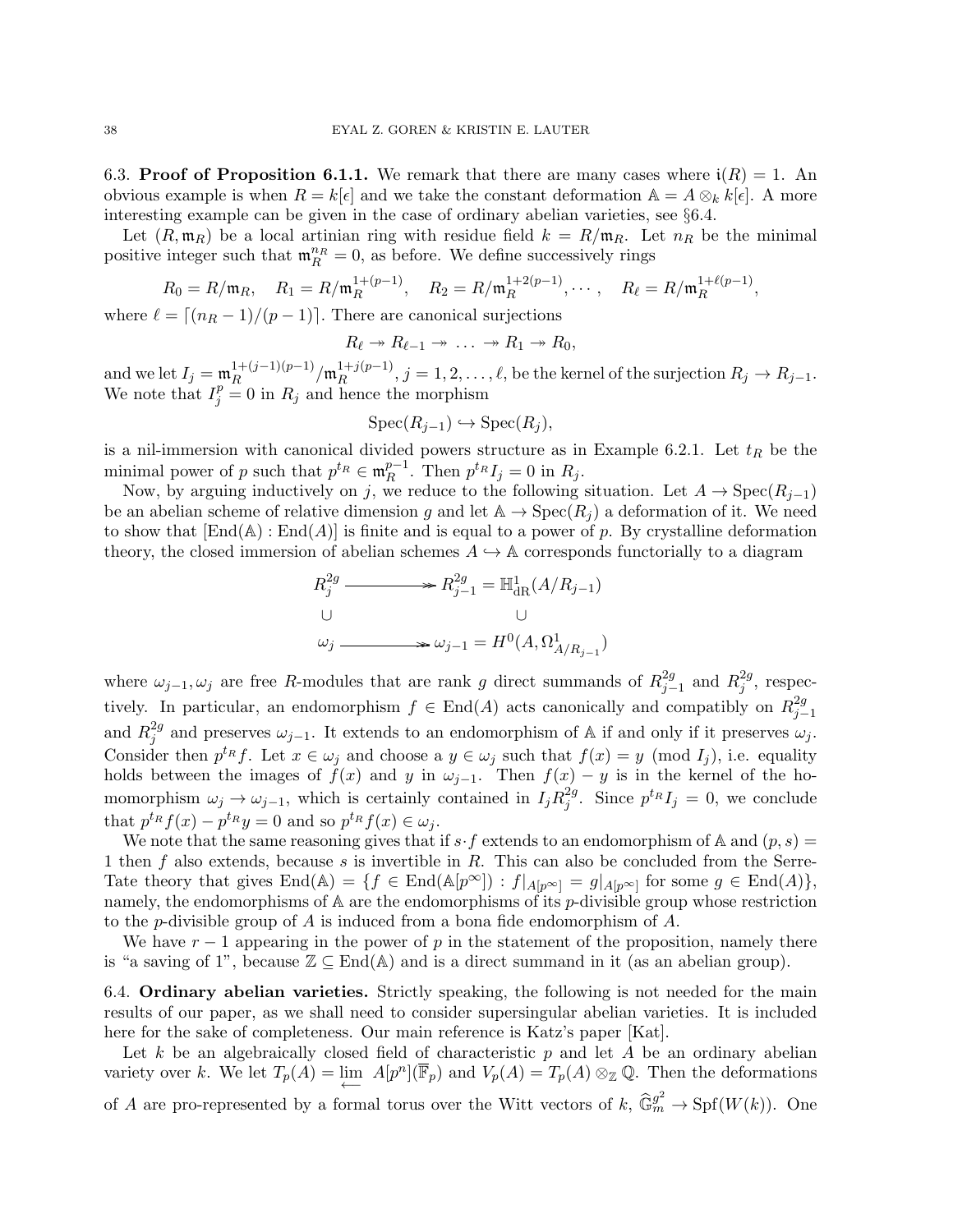fixes isomorhisms  $T_p(A) \cong \mathbb{Z}_p^g$  and  $T_p(A^t) \cong \mathbb{Z}_p^g$ . The deformations  $\mathbb{A} \to \operatorname{Spec}(R)$  of A to a local artinian ring  $R$  with residue field  $k$  are in functorial bijection with

$$
\mathrm{Hom}(T_p(A) \otimes_{\mathbb{Z}_p} T_p(A^t), \widehat{\mathbb{G}_m}(R)) = \mathrm{Hom}(\mathbb{Z}_p^g \otimes_{\mathbb{Z}_p} \mathbb{Z}_p^g, 1 + \mathfrak{m}_R),
$$

and so can viewed as bilinear forms on  $\mathbb{Z}_p^g \times \mathbb{Z}_p^g$  with values in the multiplicative group  $1 + \mathfrak{m}_R$ . We denote the bilinear form corresponding to a deformation  $A \to \text{Spec}(R)$  of A by  $\langle , \rangle_A$ . In particular, an endomorphism  $f: A \to A$  extends to A if and only if

$$
\langle fx, y \rangle_{\mathbb{A}} = \langle x, f^t y \rangle_{\mathbb{A}},
$$

where we use f to denote also the endomorphism of  $\mathbb{Z}_p^g$  induced from f via the chosen identification  $\mathbb{Z}_p^g \cong T_p(A)$ , and similarly for  $f^t: A^t \to A^t$ .

The canonical lift of A to R is the deformation A such that  $\langle , \rangle_A$  is the trivial pairing (identically 1) and we see the well-known fact that for this deformation  $\text{End}(A) = \text{End}(\mathbb{A})$  and so  $\mathfrak{i}(R) = 1$ . We also see that if  $p^a$  is the exponent of the multiplicative group  $1 + \mathfrak{m}_R$  then if  $f \in \text{End}(A)$  then  $p^a f$  extends to any deformation of A to R.

Let us assume that  $A$  is a simple ordinary abelian variety with complex multiplication. This is the case for example if A is simple and defined over  $\overline{\mathbb{F}}_p$ . In this case, End<sup>0</sup>(A) is a CM field K; let  $\mathcal{O} \subset K$  be the order optimally embedded in End(A). Since the action of  $\mathcal{O}$  lifts to the canonical lift of A and so to characteristic zero, it follows from the theory of complex abelian varieties that  $f^t$  is just given by  $\bar{f}$  (complex conjugation applied to f) if one chooses any polarization to identify  $V_p(A)$  with  $V_p(A^t)$ . We find that f extends to a deformation  $\langle , \rangle_A$  if and only if

$$
\langle fx, y \rangle_{\mathbb{A}} = \langle x, \bar{f}y \rangle_{\mathbb{A}}.
$$

For a fixed f this is a linear equation in the matrix coefficients of  $\langle , \rangle_{\mathbb{A}}$ . In general, this can be used to explicitly determined the closed subscheme  $Z_{\mathcal{O}}$  and one sees that they come out formal sub-tori. To illustrate we consider the one-dimensional case.

6.4.1. Ordinary elliptic curves. In this case  $\langle , \rangle_{\mathbb{A}}$  is just an element  $\langle 1, 1 \rangle_{\mathbb{A}} = q_{\mathbb{A}} \in 1 + \mathfrak{m}_{R}$ . We claim that since p is split in K, the identification of f with an element of  $\mathbb{Z}_p$  (viewed as a homomorphism of  $\mathbb{Z}_p \cong T_p(A)$  is just viewing f as an element of  $\mathbb{Z}_p$  via the embedding  $K \to \mathbb{Q}_p$ determined by one of the prime ideals of  $K$  above  $p$  (it would not matter which). An endomorphism f extends to this deformation if and only if  $q_A^{\hat{f}-\bar{f}}=1$ . If the order of  $q_A$  is  $p^a$  then this says that  $f - \bar{f}$  is divisible by  $p^a$ . Thus, End(A) is the intersection of End(A) with the order of conductor  $p^a$  in K.

In particular, we see that if  $\text{End}(A) = \mathcal{O}_K$  and the exponent of  $1 + \mathfrak{m}_R$  is  $p^b$  then for every  $0 \leq$  $a \leq b$  there is a deformation A with End(A) the order  $\mathcal{O}_{K,p^a}$  of conductor  $p^a$ . Conversely, the set of  $q \in 1 + \mathfrak{m}_R$  to which  $\mathcal{O}_{K,p^a}$  extend is defined by the equation  $q^{p^a} = 1$ . These are the closed sets appearing in Proposition 6.1.4. This is of interest: if  $R$  is a dvr of mixed characteristic and we are trying to find a deformation A of A to R such that  $End(A) = \mathcal{O}_{K,p}$ , say, then we must introduce ramification. We need a  $p$ -th root of unity. In fact, a closer look reveals that for an elliptic curve  $E/\overline{\mathbb{F}}_p$  with CM by  $\mathcal{O}_K$ , there are precisely  $p^a - p^{a-1}$  deformations  $\mathbb E$  to characteristic zero such that  $\mathcal{O}_{K,p^a}$  is optimally embedded in End(E). They are provided by the primitive  $p^a$ -roots of unity. The fact that there is a unique deformation for which we get an action of  $\mathcal{O}_K$  implies that no two singular moduli for  $\mathcal{O}_K$  are congruent modulo p. The relation between the class numbers  $h, h_{p^a}$ , of  $\mathcal{O}_K$  and  $\mathcal{O}_{K,p^a}$  respectively, is (assume for simplify that  $K \neq \mathbb{Q}(i), \mathbb{Q}(\omega)$ :  $h_{p^a} = h \times (p^a - p^{a-1})$  (cf. [Lang2, Theorem 7, §8.1]) and so we conclude that for every elliptic curve E over a *p*-adic ring with action of  $\mathcal{O}_{K,p^a}$  the reduction has action by  $\mathcal{O}_K$ ,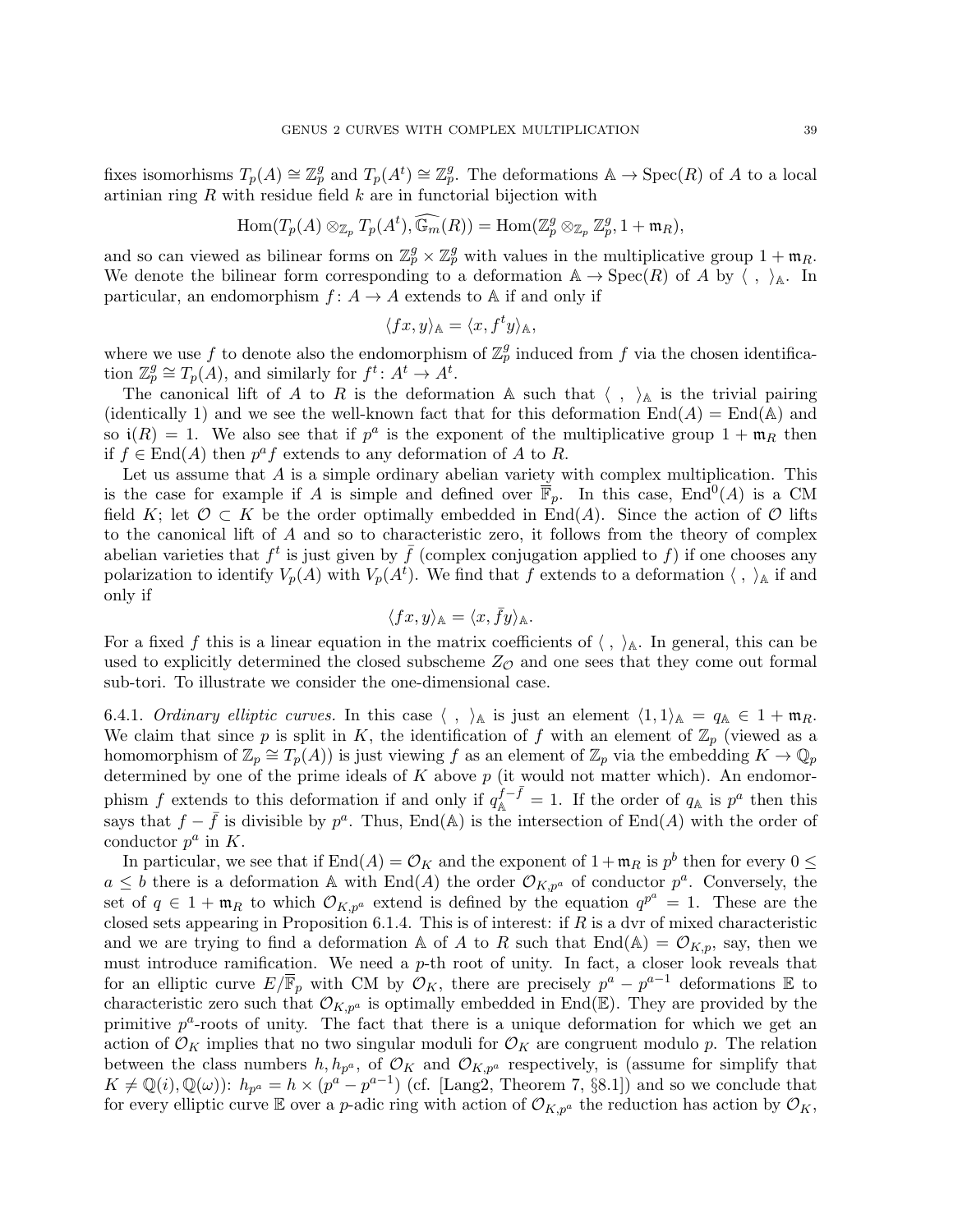as in the supersingular case. This is classical (see [Lang2, Theorem 5, § 13.2]). Note also that we get very precise information about the  $p$ -adic completion of the field generated by the singular moduli for  $\mathcal{O}_{K,p^a}$  and so about the ramification at p of this field.

6.5. Supersingular elliptic curves. Let  $k = \overline{\mathbb{F}}_p$ . Let V be a complete dvr containing the completion of the maximal unramified extension  $W(k)$  of  $\mathbb{Z}_p$  and of ramification index  $e_V < p-1$ . Then  $V \to k$  has topologically nilpotent divided powers coming from  $\gamma_n(x) = x^n/n!$  in V. In fact, using results of Zink (see remarks on page 6 of [Zink]), it is enough to assume that  $e_V \leq p-1$  and so that V has divided powers structure (not necessarily nilpotent). The advantage is that  $p = 2$ is allowed too, as long as it is unramified.

Let  $E/k$  be a supersingular elliptic curve. Recall that  $End(E)$  is a maximal order in the rational quaternion algebra  $B_{p,\infty}$  ramified only at p and  $\infty$ . We apply Grothendieck's crystalline deformation theory to study for a deformation  $\mathbb{E}/R$  of E the index  $[\text{End}(E) : \text{End}(\mathbb{E})]$ .

#### Lemma 6.5.1. The following holds:

- (1)  $[\text{End}(E) : \text{End}(\mathbb{E})] = [\text{End}(E) \otimes \mathbb{Z}_p : \text{End}(\mathbb{E}) \otimes \mathbb{Z}_p].$
- (2)  $\text{End}(E)\otimes \mathbb{Z}_p \cong \left\{ \begin{pmatrix} a & b \\ pb^{\sigma} & a^{\sigma} \end{pmatrix} : a, b \in W(\mathbb{F}_{p^2}) \right\} =: D$ , where  $\sigma$  is the Frobenius automorphism.
- (3) There is a basis  $\{e_1, e_2\}$  of  $H^1_{\text{crys}}(E/W(k))$  with respect to which the action of  $\text{End}(E)$  is given as matrices as in (2).

*Proof.* The first claim holds, because by Proposition 6.1.1 the index is a power of p. To prove the rest, we note that E can be defined over  $\mathbb{F}_{p^2}$  and so  $H^1_{\text{crys}}(E/W(k))$  has a basis  $e_1, e_2$  defined over  $\mathbb{F}_{p^2}$  such that the  $\sigma$ -linear Frobenius map is given by the matrix  $\binom{0}{p}$  with respect to this basis. Now, we have  $\text{End}(E) \otimes \mathbb{Z}_p \cong \text{End}(E[p^{\infty}])$  (this uses Tate's theorem at p plus the fact that the Galois action, being in the commutant of the quaternion algebra  $\text{End}^0(E)$  is central), which is in turn isomorphic to the endomorphisms of  $H^1_{\text{crys}}(E/W(k))$  commuting with  $\binom{0}{p}$ . The condition then comes out

$$
\begin{pmatrix} a & b \\ c & d \end{pmatrix} \begin{pmatrix} 0 & 1 \\ p & 0 \end{pmatrix} = \begin{pmatrix} 0 & 1 \\ p & 0 \end{pmatrix} \begin{pmatrix} a^{\sigma} & b^{\sigma} \\ c^{\sigma} & d^{\sigma} \end{pmatrix},
$$

i.e.,

$$
\begin{pmatrix} pb & a \\ pd & c \end{pmatrix} = \begin{pmatrix} c^{\sigma} & d^{\sigma} \\ pa^{\sigma} & pb^{\sigma} \end{pmatrix},
$$

from which now both (2) and (3) follow.

**Proposition 6.5.2.** In the basis  $\{e_1, e_2\}$  the Hodge filtration on  $H^1_{\rm dR}(E/k)$  is given by the image of the span of  $e_1$  in  $H^1_{\text{crys}}(E/W(k))$ .

Let n be a positive integer. A deformation  $\mathbb E$  of E to  $R := V/\mathfrak{m}_V^n$ , equipped with its canonical divided powers structure is given by the span of a vector in  $R^2 = H_{\text{dR}}^1(E/R)$  of the form  $(1, y)$ with  $y \in \mathfrak{m}_R$  and so we denote it  $\mathbb{E}_y$ . In particular, an element  $\begin{pmatrix} a & b \\ pb & a^{\sigma} \end{pmatrix}$  in  $\text{End}(E) \otimes \mathbb{Z}_p$  extends to the deformation  $\mathbb{E}_y$  if and only if

$$
\left(\begin{smallmatrix} a & b \\ pb^{\sigma} & a^{\sigma} \end{smallmatrix}\right) \left(\begin{smallmatrix} 1 \\ y \end{smallmatrix}\right) \in \mathrm{Span}_R \langle \left(\begin{smallmatrix} 1 \\ y \end{smallmatrix}\right) \rangle.
$$

(The proof is straightforward.)

**Theorem 6.5.3.** Let  $V$  be as in Proposition 6.5.2. Then

$$
p^{2(\lceil n/e_V \rceil - 1)} \leq \mathfrak{i}(V/\mathfrak{m}_V^n) \leq \mathfrak{I}(V/\mathfrak{m}_V^n) \leq p^{3(n-1)}
$$
.

Furthermore, these bounds are optimal.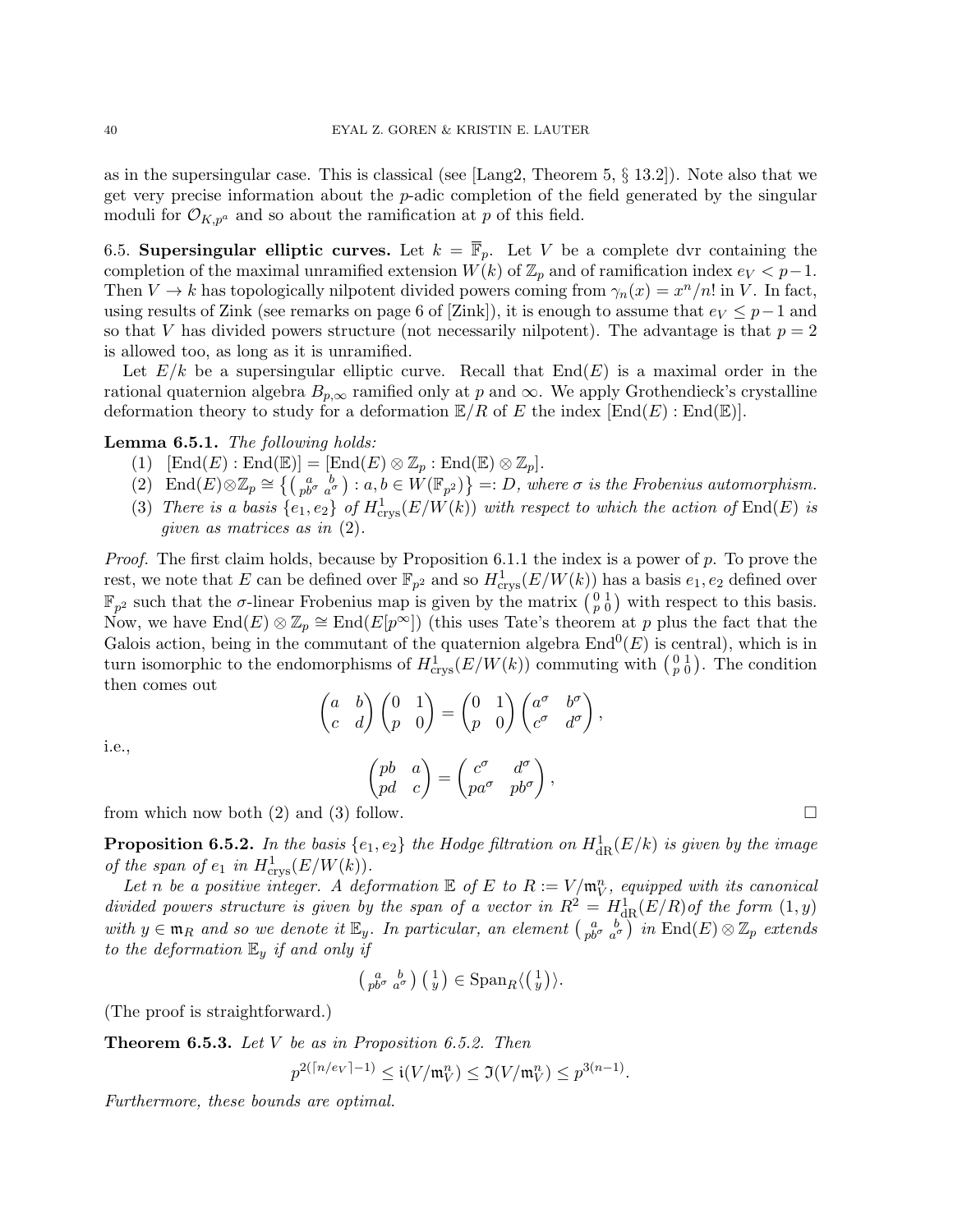Proof. Let  $R = V/\mathfrak{m}_V^n$  and  $D_y = \left\{ \begin{pmatrix} a & b \\ pb^{\sigma} & a^{\sigma} \end{pmatrix} : a, b \in W(\mathbb{F}_{p^2}), by^2 + (a - a^{\sigma})y - pb^{\sigma} \equiv 0 \pmod{\mathfrak{m}_V^n} \right\}$ . Note that

$$
\left(\begin{array}{cc} a & b \\ p^{b^{\sigma}} & d \end{array}\right)\left(\begin{array}{c} 1 \\ y \end{array}\right) \in \text{Span}_{R}\langle \left(\begin{array}{c} 1 \\ y \end{array}\right) \rangle \Leftrightarrow by^{2} + (a - a^{\sigma})y - pb^{\sigma} \equiv 0 \pmod{\mathfrak{m}_{V}^{n}},
$$

and so  $D_y$  is a ring, identified with  $\text{End}(\mathbb{E}_y) \otimes \mathbb{Z}_p$ . We note that the map

$$
\varphi: D \to R, \qquad \left(\begin{array}{cc} a & b \\ p b^{\sigma} & a^{\sigma} \end{array}\right) \mapsto by^2 + (a - a^{\sigma})y - pb^{\sigma},
$$

is a  $\mathbb{Z}_p$ -linear map whose kernel is  $D_y$ . We shall give a lower bound on  $[D: D_y]$  by bounding  $\sharp D/D_v = \sharp \varphi(D)$  from below.

Suppose that  $p \neq 2$ . Let  $\{1,\alpha\}$  be a  $\mathbb{Z}_p$  basis to  $W(\mathbb{F}_{p^2})$  such that  $\alpha^{\sigma} = -\alpha$  and  $\alpha$  is a unit. We normalize the p-adic valuation so that val $(p) = 1$ . If  $A, B \in \mathbb{Z}_p$  then val $(A + B\alpha) =$  $val(A - B\alpha) = min\{val(A), val(B)\}.$  We note that

$$
\varphi(D) = \operatorname{Span}_{\mathbb{Z}_p} \{y^2 - p, \alpha(y^2 + p), \alpha y\}.
$$

Consider the linear combination

$$
C(A, B) = A(y^2 - p) + B\alpha(y^2 + p), \qquad A, B \in \mathbb{Z}_p.
$$

We note that

$$
\text{val}(C(A,B)) < \gamma := \frac{n}{e_v} \implies C(A,B) \neq 0 \quad (\text{in } R = V/\mathfrak{m}_V^n).
$$

Let y denote also some lift of  $y \in R$  to V. We distinguish cases:

(1) val $(y) > 1/2$ . We write

$$
C(A, B) = y^2(A + B\alpha) - p(A - B\alpha).
$$

Since  $val(A + B\alpha) = val(A - B\alpha)$  and  $val(y^2) > 1$ , we find that

$$
val(C(A, B)) = 1 + min\{val(A), val(B).
$$

It follows that as long as either val(A) and val(B) are both less than  $\gamma-1$ , or, equivalently, less or equal to  $\lceil \gamma \rceil - 2$ , we have  $C(A, B) \neq 0$ . Equivalently, the group homomorphism

$$
\mathbb{Z}/p^{\lceil \gamma \rceil - 1} \times \mathbb{Z}/p^{\lceil \gamma \rceil - 1} \longrightarrow R, \qquad (A, B) \mapsto C(A, B),
$$

is injective. We conclude that  $\sharp \varphi(D) \geq p^{2(\lceil \gamma \rceil - 1)}$ .

- (2) val(y) < 1/2. In this case val(y<sup>2</sup>) < 1 and so we find that val( $C(A, B)$ ) = val(y<sup>2</sup>) +  $\min{\lbrace \text{val}(A), \text{val}(B) \rbrace} < 1 + \min{\lbrace \text{val}(A), \text{val}(B) \rbrace}$  and we get the same estimate (we do not bother with improving it).
- (3) val $(y) = 1/2$ . In this case we note that either val $(y^2 p) = 1$  or val $(y^2 + p) = 1$ . So, either val $(y^2 - p) = 1$  or val $(\alpha(y^2 + p)) = 1$ . We assume that val $(y^2 - p) = 1$ , as the other case is entirely similar. In this case we consider the linear combination

$$
D(A, B) = A(Y^2 - p) + B\alpha y, \qquad A, B \in \mathbb{Z}_p.
$$

Since val $(A(y^2 - p)) = \text{val}(A) + 1$  and val $(B\alpha y) = \text{val}(B) + 1/2$  and, in particular, are never equal, we find that

$$
val(D(A, B)) = min{1 + val(A), 1/2 + val(B)},
$$

and, as long as  $val(A) < \gamma - 1$  or  $val(B) < \gamma - 1/2$ ,  $D(A, B) \neq 0 \in R$ . Weakening the conclusion to val $(A) < \gamma - 1$  and val $(B) < \gamma - 1$ , we find the previous estimate.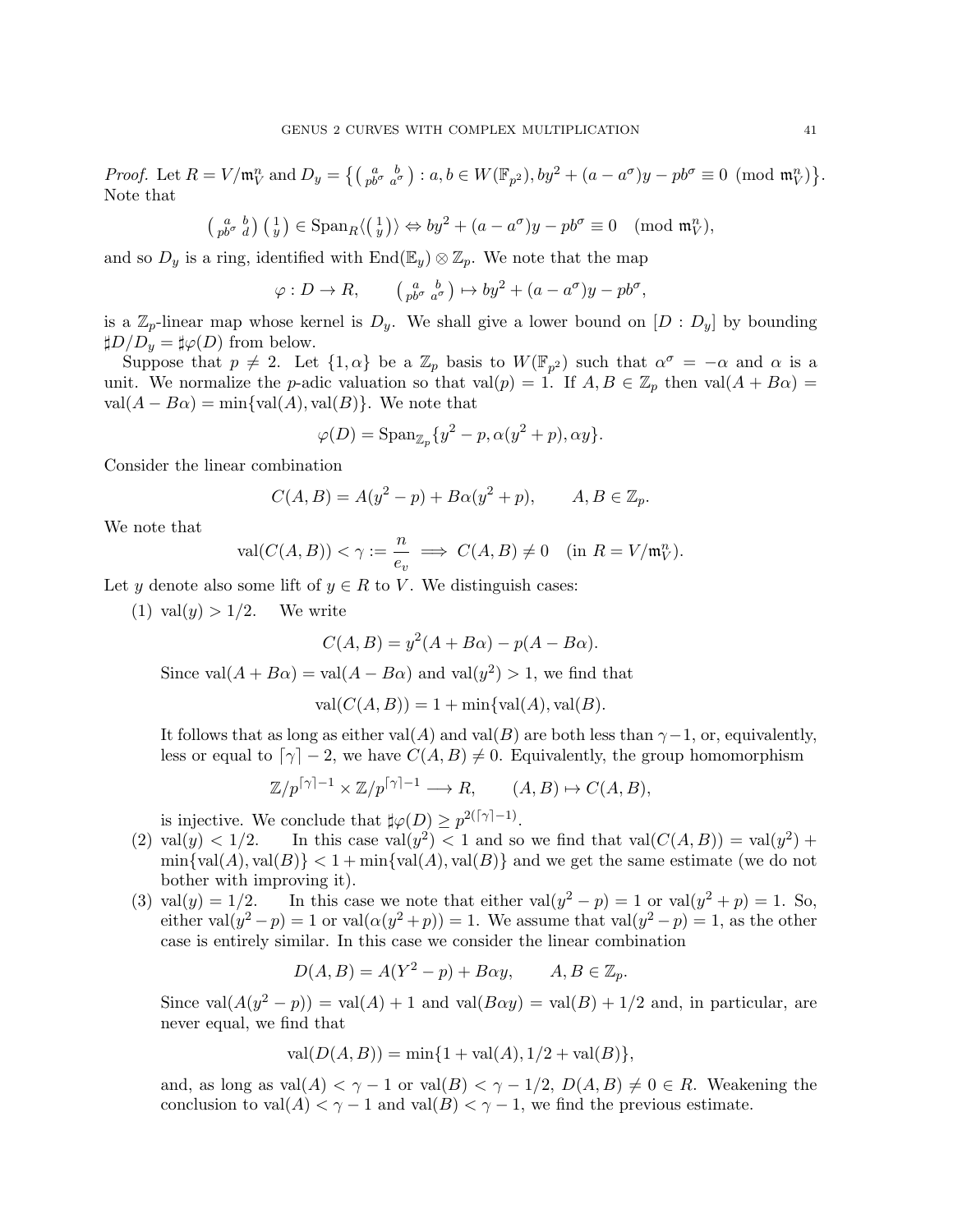Next consider the case  $p = 2$ . Represent  $W(\mathbb{F}_{p^2})$  as  $W(\mathbb{F}_p)[t]/(t^2 + t - 1)$ . A key point turn out to be that  $\alpha = t - t^{\sigma}$  is a unit and for  $A, B \in \mathbb{Z}_p$  we have

$$
val(A + Bt) = val(A + Bt^{\sigma}) = min\{val(A), val(B)\}.
$$

One checks that

$$
\varphi(D) = \operatorname{Span}_{\mathbb{Z}_p}\{y^2 - p, ty^2 - pt^{\sigma}, \alpha y\}.
$$

We let now

$$
C(A, B) = A(y^2 - p) + B(ty^2 - pt^{\sigma}),
$$
  $D(A, B) = A(y^2 - p) + B\alpha y,$   $A, B \in \mathbb{Z}_p.$ 

As before the analysis is divided into three cases: (i) val(y) > 1/2, (ii) val(y) > 1/2 and val(y) = 1/2, which are treated in an entirely similar manner. In cases (i) and (ii) it is helpful to write  $C(A, B) = y^2(A + Bt) - p(A + Bt^{\sigma})$  and in case (iii) first one argues that we can not have both  $val(y^2 - p) > 1$  and  $val(ty^2 - pt^{\sigma})$ ; assuming without loss of generality that  $val(y^2 - p) = 1$ , one uses  $D(A, B)$  for the estimate, as before.

The upper bound on  $\mathfrak{I}(V/\mathfrak{m}_V^n)$  follows using the same technique as in the proof of Proposition 6.1.1, which itself gives a slightly weaker exponent  $(3 \cdot \lceil \frac{p-1}{e_V} \rceil \cdot \lceil \frac{n-1}{p-1} \rceil)$ .

We now show that the bounds in Theorem 6.5.3 are optimal.

In [Grs] Gross studies the deformations of a supersingular elliptic curve for which an action of a ring of integer of some fixed quadratic imaginary field extends  $K$ . He obtains that the endomorphism ring of such a deformation over  $\tilde{W}(\overline{\mathbb{F}}_p)$  is precisely  $\mathcal{O}_K + p^{n-1}\text{End}(E)$  and, in particular, of index  $p^{2(n-1)}$  in End(E). This conforms nicely with our theorem that states this is the best possible.

A concrete case of a deformation where this bound is achieved is the case when  $y = p > 2$ and  $n=2$ . Note that in that case the target of the map  $\varphi$  is  $W(\mathbb{F}_{p^2})/(p^2)$ , which has cardinality  $p^4$ . It is also easily verified that  $\varphi(D)$  is generated in this case over  $\mathbb{Z}_p/(p^2)$  by p and  $\alpha p$  and so has cardinality  $p^2$ . We conclude that  $D_y$  has index  $p^2$ . In fact,  $D_y$  are the matrices in D defined by the condition  $a - a^{\sigma} = b^{\sigma} \pmod{p}$ . Thus  $D_y$  contains pD and modulo pD it is given by the basis  $(a, b) = (1, 0)$  and  $(a, b) = (\alpha, -2\alpha^{\sigma})$ . If we take any quadratic imaginary field  $K = \mathbb{Q}(\sqrt{-d})$ (d square-free integer) in which p is inert and let  $\alpha = \sqrt{-d}$  then we find one of the deformations considered by Gross for K.

Now consider again the case of a general  $(V, \mathfrak{m}_V)$  but which is unramified over  $\mathbb{Q}_p$ , where  $p > 2$ . Suppose that there are  $A, B, C \in \mathbb{Z}_p$  such that

$$
(6.5.1) \ \ A(y^2 - p) + B\alpha(y^2 + p) + C\alpha y = (B\alpha + A) \cdot y^2 + C\alpha \cdot y + p(B\alpha - A) \equiv 0 \pmod{\mathfrak{m}_{V}^n}
$$

Choose y to have valuation 1, equal to the valuation of p. If  $val(B\alpha+A) < n-1$ , Equation (6.5.1) implies that val $(C) = \text{val}(B\alpha - A) = \text{val}(B\alpha + A)$ . We get an equation

$$
y^2 + \frac{C\alpha}{B\alpha + A}y + p\frac{B\alpha - A}{B\alpha + A} \equiv y(y + \frac{C\alpha}{B\alpha + A}) \equiv 0 \pmod{\mathfrak{m}_V},
$$

which is an equation with integral coefficients that holds in  $V/\mathfrak{m}_V$ . By Hensel's lemma it follows that the polynomial  $Y^2 + \frac{C\alpha}{B\alpha}$  $\frac{C\alpha}{B\alpha+A}Y+p\frac{B\alpha-A}{B\alpha+A}$  $\frac{B\alpha-A}{B\alpha+A}$  in the variable Y has a solution, say  $y_0$ , in  $W(\mathbb{F}_{p^2})$ lifting 0. Moreover, if  $y'_0$  is the other solution (so that  $f(Y) = Y^2 + \frac{C\alpha}{B\alpha + 1}$  $\frac{C\alpha}{B\alpha+A}Y + p\frac{B\alpha-A}{B\alpha+A} = (Y$  $y_0(Y - y'_0)$  then val $(y_0 - y'_0) = 0$ , as  $y'_0$  reduces to a unit modulo the maximal ideal. Now, let us choose y so that in addition  $y \notin W(\mathbb{F}_{p^2})$  and for every Galois conjugate y' of y the difference  $y - y'$  is a unit. For example, y could be  $p\zeta$  where  $\zeta$  is an  $\ell$ -t root of unity where  $\ell \neq p$  is a large enough prime. Note that  $f(y) = (y - y_0)(y - y'_0) \equiv 0 \pmod{\mathfrak{m}_V^2}$ . Since  $val(y) = 1, y - y'_0$  is a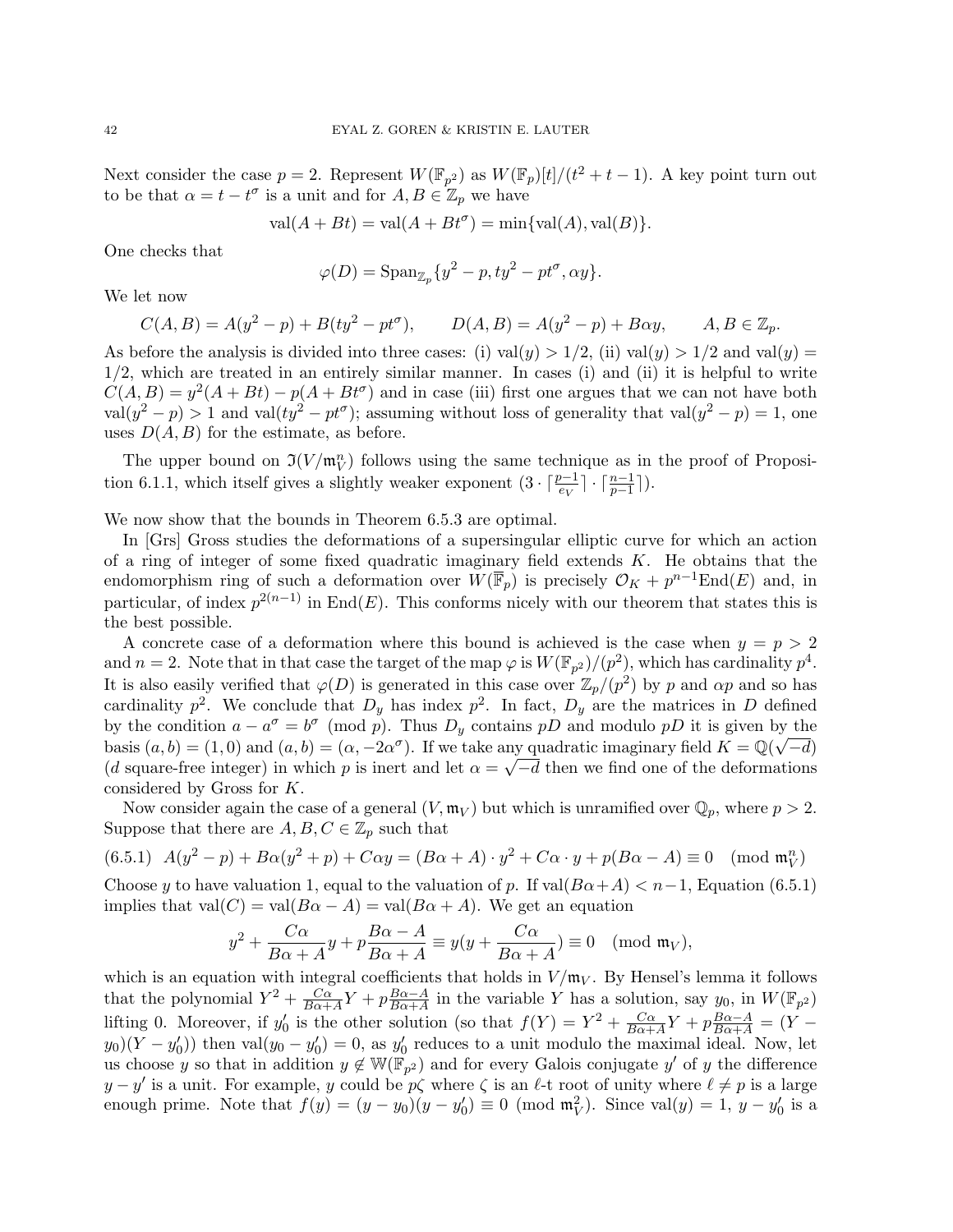unit and so val $(y - y_0) \geq 0$ . It follows that  $y_0$  is closed to y than any of y's conjugates and so, by Krasner's lemma,  $y \in \mathbb{Q}_p(y_0) = W(\mathbb{F}_{p^2}) \otimes_{\mathbb{Z}_p} \mathbb{Q}_p$  and that is a contracdiction.

Thus, val $(B\alpha + A) \geq n - 1$ . We get then that min{val(A), val(B)} = n - 1 and then Equation (6.5.1) give that val $(C) \geq n-1$  as well. This shows that for such a choice of y we get that  $\sharp \varphi(D)$  (mod  $p^{n}$ ) is  $3(n-1)$  and so the upper bound in the theorem can be achieved. This shows that the bounds are optimal.

6.6. Bound in the case of high ramification. As above, let  $V$  be a discrete valuation ring, which is a finite extension of  $\mathbb{W}(\overline{\mathbb{F}}_p)$  with absolute ramification index  $e_V$ . As before, let E be a supersingular elliptic curve over  $\overline{\mathbb{F}}_p$ . The purpose of this section is to provide a lower bound on  $i(V/\mathfrak{m}_V^n)$  (defined relative to deformations  $\mathbb E$  of E to  $V/\mathfrak{m}_V^n$ ) which is valid regardless of whether the ramification index  $e_V$  is smaller than p or not. The proof uses different techniques than the ones used above.

Consider a deformation  $\mathbb E$  over  $R$  where  $R = V/\mathfrak{m}_V^n$ . The Hodge filtration

$$
0 \to H^0(\mathbb{E}, \Omega^1_{\mathbb{E}/R}) \to \mathbb{H}^1_{\rm dR}(\mathbb{E}/R),
$$

is stable under  $\text{End}(\mathbb{E})$  and so there is a resulting ring homomorphism

$$
\varphi: \mathrm{End}(\mathbb{E}) \to T(R),
$$

where  $T(R)$  are the upper triangular matrices with entries in R,

$$
T(R) = \left\{ \begin{pmatrix} a & b \\ 0 & d \end{pmatrix} : a, b, d \in R \right\}.
$$

Let  $\mathcal{O}' = \text{End}(\mathbb{E}) \otimes_{\mathbb{Z}} \mathbb{Z}_p$ . As we have proved above,  $[\text{End}(E) : \text{End}(\mathbb{E})] = [\mathcal{O} : \mathcal{O}']$ , where  $\mathcal O$  is the maximal order of  $B_{p,\infty} \otimes_{\mathbb{Q}} \mathbb{Q}_p$  obtained as the p-completion of End(E).

There is an induced ring homomorphism

$$
\varphi: \mathcal{O}' \to T(R).
$$

Let  $K = \text{Ker}(\varphi)$ , let  $I(R) = \left\{ \begin{pmatrix} 0 & b \\ 0 & 0 \end{pmatrix} : a, b, d \in R \right\}$ , and let  $P = \varphi^{-1}(I(R))$ . Note that  $I(R)$  is the kernel of the ring homomorphism

$$
T(R) \to R \oplus R
$$
,  $\left\{ \begin{pmatrix} a & b \\ 0 & d \end{pmatrix} : a, b, d \in R \right\} \mapsto (a, d)$ .

It follows that  $I(R)$  is a two-sided ideal, such that  $T(R)/I(R)$  is a commutative ring. Moreover,  $I(R)^2 = 0$ . As consequence P is a two sided ideal of O' such that  $P^2 \subset K$ , where  $K = \text{ker}(\varphi)$ and  $\mathcal{O}'/P$  is commutative.

The following lemmas will be proven in the next subsection.

Lemma 6.6.1. Let

$$
\mathcal{O}_N=\mathbb{Z}_p+p^N\mathcal{O}.
$$

Then  $\mathcal{O}_N$  is an order of  $\mathcal{O}$ . In the situation above, suppose that  $\mathcal{O}' = \mathcal{O}_N$ , then, in the ring R,  $p^{4N+2} = 0.$ 

**Lemma 6.6.2.** For an order  $\mathcal{O}' \subseteq \mathcal{O}$ , let

$$
\operatorname{Ind}(\mathcal{O}') = \log_p([\mathcal{O} : \mathcal{O}'])
$$
, 
$$
\operatorname{App}(\mathcal{O}') = \min\{N : \mathcal{O}' \supseteq \mathcal{O}_N\}.
$$

(Ind is for index and App is for approximation.) Then,

$$
\mathrm{App}(\mathcal{O}') \leq \mathrm{Ind}(\mathcal{O}').
$$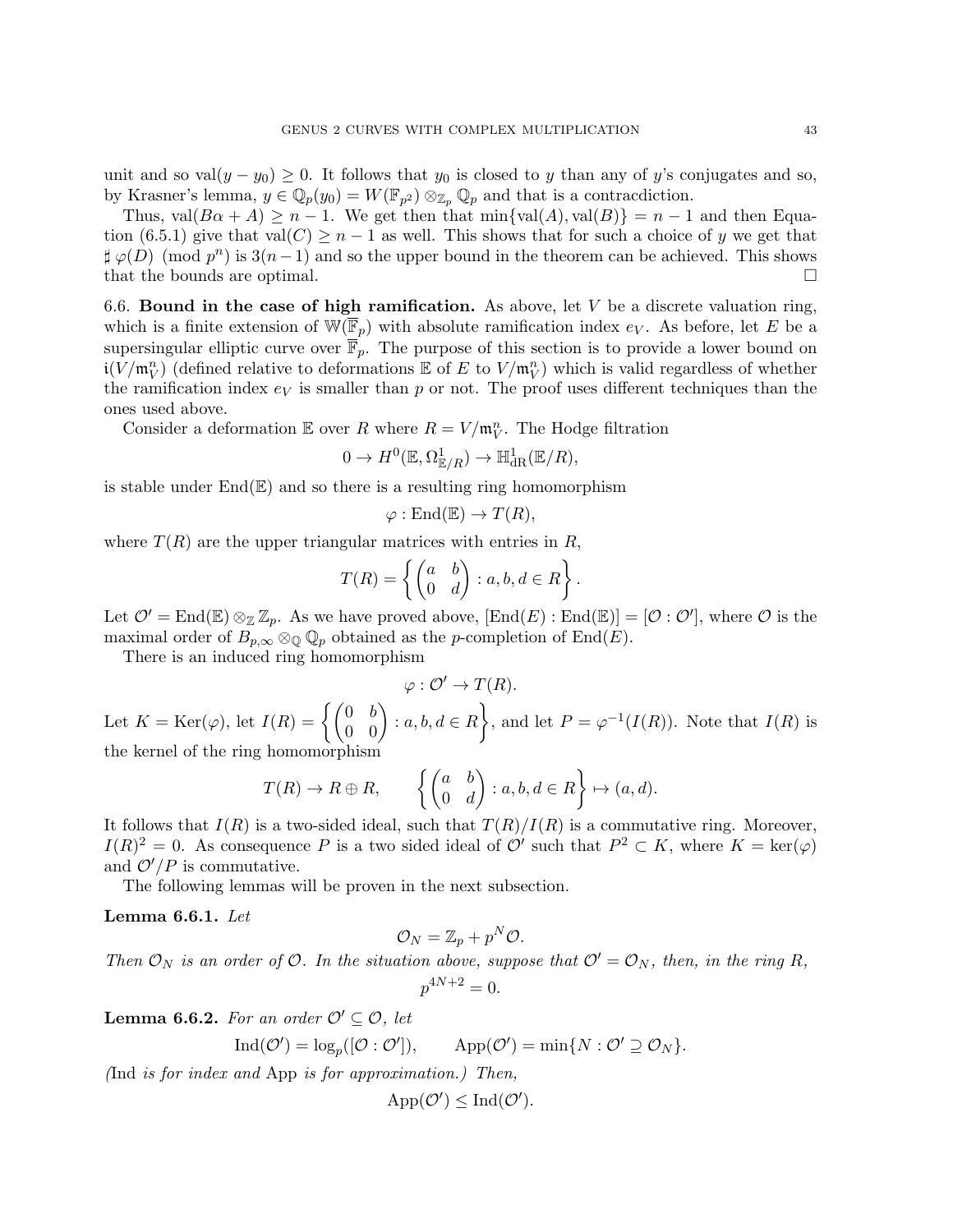Assume the Lemmas. Given an order  $\mathcal{O}'$ , we have  $\mathcal{O}' \supseteq \mathcal{O}_N$  where  $N = \text{App}(\mathcal{O}')$  and so the homomorphism  $\varphi$  induces a homomorphism  $\varphi : \mathcal{O}_N \to T(R)$ , which implies by Lemma 6.6.1 that  $p^{4N+2} = 0$ . Since the minimal power of p which is zero in R is  $\lceil n/e_V \rceil$  we conclude that  $(4 \cdot \mathrm{App}(\mathcal{O}') + 2) \geq \lceil n/e_V \rceil$ . Combining it with Lemma 6.6.2, we find that  $\mathrm{Ind}(\mathcal{O}') \geq \frac{1}{4}$  $\frac{1}{4}(\lceil n/e_V \rceil - 2).$ To summarize, we have proven the following theorem.

Theorem 6.6.3. With the above notation,

$$
p^{\frac{1}{4}(\lceil n/e_V \rceil -2)} \leq \mathfrak{i}(V/\mathfrak{m}_V^n).
$$

6.6.1. Proof of the Lemmas. We use the presentation for the maximal order  $\mathcal O$  given above,

$$
\mathcal{O} = \left\{ \begin{pmatrix} a & b \\ pb^{\sigma} & a^{\sigma} \end{pmatrix} : a, b \in W(\mathbb{F}_p^2) \right\}.
$$

Consider the situation where  $\mathcal{O}' = \mathcal{O}_N = \mathbb{Z}_p + p^N \mathcal{O}$ . We have a homomorphism  $\varphi : \mathcal{O}_N \to T(R)$ with kernel K and the ideal  $P = \varphi^{-1}(I(R))$ . As we have noted  $P^2 \subseteq K$ . Let  $[x, y] := xy - yx$ . Since  $\mathcal{O}_N/P$  is commutative, we must have  $[x, y] \in P$  for all  $x, y \in \mathcal{O}_n$ , and so  $[x, y]^2 \in K$  for all  $x, y \in \mathcal{O}_N$ . Consider the elements  $x = p^N \begin{pmatrix} 1 \\ p \end{pmatrix}$ p  $\bigg)$ ,  $y = p^N \begin{pmatrix} t \\ -t^{\sigma} \end{pmatrix}$  $pt^{\sigma}$ ), where for  $p \neq 2$  we choose t to be a unit in  $W(\mathbb{F}_{p^2})$  such that  $t^{\sigma} = -t$  and for  $t = 2$  we choose  $t \in W(\mathbb{F}_{p^2})$  such that  $t^2 + t - 1 = 0$ . In both cases  $t - t^{\sigma}$  is a unit whose square is a unit in  $\mathbb{Z}_p$ , hence in  $\mathcal{O}_N$ . Now,

$$
[x, y] = p^{2N+1} \begin{pmatrix} t^{\sigma} - t \\ t - t^{\sigma} \end{pmatrix}.
$$

We conclude that  $p^{4N+2}$   $\Big( (t^{\sigma} - t)^2 \Big)$  $(t-t^{\sigma})^2$  $\Big) \in K$  and so that  $p^{4N+2} = 0$  in R. Lemma 6.6.1 follows.

Lemma 6.6.2 is in fact trivial. The abelian group  $\mathcal{O}/\mathcal{O}'$  has order  $p^{\text{Ind}(\mathcal{O}')}$  and thus, if  $a \in \mathcal{O}$  then  $p^{\text{Ind}(\mathcal{O}')} \cdot a = 0$  in  $\mathcal{O}/\mathcal{O}'$ , namely,  $p^{\text{Ind}(\mathcal{O}')} \cdot \mathcal{O} \subseteq \mathcal{O}'$ .

6.6.2. Scholium. One may ask if the bound in Lemma 6.6.2 can be improved. The answer to that is no. The reader is referred to the paper by Brzezinski [Brz]. In particular, in Proposition  $(5.6)$  of that paper we find the classification of all Gorenstein orders in  $\mathcal{O}$ . Examination of the classification shows that our Lemma cannot be improved; More precisely, in cases (a), (b) and (c<sub>1</sub>) one actually finds that  $App(\mathcal{O}') \leq \lceil Ind(\mathcal{O}')/2 \rceil$  (and the passage to non-Gorenstein order is not a problem using Proposition  $(1.4)$  of that paper), but this does not persist in case  $(c_2)$ .

## 7. The main theorem

Let K be a primitive CM field of degree four over Q. Let  $K^+ = \mathbb{Q}(\sqrt{\mathbb{Z}})$  $d)$  where  $d$  is a positive square-free integer. Write

$$
K = \mathbb{Q}(\sqrt{d})(\sqrt{r}), \qquad r = \alpha + \beta\sqrt{d} \ll 0, \qquad \alpha, \beta \in \mathbb{Z}.
$$

(That is, r is negative under both embeddings of  $K^+$  into  $\mathbb{R}$ .)

Let  $\tau \in Sp(4,\mathbb{Z})\backslash \mathfrak{H}_2$  be a point such that the associated principally polarized abelian variety  $A_{\tau}$  has CM by  $\mathcal{O}_K$ . Let  $L = NH_{K^*}$ , where N is the normal closure of K over Q and let  $\mathfrak{p}_L$  be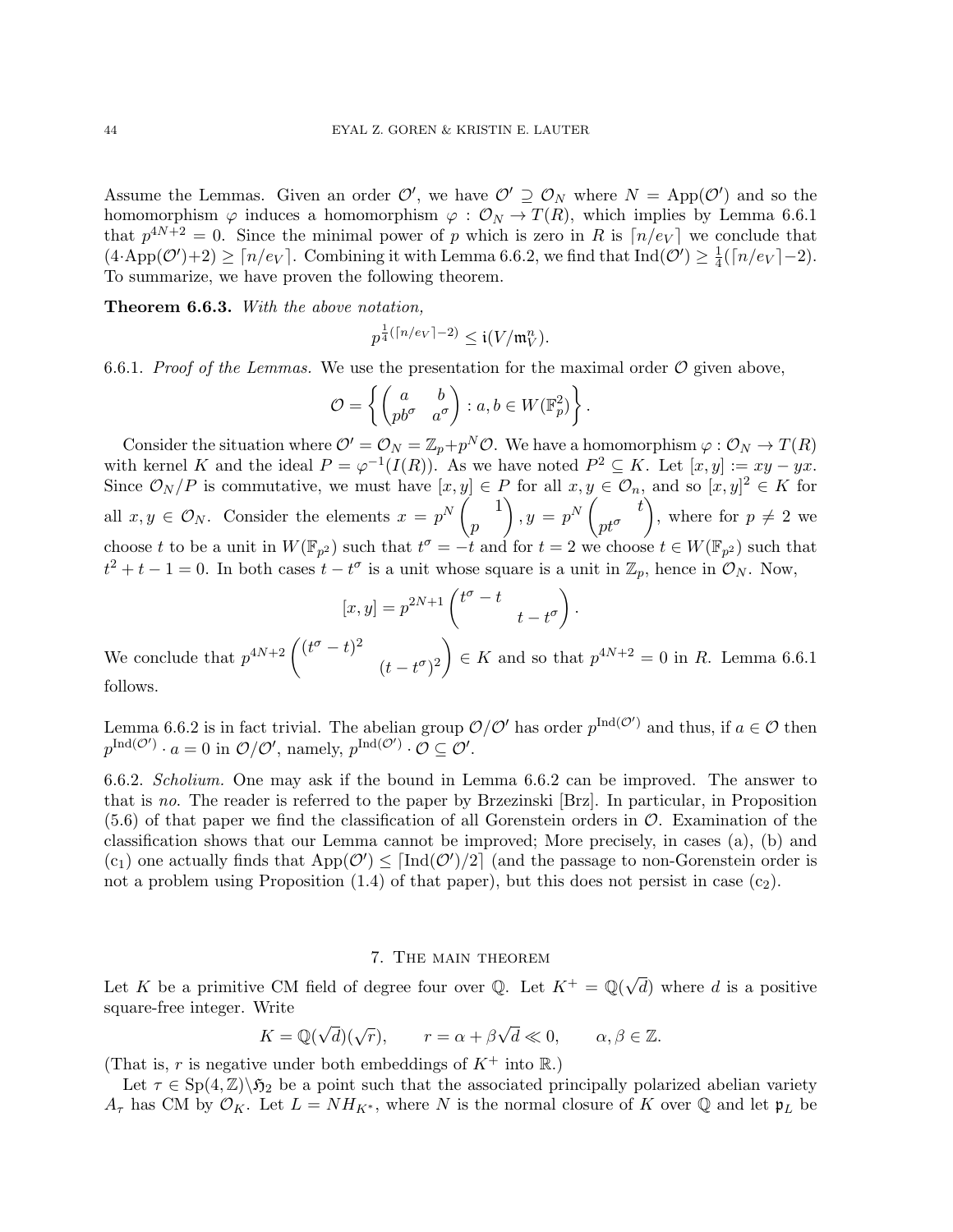a prime of L above the rational prime p. We fix the notation as in  $\S$  3. In particular the CM type is  $\Phi$  as given there and we have prime ideals  $\mathfrak{p}_{N,1} = \mathfrak{p}_L \cap N$ ,  $\mathfrak{p}_{K,1} = \mathfrak{p}_L \cap K$ ,  $\mathfrak{p}_{K^*,1} = \mathfrak{p}_L \cap K^*$ and p, corresponding to the fields in the diagram:



Let  $e = e(\mathfrak{p}_{N,1}/p)$  be the ramification index of  $\mathfrak{p}_{N,1}$  over p.

**Theorem 7.0.4.** Let  $\tau$  be a CM point, as above. Let  $f = g/\Theta^k$  be a modular function of level one on  $\mathfrak{H}_2$  where:

- (1) Θ is Igusa's  $4 \cdot \chi_{10}$ , the product of the squares of the ten Riemann theta functions with even integral chracteristics, normalized to have Fourier coefficients that are relatively prime integers.
- (2) g is a level one modular form of weight  $10k$  with relatively prime integral Fourier coefficients.

Then  $f(\tau) \in L = NH_{K^*}$  and

(7.0.1) 
$$
\operatorname{val}_{\mathfrak{p}_L}(f(\tau)) \geq \begin{cases} -4ke\left(\log_p\left(\frac{d\operatorname{Tr}(r)^2}{2}\right) + 1\right) & e \leq p - 1\\ -4ke\left(8\log_p\left(\frac{d\operatorname{Tr}(r)^2}{2}\right) + 2\right) & else. \end{cases}
$$

Furthermore, unless we are in the situation of superspecial reduction, namely, unless we have a check mark in the last column of the tables in  $\S$  3,  $\text{val}_{\mathfrak{p}_L}(f(\tau)) \geq 0$ . The valuation is normalized so that a uniformizer at  $\mathfrak{p}_L$  has valuation 1.

*Proof.* Let  $v = \text{val}_{\mathfrak{p}_L}(f(\tau))$ . We may assume that  $v < 0$ . To conceptualize the proof, we divide it into steps.

**Step 1: Adding level structure.** Let  $N \geq 3$  be an integer prime to p. We abuse notation and identify  $\mathscr{A}_{2,N}(\mathbb{C})$  with  $\Gamma(N)\backslash \mathfrak{H}_2$ , where  $\Gamma(N) \subseteq \mathrm{Sp}(4,\mathbb{Z})$  is the principal congruence subgroup of matrices congruent to 1 modulo N. Let  $\tau_N \in \mathscr{A}$  such that

$$
\pi_N(\tau_N)=\tau,
$$

where  $\pi_N: \mathscr{A}_{2,N} \to \mathscr{A}_{2,1}$  is the natural projection. The point  $\tau_N$  is defined over the field  $\mathfrak{p}_{L_N}$ , where  $L_N = L(A_\tau[N])$  is the field obtained from L by adjoining the N-torsion points of  $A_\tau$ . The extension  $L_N/L$  is unramified at p (c.f. proof of Lemma 2.7.1). We let  $\mathfrak{p}_{L_N}$  be a prime of  $L_N$ such that  $\mathfrak{p}_{L_N} \cap L = \mathfrak{p}_L$ .

**Lemma 7.0.5.** Let  $f_N = f \circ \pi_N$ . Then,

$$
\mathrm{val}_{\mathfrak{p}_{L_N}}(f_N(\tau_N)) = \mathrm{val}_{\mathfrak{p}_L}(f(\tau)).
$$

*Proof.* This is clear:  $f_N(\tau_N) = f(\tau)$  and the extension  $L_N/L$  is unramified at  $\mathfrak{p}_L$ .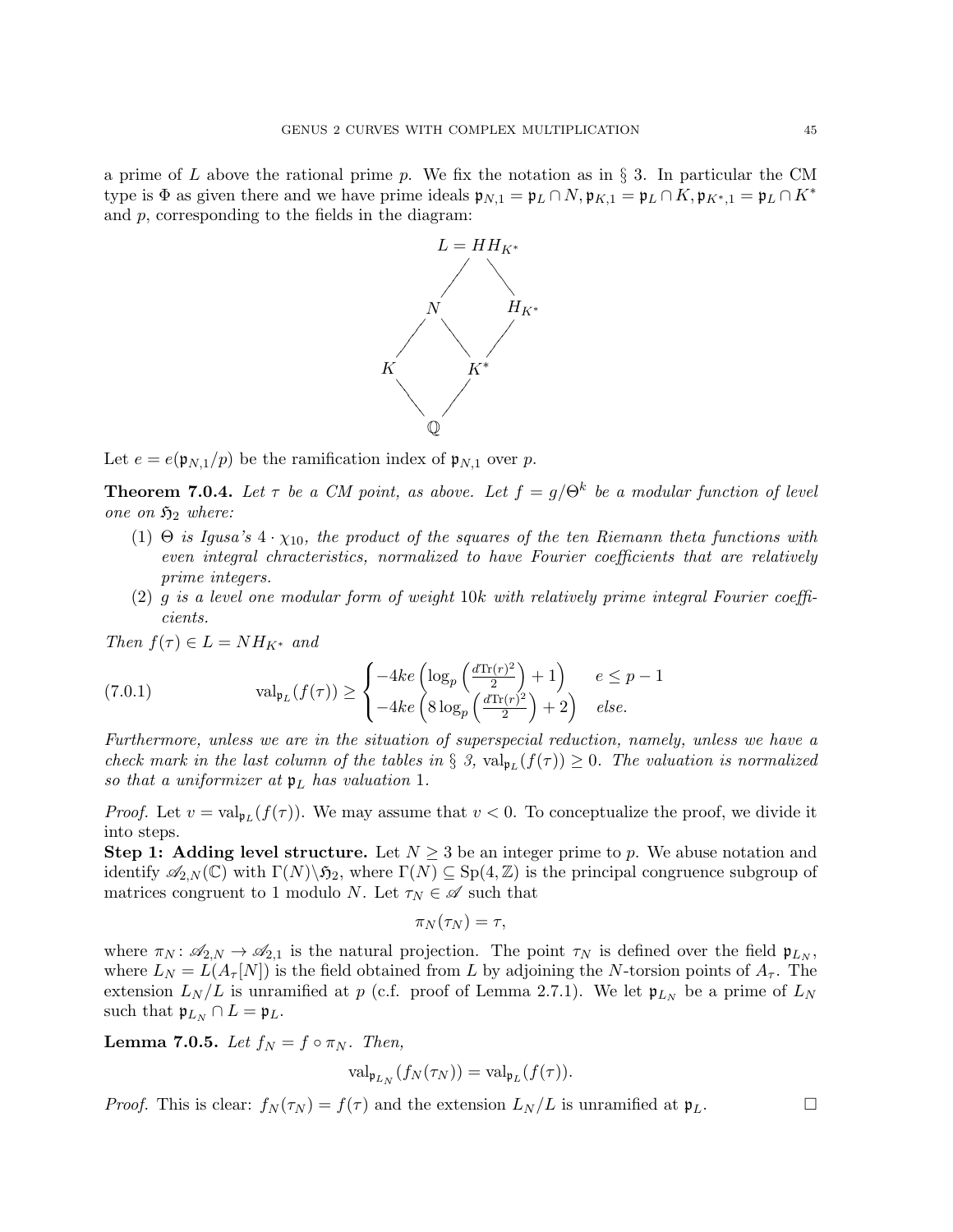It is therefore enough to prove the same bound given in  $(7.0.1)$  but for  $\text{val}_{\mathfrak{p}_{L_N}}(f_N(\tau_N))$ .

### Step 2: Reducing to a geometric problem.

**Lemma 7.0.6.** Let  $(f_N)$  be the divisor of  $f_N$  on  $\mathscr{A}_{2,N}$ . Let  $(f)_{\infty}$  be its polar part. Let  $\mathscr{H}_{1,N}$  be the Humbert divisor of invariant 1 on  $\mathscr{A}_{2,N}$ . Then,

$$
(f)_{\infty} = 4k \cdot \mathcal{H}_{1,N}.
$$

*Proof.* It is well-known that  $\Theta$  vanishes to order 2 on  $\mathcal{H}_{1,1}$ . The Lemma then follows immediately from Lemma 2.6.1.

By Lemma 2.7.1, the abelian variety  $A_{\tau_N}$  has good reduction at  $\mathfrak{p}_{L_N}$ . Let  $\Lambda$  be the ring of integers of  $L_N$  (the completion of  $L_N$  at  $\mathfrak{p}_{L_N}$ ) and  $\mathfrak{P}$  its maximal ideal. Then there is a morphism

$$
\iota: \Lambda \to \mathscr{A}_{2,N},
$$

corresponding to  $A_{\tau_N}$ .

**Proposition 7.0.7.** Let  $A := A_{\tau_N}$ . There is an unramified field extension M of  $L_N$  of degree at most 2, with ring of integers  $V$ , such that

$$
A\otimes (V/\mathfrak{m}_V^w)\cong \mathbb{E}\times \mathbb{E}',
$$

as polarized abelian varieties, where  $\mathbb{E}, \mathbb{E}'$  are elliptic curves over  $V/\mathfrak{m}_V^w$ , and where

$$
w = \lceil -v/4k \rceil.
$$

*Proof.* By Lemma 5.0.4, applied to  $1/f$ , the morphism  $\iota$  induces a morphism

$$
\iota: \Lambda/\mathfrak{P}^w \to \mathscr{H}_{1,N}.
$$

In the notation of Proposition 4.0.2, we have  $\mathscr{H}_{1,N} = \beta(\mathscr{B}_N)$ . Consider the cartesian diagram

> $S \longrightarrow \mathscr{B}_{N}$ ľ.  $\Box$  |β ŗ  $Spec(\Lambda/\mathfrak{P}^w)$  $\mathscr{H}_{1,N}$

Since  $\beta: \mathscr{B}_N \to \mathscr{H}_{1,N}$  is étale of degree 2, the morphism  $S \to \text{Spec}(\Lambda/\mathfrak{P}^w)$  is étale and affine, and so  $S$  is an affine scheme, possibly disconnected. We can then choose a field  $M$ , as in the statement of the proposition, such that  $Spec(V/\mathfrak{m}_V^w)$  is equal to S (or one of its connected components). We therefore get a point

$$
\mathrm{Spec}(V/\mathfrak{m}_V^w) \to \mathscr{B}_N,
$$

lifting  $\iota$ , and that means precisely that  $A \otimes V/\mathfrak{m}_V^w$  is isomorphic, as a polarized abelian variety with level N structure, to a product of elliptic curves over  $V/\mathfrak{m}_V^w$ , with the natural product polarization and some level N structure.

Note that  $\text{val}_{\mathfrak{m}_V}(f_N(\tau_N)) = \text{val}_{\mathfrak{p}_{L_N}}(f_N(\tau_N))$  and so it is enough to show that (7.0.1) holds for  $\text{val}_{\mathfrak{m}_V}(f_N(\tau_N))$ . Let us reset our notation and recall that at this point we have a principally polarized abelian surface  $A = A_{\tau_N} \otimes V$  with CM by  $\mathcal{O}_K$ , having good reduction at  $\mathfrak{m}_V$  and such that

$$
A\otimes V/\mathfrak{m}_V^w\cong (\mathbb{E}\times \mathbb{E}',\lambda_1\times \lambda_2),
$$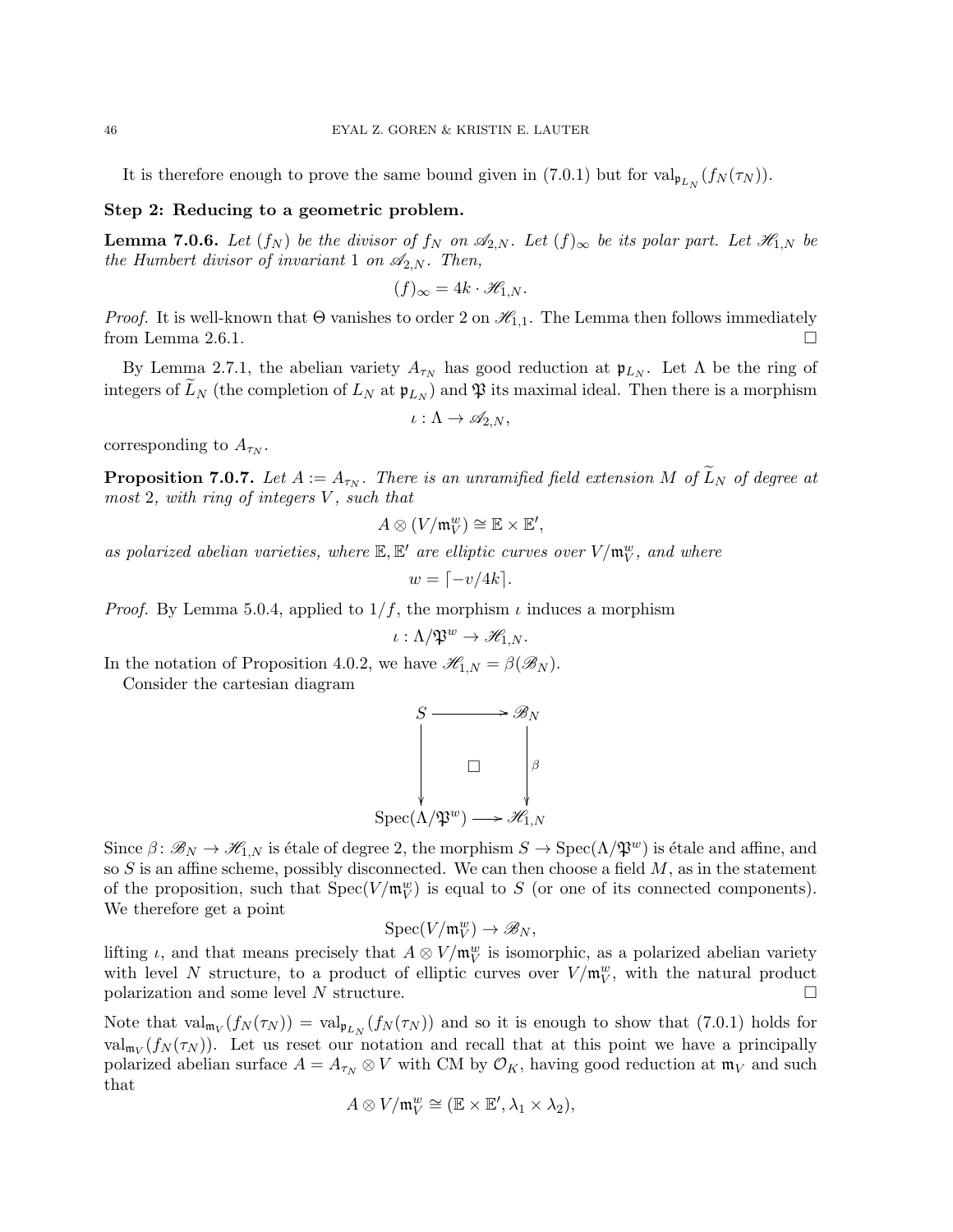where  $\mathbb{E}, \mathbb{E}'$ , are elliptic curves over  $V/\mathfrak{m}_V^w$ . Recall also that V is an unramified extension of the completion of  $L = NH_{K^*}$  at the prime  $\mathfrak{p}_L$ .

Step 3: Reduction to a statement about  $\mathrm{End}(\mathbb{E}).$  Our notation for the field  $K = \mathbb{Q}(\sqrt{d})(\sqrt{r})$ is precisely as in [GL1]. As in loc. cit., one argues that  $E$  and  $E'$  have supersingular reduction, denoted  $E, E'$ , respectively. One writes

$$
\sqrt{d}\mapsto \begin{pmatrix} a & b \\ b^\vee & -a \end{pmatrix}, \qquad \sqrt{r}\mapsto \begin{pmatrix} x & y \\ -y^\vee & w \end{pmatrix},
$$

as elements of

$$
\mathrm{Hom}(\mathbb{E} \times \mathbb{E}') = \begin{pmatrix} \mathrm{End}(\mathbb{E}) & \mathrm{Hom}(\mathbb{E}', \mathbb{E}) \\ \mathrm{Hom}(\mathbb{E}, \mathbb{E}') & \mathrm{End}(\mathbb{E}') \end{pmatrix}.
$$

(We are using  $\vee$  to denote the dual isogeny.) Note that  $b \in \text{Hom}(\mathbb{E}', \mathbb{E})$  is an isogeny of degree  $bb^{\vee} \leq d$ . Using b, we may view End( $\mathbb{E} \times \mathbb{E}'$ ) as a subring of  $M_2(\text{End}^0(\mathbb{E}))$  by

$$
\begin{pmatrix}1&\\&b^{\vee,-1}\end{pmatrix}\left(\varphi_{ij}\right)\begin{pmatrix}1&\\&b^{\vee}\end{pmatrix}.
$$

Appying this to the matrices defining  $\sqrt{d}$ ,  $\sqrt{r}$ , we find the matrices

$$
\begin{pmatrix} a & bb^\vee \\ 1 & -a \end{pmatrix}, \qquad \begin{pmatrix} x & yb^\vee \\ -\frac{1}{bb^\vee}by^\vee & \frac{1}{bb^\vee}bwb^\vee \end{pmatrix}.
$$

As in [GL1], the integral(!) elements  $1, x, yb^{\vee}, xyb^{\vee}$  must be linearly independent over  $\mathbb Z$  (one shows that otherwise they generate a quadratic imaginary subfield  $K_1$  of  $B_{p,\infty}$  such that we have  $K \hookrightarrow M_2(K_1)$ , leading to a contraction). As in [GL1, p. 464], one finds that the norms of these elements are bounded, respectively, by

$$
1, \delta_2, d\delta_1, d\delta_1\delta_2,
$$

where

$$
\delta_1 = |\alpha| - |\beta| \cdot |a|, \qquad \delta_2 = |\alpha| + |\beta| \cdot |a|.
$$

It follows that

$$
[\text{End}(E) : \text{End}(\mathbb{E})] \leq [\text{End}(E) : \mathbb{Z}[1, x, yb^{\vee}, xyb^{\vee}]] \leq 4d^2(\delta_1 \delta_2)^2.
$$

(Cf. [GL1, p. 460] for the last inequality.)

**Step 4:** Input from deformation theory. We now utilize the results of  $\S$  6 to bound the index  $[\text{End}(E) : \text{End}(\mathbb{E})]$  from below. Recall that  $\mathbb E$  is an elliptic curve over  $V/\mathfrak{m}_V^w$  and V is an unramified extension of the completion of  $L = NH_{K^*}$ , hence of N completed at the prime  $\mathfrak{p}_{N,1}$ . Thus,  $e_V$  – the absolute ramification index of V – is equal to  $e = e(\mathfrak{p}_{N,1}/p)$ .

(1) **Small ramification.** Suppose that  $e \leq p-1$ . By Theorem 6.5.3,

$$
[\text{End}(E) : \text{End}(\mathbb{E})] \ge p^{2(\lceil w/e \rceil - 1)},
$$

and so  $2([w/e] - 1) \le \log_p(4d^2(\delta_1 \delta_2)^2)$ . Since  $\delta_1 \delta_2 = \alpha^2 - \beta^2 a^2 \le \alpha^2 = \frac{1}{4}$  $\frac{1}{4}(\text{Tr}(r))^2$ , we find that  $w/e \leq \lceil w/e \rceil \leq \frac{1}{2} \log_p(4d^2(\delta_1 \delta_2)^2) + 1 \leq \log_p(\frac{d \cdot \text{Tr}(r)^2}{2})$  $\binom{r(r)^2}{2} + 1$ . Since  $w = \lceil -v/4k \rceil$ , it follows that  $-v \leq 4kw \leq 4ke \left[ \log_p(\frac{d \cdot \text{Tr}(r)^2}{2}) \right]$  $\frac{(r)^2}{2}+1$ .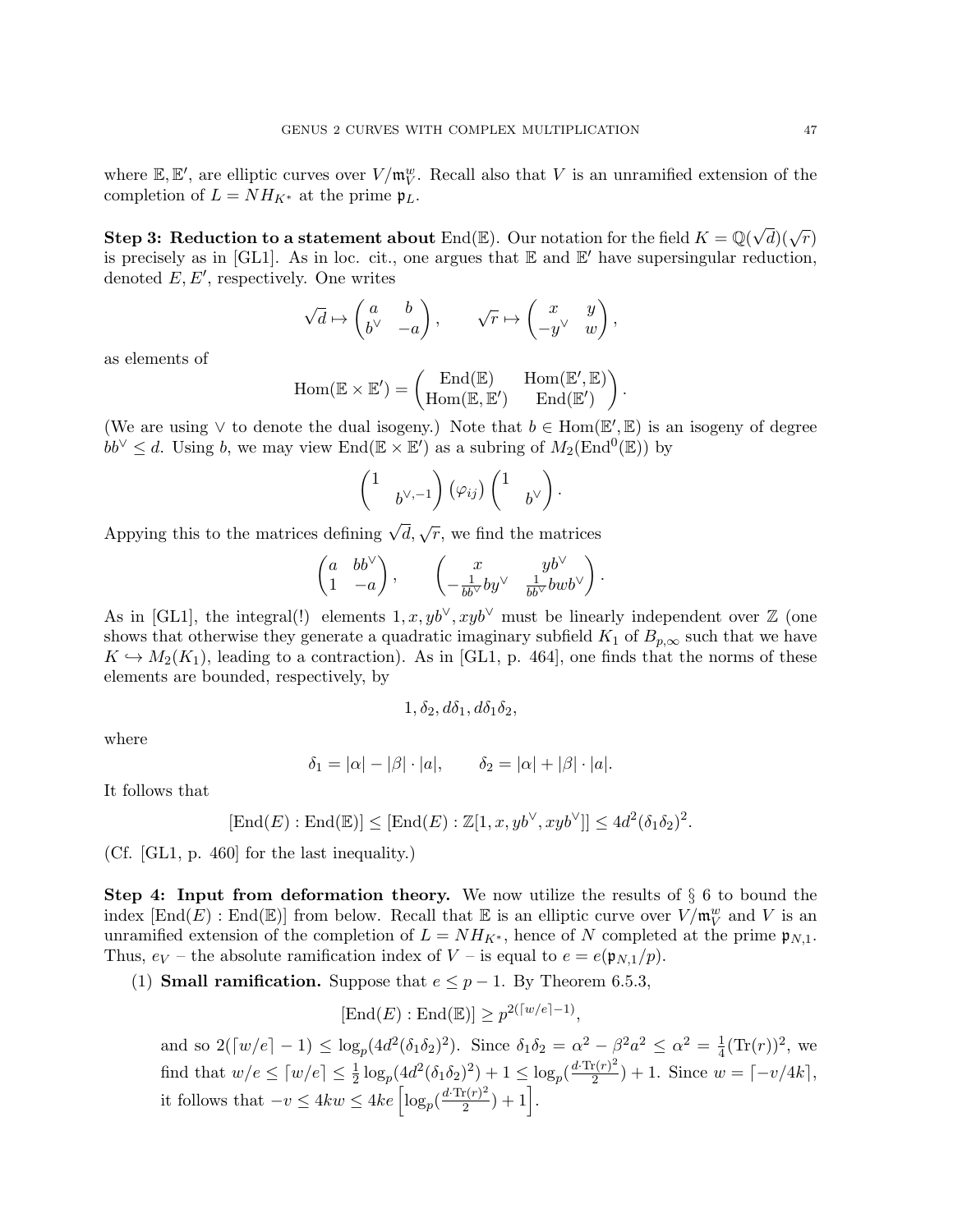(2) **High ramification.** Suppose that  $e > p - 1$ . By Theorem 6.6.3,

$$
[\text{End}(E) : \text{End}(\mathbb{E})] \ge p^{\frac{1}{4}(\lceil w/e \rceil - 2)}.
$$
  
Similar computations yield  $-v \le 4ke \left[ 8 \log_p(\frac{d \cdot \text{Tr}(r)^2}{2}) + 2 \right].$ 

# 7.1. Factorization of class invariants and denominators of Igusa class polynomials. We derive several consequences of Theorem 7.0.4.

**Corollary 7.1.1.** Let K be a quartic primitive CM field, as in the beginning of § 7 and let  $\mathfrak{h}_i(x)$ ,  $i = 1, 2, 3$ , be the class polynomial defined using the function  $f_i/\Theta^{k(i)}$  as in §2.4, equation (2.4.2), where  $k(i) = 6, 4, 4$  for  $i = 1, 2, 3$ , respectively. In the notation of Theorem 7.0.4, the coefficient of  $x^{\deg(h_i)-a}$  in  $h_i(x)$ , which is a rational number, has valuation val<sub>p</sub> greater or equal to

$$
\begin{cases}\n-4a \cdot k(i) \left(\log_p\left(\frac{d \text{Tr}(r)^2}{2}\right) + 1\right) & e \leq p - 1 \\
-4a \cdot k(i) \left(8 \log_p\left(\frac{d \text{Tr}(r)^2}{2}\right) + 2\right) & else.\n\end{cases}
$$

*Proof.* Straightforward from Theorem 7.0.4.

Remark 7.1.2. We remark that this corollary is crucial in bounding the complexity of construction of CM curves of genus 2, by the methods currently used. The Corollary is proven for the invariants that we find convenient; with little effort one can deduce easily such bound for the Igusa class polynomials appearing in equation 2.4.1, which are often used in the literature. Further, we could have equally proven the Corollary for class polynomials formed out of the Igusa coordinates  $\gamma_i$ (see §2.3). In principle, this is "the right thing to do", on the other hand, given Proposition 2.3.1, in practice it suffices to deal only with (some set of) the absolute Igusa invariants.

**Corollary 7.1.3.** Let  $u(\Phi; \mathfrak{a}, \mathfrak{b})$  be the class invariant defined in [DSG], associated to fractional ideals  $\mathfrak{a}, \mathfrak{b}$  of K. Let  $\mathfrak{p}_L$  be a prime of L, as in Theorem 7.0.4 and  $\mathfrak{p}_{H_{K^*}} = \mathfrak{p}_L \cap H_{K^*}$ . We note that  $u(\Phi; \mathfrak{a}, \mathfrak{b}) \in H_{K^*} \subseteq L$ . We have

$$
|\text{val}_{\mathfrak{p}_{H_{K^*}}}(u(\Phi;\mathfrak{a},\mathfrak{b}))| \leq \begin{cases} 8e^*\left(\log_p\left(\frac{d\text{Tr}(r)^2}{2}\right)+1\right) & e \leq p-1\\ 8e^*\left(8\log_p\left(\frac{d\text{Tr}(r)^2}{2}\right)+2\right) & else, \end{cases}
$$

where  $e^*$  is the ramification index of  $\mathfrak{p}_{K^*} = \mathfrak{p}_{K^*,1}$  over p.

Proof. We refer to [DSG] for the detailed definitions. We have

$$
u(\Phi, \mathfrak{a}) = \frac{\Theta(\Phi(\mathfrak{a}^{-1}))}{\Theta(\Phi(\mathcal{O}_K))},
$$

which may also be written as

$$
u(\Phi, \mathfrak{a}) = \left(\frac{\Theta|_{\gamma}}{\Theta}\right)(\tau),
$$

where  $\tau$  is a period matrix for  $\Phi(\mathcal{O}_K)$  and, for  $\mathfrak{a}^{-1}$  an integral ideal,  $\gamma \in Sp(4,\mathbb{Q})$  is a matrix with integral entries and determinant Norm $(a)$  (cf. [DSG] p. 786 and §3.2). We remark that we may also write

$$
u(\Phi, \mathfrak{a}) = \left(\frac{\Theta}{\Theta|_{\gamma^{-1}}}\right)(\tau'),
$$

where  $\tau'$  is a period matrix corresponding to  $\mathfrak{a}^{-1}$ .

 $\Box$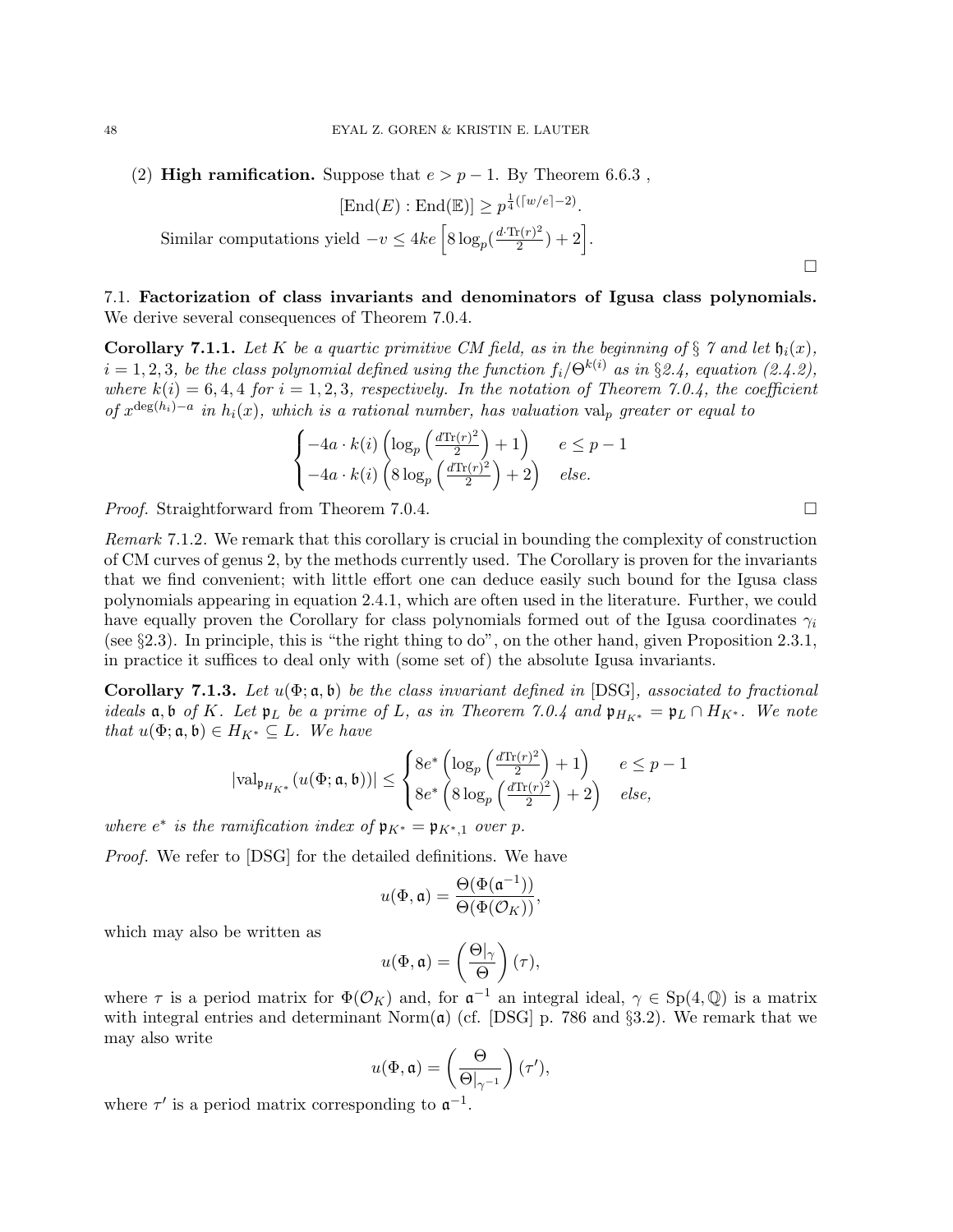Now fix a prime ideal  $\mathfrak{P}$  of  $\overline{\mathbb{Q}}$  above the rational prime p. Assume  $\mathfrak{a}^{-1}$  is an integral ideal of norm  $N \geq 3$ , which is relatively prime to  $\mathfrak{P}$ . We note that both  $\frac{\Theta|\gamma}{\Theta}$  and  $\frac{\Theta}{\Theta|\gamma-1}$  are modular functions of level N, defined over  $\mathbb{Q}(\zeta_N)$ , and  $u(\Phi, \mathfrak{a})$  is obtained by evaluating them at a point with CM by  $\mathcal{O}_K$ . We can therefore apply Theorem 7.0.4, or, more precisely, the result we have obtained in its proof by passing to level N. We consider both  $\left(\frac{\Theta|_{\gamma}}{\Theta}\right)$  $\left(\frac{\partial}{\partial \theta}\right)(\tau)$  and  $\left(\frac{\partial}{\partial \theta}\right)$  $\overline{\Theta|_{\gamma^{-1}}}$  $(\tau')$  to get from one a bound on the denominator of  $u(\Phi, \mathfrak{a})$  at  $\mathfrak{P}$  and, from the other, a bound on the numerator. The points  $\tau, \tau'$  correspond to abelian varieties with CM by  $\mathcal{O}_K$  defined over the compositum L' of L and  $\mathbb{Q}(\zeta_N)$ , which does not increase the ramification index e of p at  $\mathfrak{p}_L = \mathfrak{P} \cap L$ . We may then consider the valuation at  $\mathfrak{p}_{L'} = \mathfrak{P} \cap L'$ . We conclude that

$$
|\text{val}_{\mathfrak{p}_{L'}}(u(\Phi, \mathfrak{a}))| \leq \begin{cases} 4e\left(\log_p\left(\frac{d\text{Tr}(r)^2}{2}\right) + 1\right) & e \leq p - 1\\ 4e\left(8\log_p\left(\frac{d\text{Tr}(r)^2}{2}\right) + 2\right) & \text{else.} \end{cases}
$$

However, the algebraic number  $u(\Phi, \mathfrak{a})$  actually lies in  $H_{K^*}$  and so we get

$$
|\text{val}_{\mathfrak{p}_{H_{K^*}}}(u(\Phi,\mathfrak{a}))| \leq \begin{cases} 4e^*\left(\log_p\left(\frac{d\text{Tr}(r)^2}{2}\right) + 1\right) & e \leq p - 1\\ 4e^*\left(8\log_p\left(\frac{d\text{Tr}(r)^2}{2}\right) + 2\right) & \text{else,} \end{cases}
$$

where  $e^* = e(\mathfrak{p}_{K^*}/p)$ .

Let us now consider  $u(\Phi; \mathfrak{a}, \mathfrak{b})$ . The class invariant  $u(\Phi; \mathfrak{a}, \mathfrak{b})$  depends only on the ideal class of  $\mathfrak a$  and  $\mathfrak b$  in the class group of K. Having fixed  $\mathfrak P$ , we may assume therefore that  $\mathfrak a^{-1}, \mathfrak b^{-1}$  are integral and of norm prime to  $p$ . We note the expressions:

$$
u(\Phi;\mathfrak{a},\mathfrak{b})=\frac{u(\Phi,\mathfrak{a}\mathfrak{b})}{u(\Phi,\mathfrak{a})u(\Phi,\mathfrak{b})}=\frac{\Theta(\Phi(\mathfrak{a}^{-1}\mathfrak{b}^{-1}))\Theta(\Phi(\mathcal{O}_K))}{\Theta(\Phi(\mathfrak{a}^{-1}))\Theta(\Phi(\mathfrak{b}^{-1}))}.
$$

Instead of using directly our bound above, we note that for  $\mathfrak{a}^{-1}$ ,  $\mathfrak{b}^{-1}$  integral ideals, we may write

$$
u(\Phi; \mathfrak{a}, \mathfrak{b}) = \left(\frac{\Theta|_{\gamma}}{\Theta}\right) (\tau') / \left(\frac{\Theta|_{\beta}}{\Theta}\right) (\tau),
$$

where  $\tau$  is a period matrix for  $\Phi(\mathcal{O}_K)$ ,  $\tau'$  is a period matrix for  $\Phi(\mathfrak{a}^{-1})$ ,  $\beta, \gamma \in Sp(4, \mathbb{Q})$  are matrices with integral entries and determinants prime to  $p$ . Thus, repeating the consideration above, we conclude the bound in the corollary.  $\Box$ 

#### **REFERENCES**

- [BY] Bruinier, J. H.; Yang, T.: CM-values of Hilbert modular functions. Invent. Math. 163 (2006), no. 2, 229–288.
- [Brz] Brzezinski, J.: On orders in quaternion algebras. Comm. Algebra 11 (1983), no. 5, 501–522.
- [Coh] Cohen, H.: Number theory. Vol. I. Tools and Diophantine equations. Graduate Texts in Mathematics, 239. Springer, New York, 2007.
- [CohI] Cohen, I. S.: On the structure and ideal theory of complete local rings. Trans. Amer. Math. Soc. 59, (1946). 54–106.
- [DSG] De Shalit, E.; Goren, E. Z.: On special values of theta functions of genus two. Ann. Inst. Fourier (Grenoble) 47 (1997), no. 3, 775–799.
- [Dok] Dokchitser, T.: Deformations of p-divisible groups and p-descent on elliptic curves. Ph.D. Thesis. Utrecht 2000.
- [FK] Frey, G.; Kani, E.: Curves of genus 2 covering elliptic curves and an arithmetical application. Arithmetic algebraic geometry (Texel, 1989), 153–176, Progr. Math., 89, Birkhäuser Boston, Boston, MA, 1991.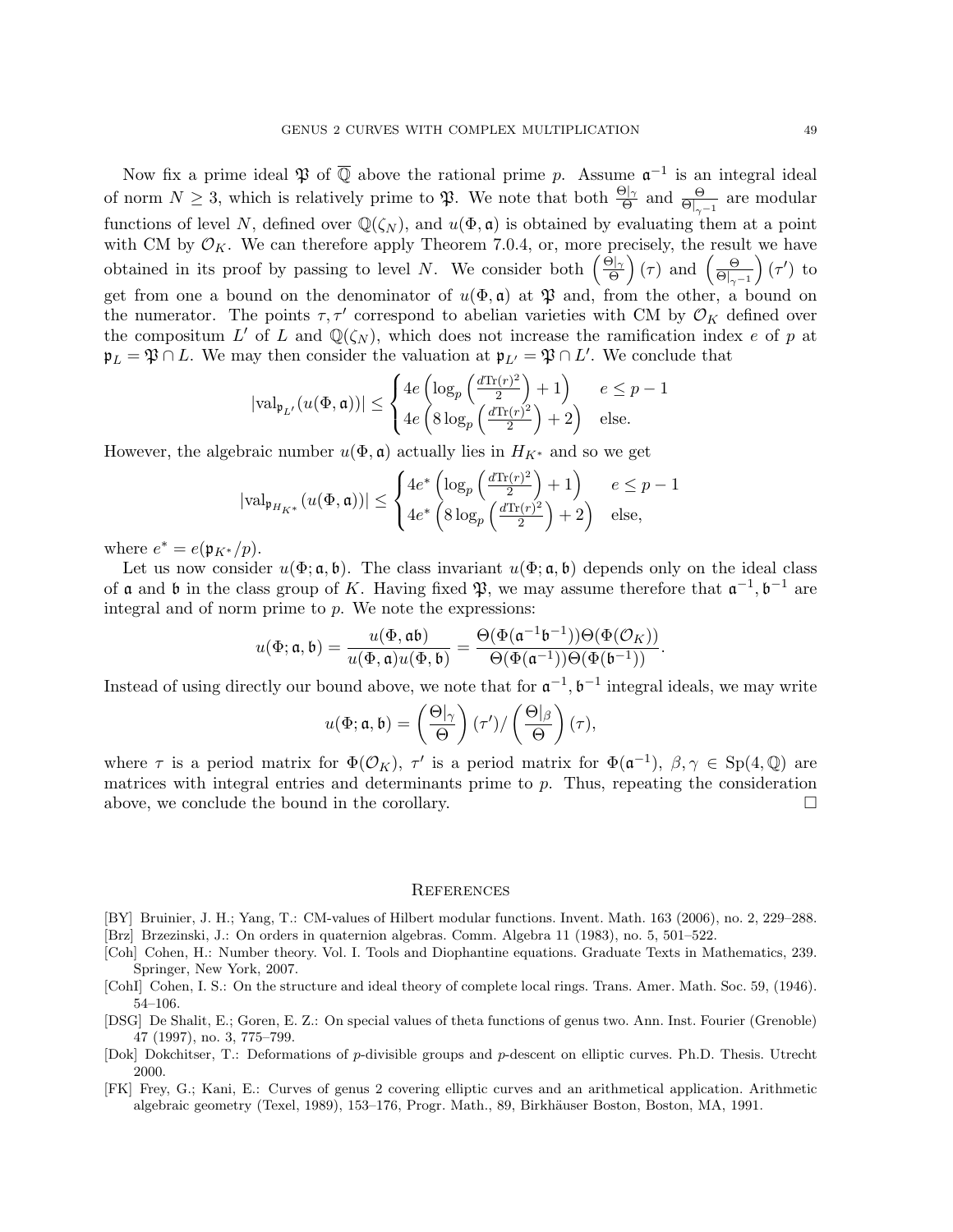- [EL] Eisentraeger, K.; Lauter, K.: A CRT algorithm for constructing genus 2 curves over finite fields, Arithmetic, Geometry and Coding Theory (AGCT 2005), Séminaires et Congrés 21 (2009), 161–176.
- [vdG] van der Geer, G.: On the geometry of a Siegel modular threefold. Math. Ann. 260 (1982), no. 3, 317–350.
- [GHKRW] Gaudry P.; Houtmann T.; Kohel D.; Ritzenthaler C.; Weng, A.: The 2-adic CM method for genus 2 curves with application to cryptography. Advances in Cryptology, ASIACRYPT 2006, Springer-Verlag, LNCS 4284, 114-129, 2006.
- [Gor] Goren, E. Z.: On certain reduction problems concerning abelian surfaces. Manuscripta Math. 94 (1997), no. 1, 33–43.
- [GL1] Goren, E. Z.; Lauter, K. E.: Class invariants for quartic CM fields. Ann. Inst. Fourier (Grenoble) 57 (2007), no. 2, 457–480.
- [GL2] Goren, E. Z.; Lauter, K. E.: Evil primes and superspecial moduli. Int. Math. Res. Not. 2006, Art. ID 53864, 19 pp.
- [Grs] Gross, B. H.: On canonical and quasicanonical liftings. Invent. Math. 84 (1986), no. 2, 321–326.
- [Gro] Grothendieck, A.: Groupes de Barsotti-Tate et cristaux de Dieudonn´e. S´eminaire de Math´ematiques Supérieures, No. 45 (Été, 1970). Les Presses de l'Université de Montréal, Montreal, Que., 1974.
- [HMNS] Hitt O'Connor, L.; McGuire, G.; Naehrig, M.; Streng, M.: CM construction of genus 2 curves with p-rank 1, Preprint 2008. http://arxiv.org/abs/0811.3434v2
- [Igu1] Igusa, J.-I.: Arithmetic variety of moduli for genus two. Ann. of Math. (2) 72, 1960, 612–649.
- [Igu2] Igusa, J.-I.: On Siegel modular forms of genus two. Amer. J. Math. 84 (1962), 175–200.
- [Igu3] Igusa, J.-I.: On the ring of modular forms of degree two over Z. Amer. J. Math. 101 (1979), no. 1, 149–183.
- [Igu4] Igusa, J.-I.: Modular forms and projective invariants. Amer. J. Math. 89 (1967), 817–855.
- [IKO] Ibukiyama, T.; Katsura, T.; Oort, F.: Supersingular curves of genus two and class numbers. Compositio Math. 57 (1986), no. 2, 127–152.
- [Kat] Katz, N.: Serre-Tate local moduli. Algebraic surfaces (Orsay, 1976–78), pp. 138–202, Lecture Notes in Math., 868, Springer, Berlin-New York, 1981.
- [Lang1] Lang, S.: Complex multiplication. Grundlehren der Mathematischen Wissenschaften 255. Springer-Verlag, New York, 1983.
- [Lang2] Lang, S.: Elliptic functions. With an appendix by J. Tate. Second edition. Graduate Texts in Mathematics, 112. Springer-Verlag, New York, 1987.
- [Lau] Lauter, Kristin E.: Primes in the denominators of Igusa class polynomials. Preprint, arXiv:math.NT/0301240, 2003.
- [Mes] Mestre, J.-F.: Construction de courbes de genre 2 à partir de leurs modules. Effective methods in algebraic geometry (Castiglioncello, 1990), 313–334, Progr. Math., 94, Birkhäuser Boston, Boston, MA, 1991.
- [PZ] Pries, R.; Zhu, H. J.. The p-rank stratification of Artin-Schreier curves. Preprint. http://front.math.ucdavis.edu/0609.5657
- [Spa] Spallek, Anne-Monika. Kurven vom Geschlecht 2 und ihre Anwendung in Public-Key-Kryptosystemen. Ph.D. Thesis. Universität Gesamthochschule Essen, 1994.
- [Str] Streng, M.: Computing Igusa Class Polynomials. Preprint, http://arxiv.org/abs/0903.4766, 2009.
- [Sut] Sutherland, A.: Computing Hilbert class polynomials with the Chinese Remainder Theorem. Preprint, http://arxiv.org/abs/0903.2785, 2009.
- [Val] Vallieres, D.: Class Invariants. McGill M.Sc. thesis, 2005. http://www.math.mcgill.ca/goren
- [Wam] van Wamelen, P.: Examples of genus two CM curves defined over the rationals. Math. Comp. 68 (1999), no. 225, 307–320.
- [Wen] Weng, A.: Constructing hyperelliptic curves of genus 2 suitable for cryptography. Math. Comp. 72 (241):435– 458, 2003.
- [Yaf] Yafaev, A.: Private communication. July, 2009.
- [Yu] Yu, C.-F.: The isomorphism classes of abelian varieties of CM-type. J. Pure Appl. Algebra 187 (2004), no. 1-3, 305–319.
- [Zink] Zink, Th.: The display of a formal p-divisible group. Cohomologies p-adiques et applications arithmétiques I. Astérisque No. 278 (2002), 127–248.

DEPARTMENT OF MATHEMATICS AND STATISTICS, MCGILL UNIVERSITY, 805 SHERBROOKE ST. W., MONTREAL H3A 2K6, QC, Canada.